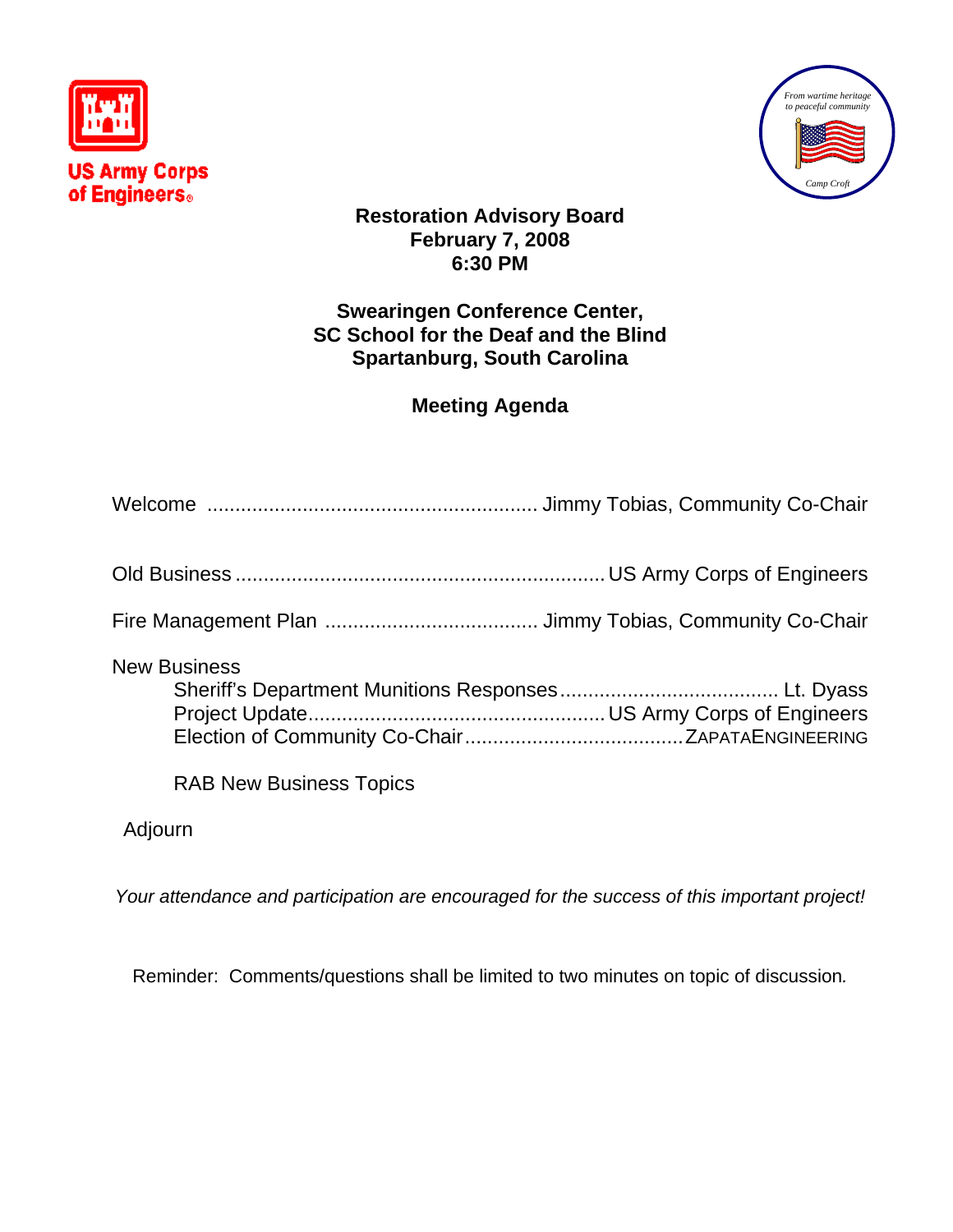# **CAMP CROFT RESTORATION ADVISORY BOARD MEETING**

#### \*\*\*\*\*\*\*\*\*\*\*\*\*\*\*\*\*\*\*\*\*\*\*\*\*\*\*\*\*\*\*\*\*\*\*\*\*\*\*\*\*\*\*\*\*\*\*\*\*\*\*\*\*\*\*\*\*\*\*\*\*\*\*\*\*\*\*\*\*\*

| PLACE:                                      | School for the Deaf and Blind<br>Swearingen Center<br>Spartanburg, South Carolina                                                                                                                                       |
|---------------------------------------------|-------------------------------------------------------------------------------------------------------------------------------------------------------------------------------------------------------------------------|
| DATE AND TIME:                              | Thursday, February 7, 2008<br>6:30 p.m. to 7:25 p.m.                                                                                                                                                                    |
| REPRESENTATIVES:                            | Dennis McKinley and<br><b>Heather Friesen</b><br>US Army Corps of Engineers<br><b>Charleston District</b>                                                                                                               |
|                                             | Suzy Cantor-McKinney,<br>Jeffrey M. Schwalm and<br><b>Brendan Slater</b><br>Zapata Engineering, P.A.<br>6302 Fairview Road, Suite 600<br>Charlotte, North Carolina 28210                                                |
| <b>BOARD MEMBERS</b><br>PRESENT:            | Glenn Boughman<br>Larry Cooper<br>Cris Crissinger<br>Donald Gibson<br>Gary Hayes<br>John Holcomb<br>William B. Littlejohn, Jr.<br><b>Fred Marler</b><br>George Mullinax<br><b>Bill Shoolbred</b><br><b>Jimmy Tobias</b> |
| <b>BOARD MEMBERS</b><br><b>NOT PRESENT:</b> | Dickie Corbin<br>Jerry Hartley<br>Nic Lane<br>Curtis Smith<br>Emil Spieth                                                                                                                                               |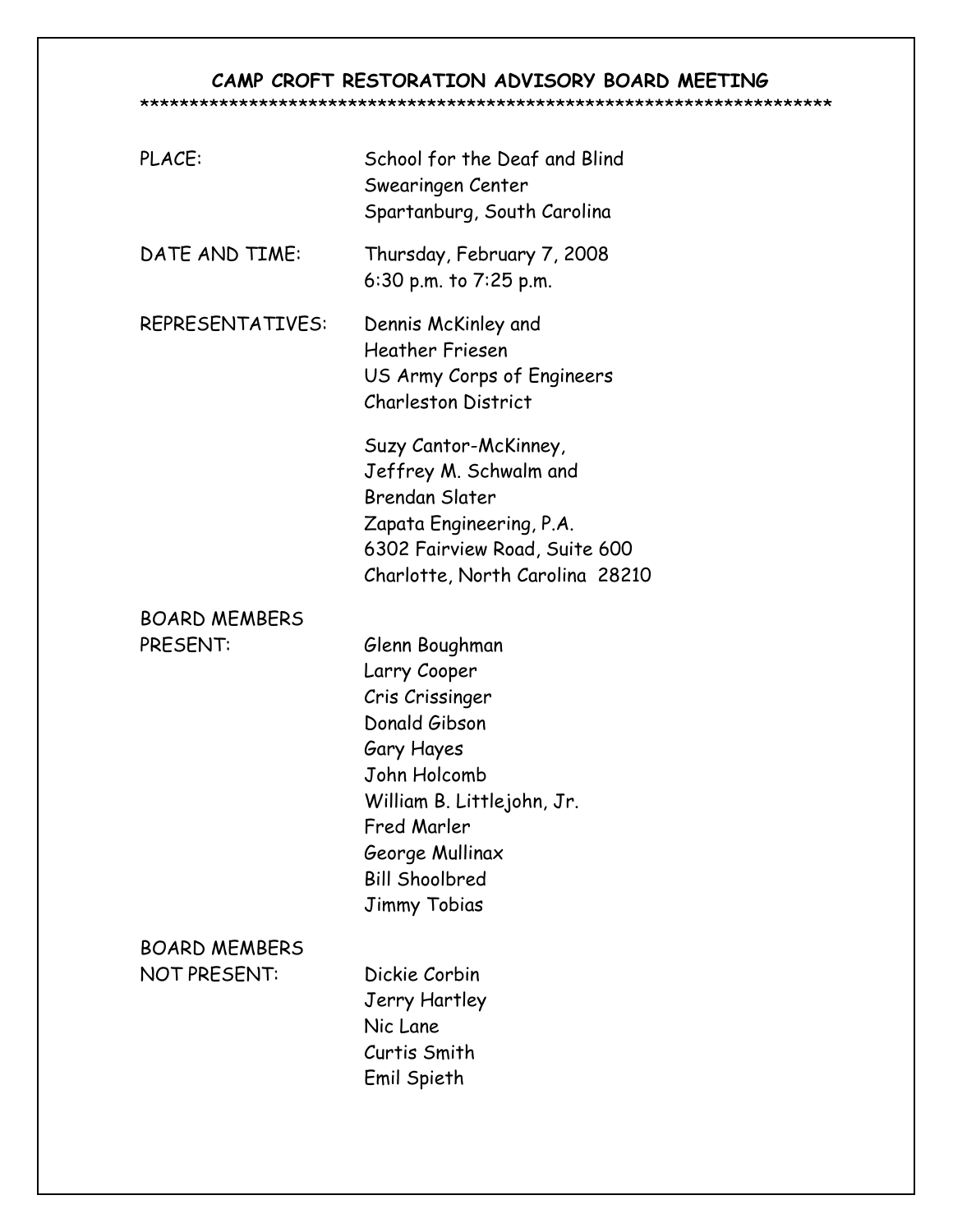# INDEX

|                                                        | 3  |
|--------------------------------------------------------|----|
|                                                        | 3  |
|                                                        | 4  |
| New Business: Sheriff's Department Munitions Responses | 8  |
| New Business: Project Update                           | 11 |
| New Business: Election of Community Co-Chair           | 31 |
|                                                        | 34 |
|                                                        | 48 |

REPORTED BY: Sandy Satterwhite Reporting P.O. Box 742 Roebuck, South Carolina 29376 (864) 574-1455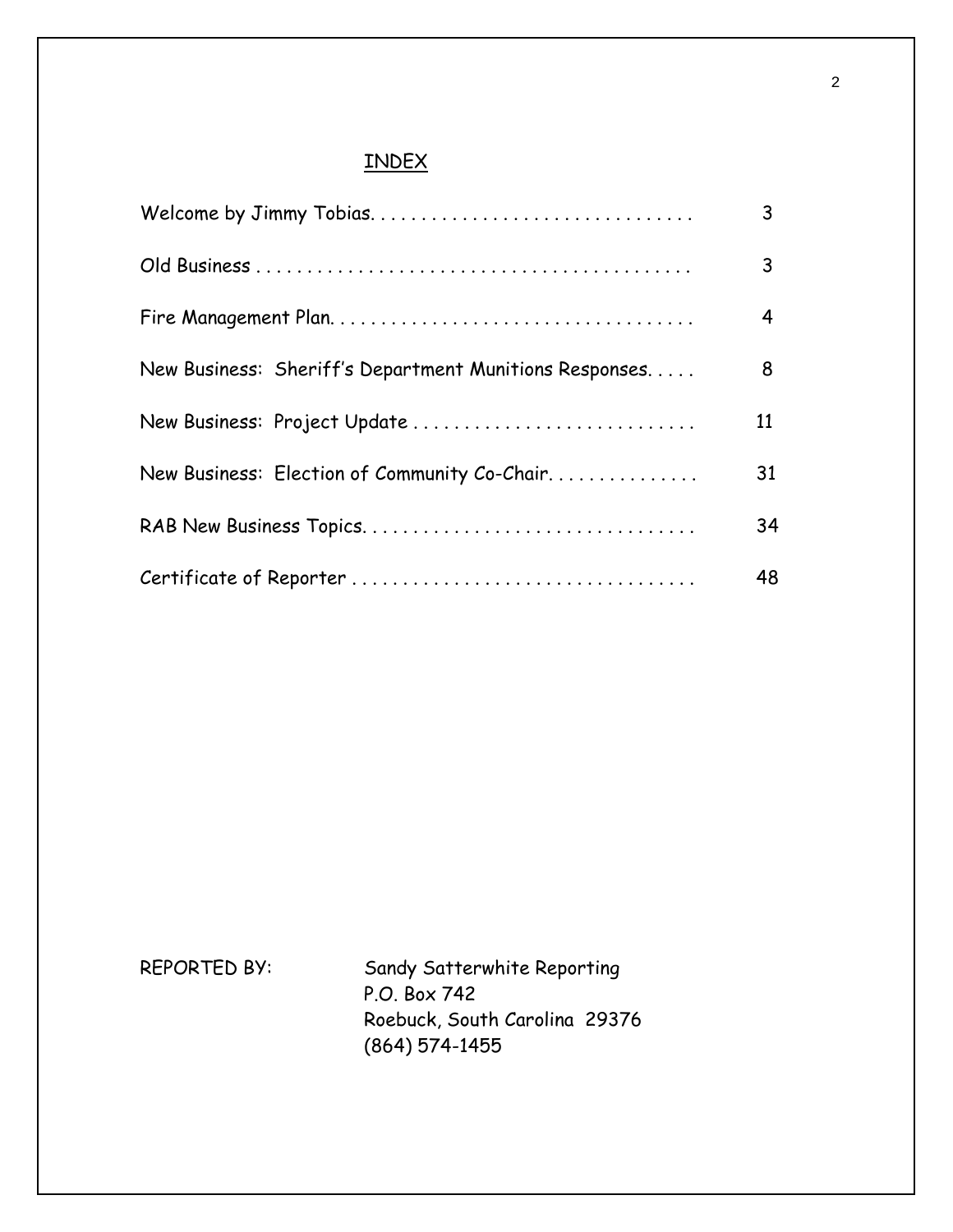1 BY MR. TOBIAS:

2 3 4 5 Well, I'd like to welcome everybody to the Restoration Advisory Board meeting. I appreciate the board members coming and the community. I see the State Park and the Forestry Commission represented today. I hope it's informative, and we make it worth our while to be here.

6 7 So I think the next course of business, after we open the meeting, will be old business.

8 BY MS. CANTOR-MCKINNEY:

9 10 11 12 We had, well, old business as far as topics, questions, issues that were raised during our last meeting, we had none. So we just wanted to see if the board had any additional old business that they might want to discuss as a

follow-up to our meeting in October.

13 Anybody have any topics or additional agenda items?

#### 14 BY MR. GIBSON:

- 15 I just want to ask a question.
- 16 Jimmy, you had talked about possibly putting together some information
- 17 to share with the local fire departments and so forth about different things.
- 18 Have we done anything?

# 19 BY MR. TOBIAS:

- 20 Yeah, we worked on that.
- 21 BY MR. GIBSON:
- 22 Okay.
- 23 BY MR. TOBIAS:
- 24 In fact, I'm fixing to hand it out in just a second.
- 25 BY MR. GIBSON: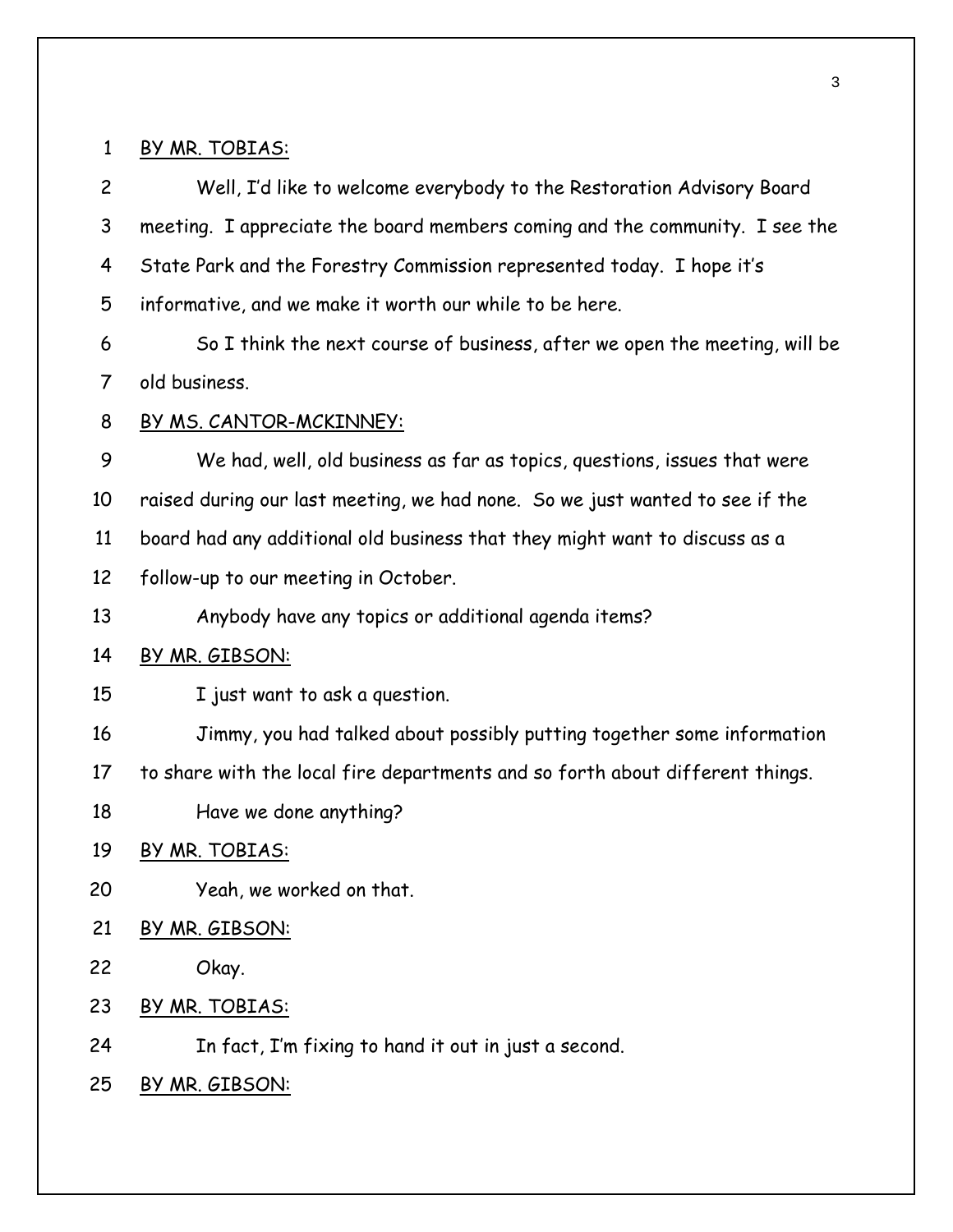1 Okay.

#### 2 BY MR. TOBIAS:

3 4 And we're going to probably let Brad Farmer from the Forestry Commission, he's a fire manager for the State of South Carolina, and we're

- 5 probably going to let him do a little discussion, too.
- 6 BY MR. GIBSON:
- 7 Sounds good.
- 8 BY MR. TOBIAS:
- 9 So.
- 10 BY MR. GIBSON:
- 11 Thank you.
- 12 BY MR. TOBIAS:
- 13 And if we're ready to move on to the fire plan?
- 14 BY MS. CANTOR-MCKINNEY:
- 15 Sure.
- 16 BY MR. TOBIAS:

17 18 19 With the help of Brad and the State Parks, I want to pass these down. We developed a mapping system, just pass them out, of the mainly horse trails and dirt roads and the road systems, and it has dots for houses and what not.

- 20 21 We're thinking about trying to implement this in to our initial fire responses, and on the back of it you'll see it says, "Camp Croft Fire Orders,"
- 22 and I'll just read them briefly to you.

23 24 25 In the Camp Croft portion it says, "Cooperate with initial responders and implement the Incident Command System." That would be the fire department will probably already be on the scene, and the cooperators could be the bomb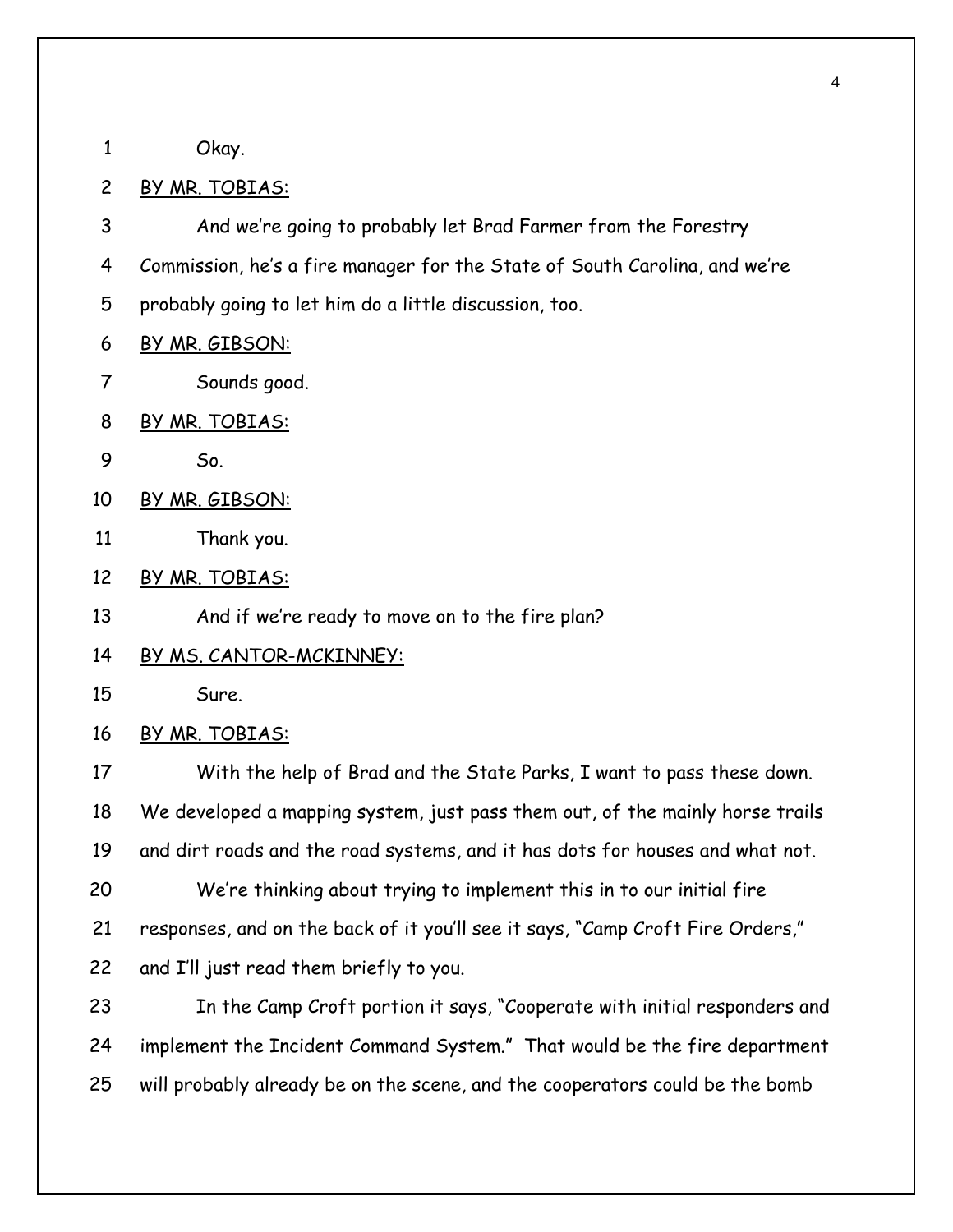squad, the Forestry Commission, EMTs, different things, and what they would do, they'd be asked to "assess the area, maintain control of the fire scene, pair up resources, call the Spartanburg County Bomb Squad." We need to "recognize current weather conditions, observe fire behavior, formulate a fire plan using roads and horse trails for breaks, thoroughly evaluate your fire plan and minimize the use of dozers," and we'll be possibly giving these out to the fire departments. I'll let Brad talk about it more in just a minute. 1 2 3 4 5 6 7

8 9 10 11 And under the Fire portion it will be to "fight the fire, initiate action based on known factors, ordnance contamination, weather and topography, remain in control at all times, ensure orders are given, understood and carried out."

12 13 14 15 And under Orders it would be "obtain fire behavior information and share it with firefighters, remember safety first, determine safety zones and escape routes, establish lookouts, and retain control at all times, stay alert, keep calm, think calmly and act precisely."

16 17 18 And under the bottom of it, it says, "Always assume there is ordnance contamination, always use the Incident Command System, and no night suppression activities unless homes are threatened."

19 20 Now that's what I've kind of worked up as the basis of this, and I thought I'd let Brad, the fire manager, he's reviewed it, and see what he thinks.

# 21 BY MR. FARMER:

22 Thank you. I'll try to keep this brief.

23 24 25 I just want to thank Jimmy for his involvement and the compassion in this. I also want to thank the South Carolina State Parks System in helping us with this map.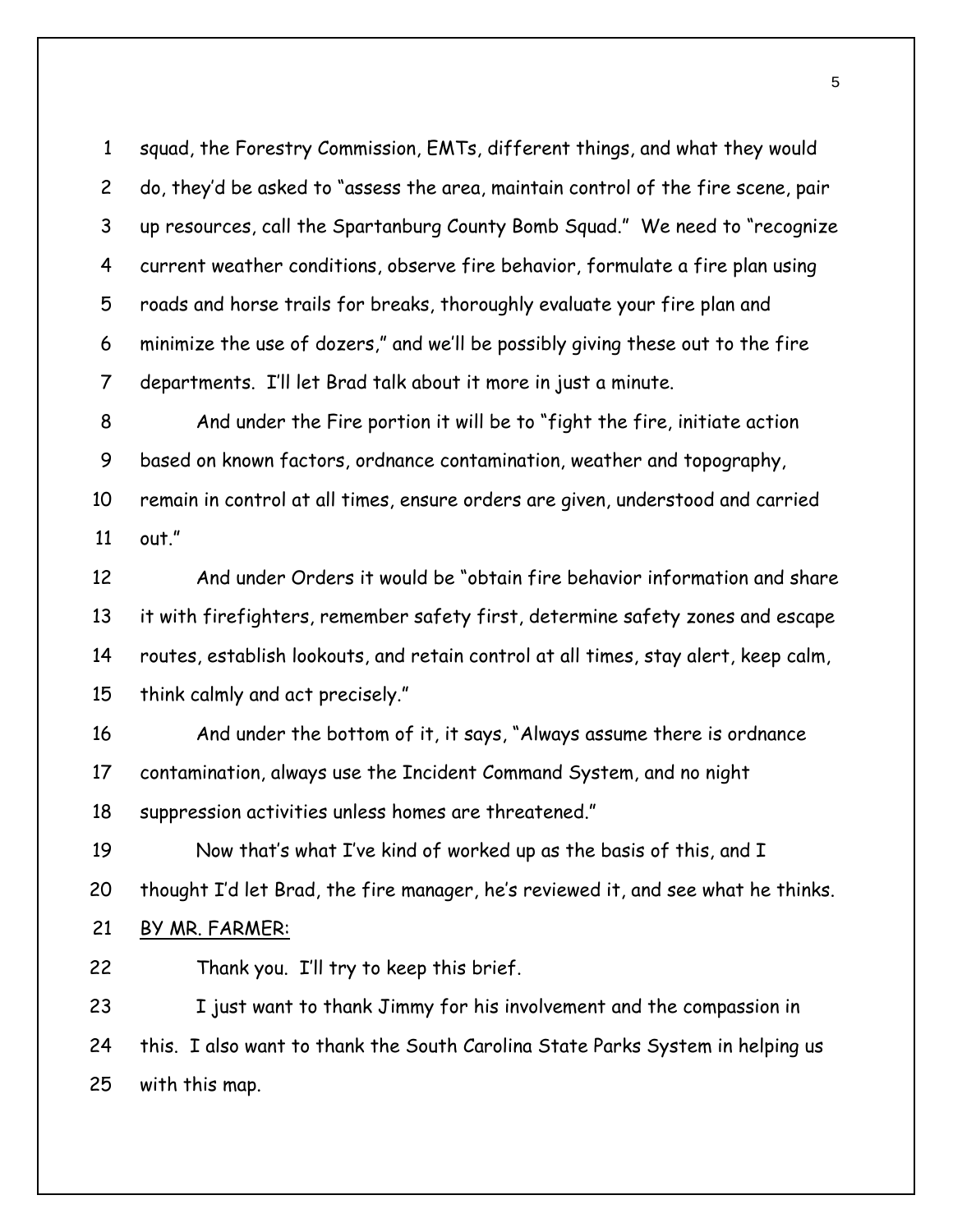As you all well know, the contamination not only is isolated to the park but to the surrounding areas, and where the Forestry Commission is concerned, there's a lot of accumulation of what we call fuels within the park system. When we say fuel, we're talking about things such as logs, leaves, things that will burn, so the vegetation basically. 1 2 3 4 5

6 7 8 9 10 11 12 When you have a situation such as that, you have houses and developed areas intermingled into an area such as that. That's what we call a WUI Wildland Urban Interface, and that's what we concentrate on; and our concern is not only for the public with these ordnances and could be potential for a big fire danger, but also the fire personnel and the fire departments, the Camp Croft personnel, and all the agencies involved that would be involved if a wildfire were to occur in that area.

13 14 15 16 17 18 19 20 21 Wildfires occur from numerous sources, but it's not unheard of for lightning strikes to hit trees in areas such as that. Now these things don't pop up immediately until a tree will sit and simmer for --- for days, and then all of a sudden we hit low humidity and high winds, it's out before you know it; and this is a very huge concern for us, because as it stands right now, it's too dangerous for our dozers to go in there and fight fire as we normally do. We don't want to get one of our guys killed. It's just not something we feel comfortable doing. So there's a huge danger there. It's also dangerous for the fire departments and any other personnel of agencies getting in that area to fight that fire.

22 23 24 25 So part of our plan that we started on is just kind of getting a game plan of what's out there as far as what we may call natural fire breaks, whether its creeks, roads or trails, and trying to figure out, along with these other agencies, just sort of a preplanning, if we could.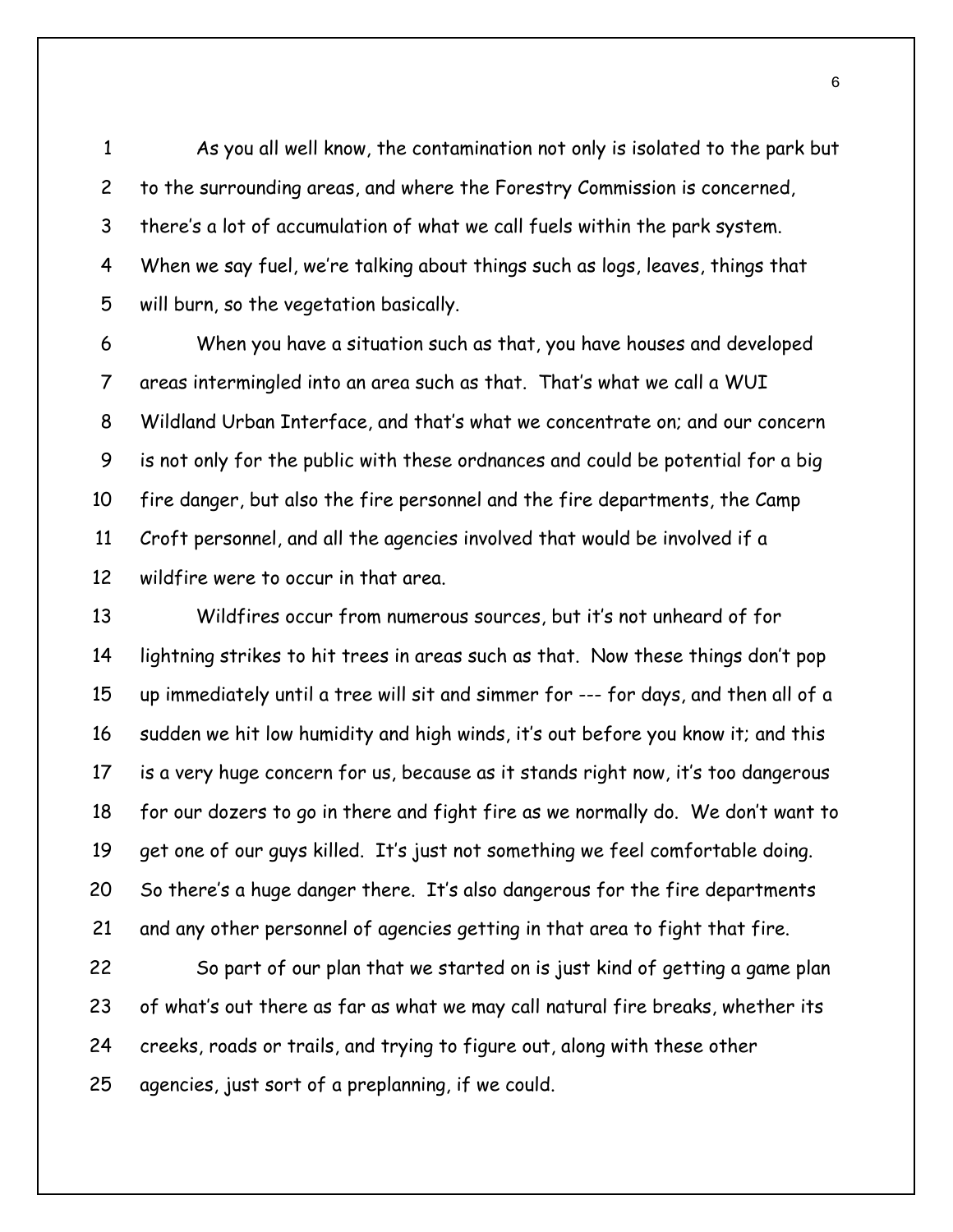We --- we want to get together with other agencies that may be involved in an event that if it does occur, we kind of can have some sort of idea of a plan of attack. We never will know for sure what you're going to do until the day comes, but if we can get together with them, it will be a separate meeting. We haven't gotten that far, yet, but that's our plan, then just kind of get sort of a game of attack with them so we can hopefully be on the same page. 1 2 3 4 5 6

7 8 9 10 Another thing that would help us that we're going to try to pursue is seeing if we can find funds, whether through grant or a federal agency, they can help fund possibly getting a helicopter or use of a helicopter with what we call a Bambi bucket. Basically, it's just a big huge bucket that will carry water.

11 12 13 14 15 Why that's important is if a wildfire is making a run towards a neighborhood or a developed area or there's some area that may be critical that we may know where they may be possible ordnances that can cause a hazard, a fire hazard, we could use that bucket to knock down those flames and possibly put them out.

16 17 18 19 20 21 22 23 24 25 We've got a lake within the Camp Croft, so our return time would be very quick. By doing that, that would help, number one, keep everyone safe because we're utilizing it. We're basically fighting the fire from the air. It would knock down the flames, keep it from becoming too intense. So there's a lot of good positive uses. It could also be used in surrounding areas, because we've got a long road ahead of us, because there are certain things the Forestry Commission, we would have to get passed with us being able to use that, but if we could find a way, utilizing a helicopter with the Bambi bucket, that would help us tremendously, you know, just within the safety concerns of a fire if it were to occur in such an event.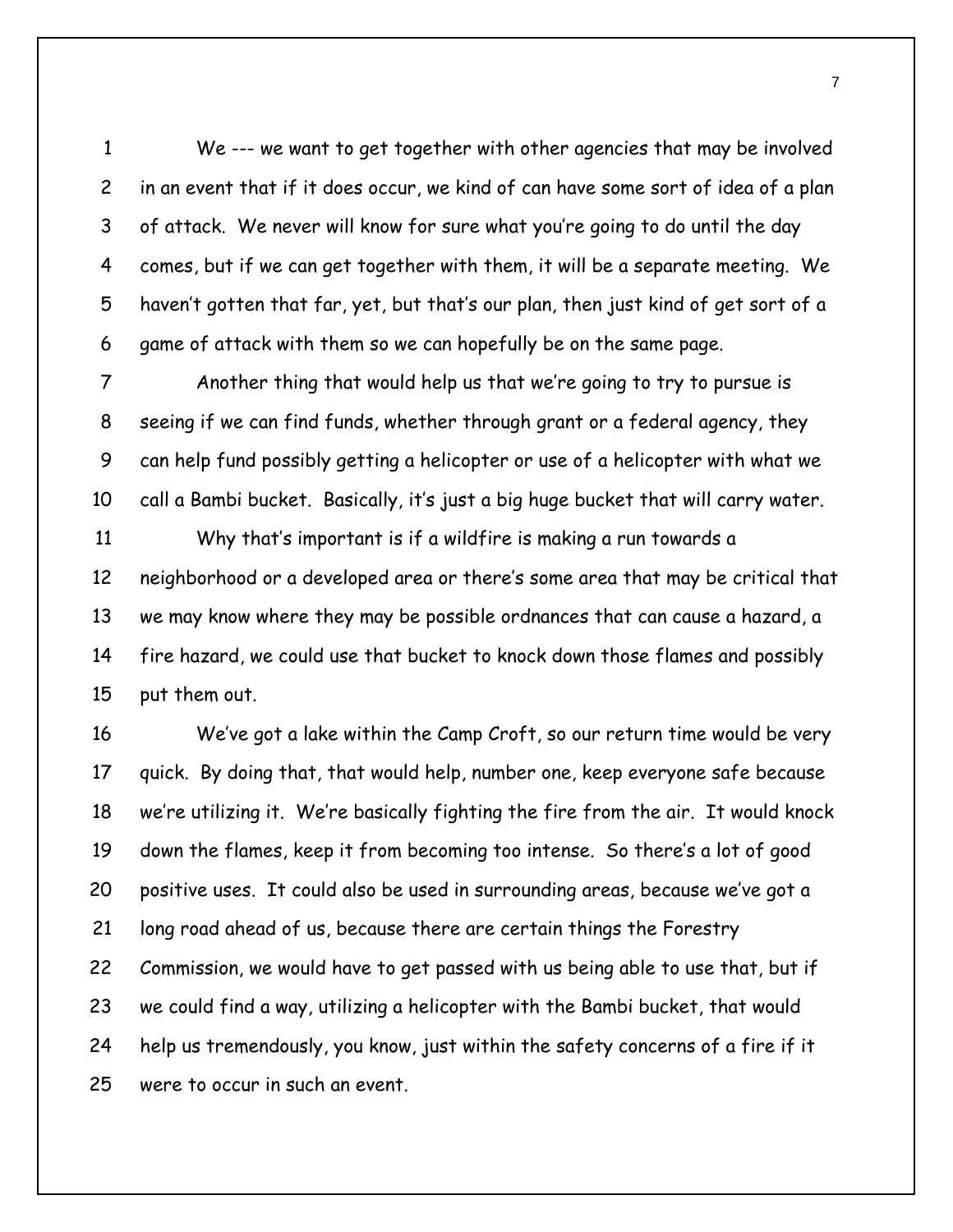So these are some of the things we're working on. I think, you know, with Jimmy's involvement with the Forestry Commission and working with other agencies, I think we can come up with a good, good game plan if something were to occur, and hopefully also work with the Corps of Engineers trying to help maybe educate the public in surrounding areas, people who live adjacent to these areas on things they can do to be safer, too. 1 2 3 4 5 6

#### 7 BY MR. TOBIAS:

8 9 10 11 12 13 Well, I appreciate that, Brad. Now, of course, I guess most people know that in South Carolina we fight most of our fires with bulldozers, and that's the big problem when you're plowing and blading and dropping fire plows in the woods that, with these small tractors, what could happen if they hit ordnances or especially canisters of gas or something like we found out at Wedgewood Subdivision. Well, that really bothers me.

14 15 16 17 So we're just going to have formulate a little game plan, and we're going to pursue it. We'll kind of keep you all posted up on how it's progressing, and we'll just see, you know, if we can help the community that way, have a safer, more friendlier fire environment.

18 19 All right. Under new business, I guess we'll have the response from maybe the Sheriff's Department, if he's had anything going on.

#### 20 BY LIEUTENANT DYAS:

21 Good evening.

22 23 24 25 I want to address if you want something your way, and I'll just give you an update --- not an update but an idea. The Sheriff's Office helicopter we got through the federal government through military surplus, and they give you -- they'll give you helicopters or equipment that is assigned to you. So we've got --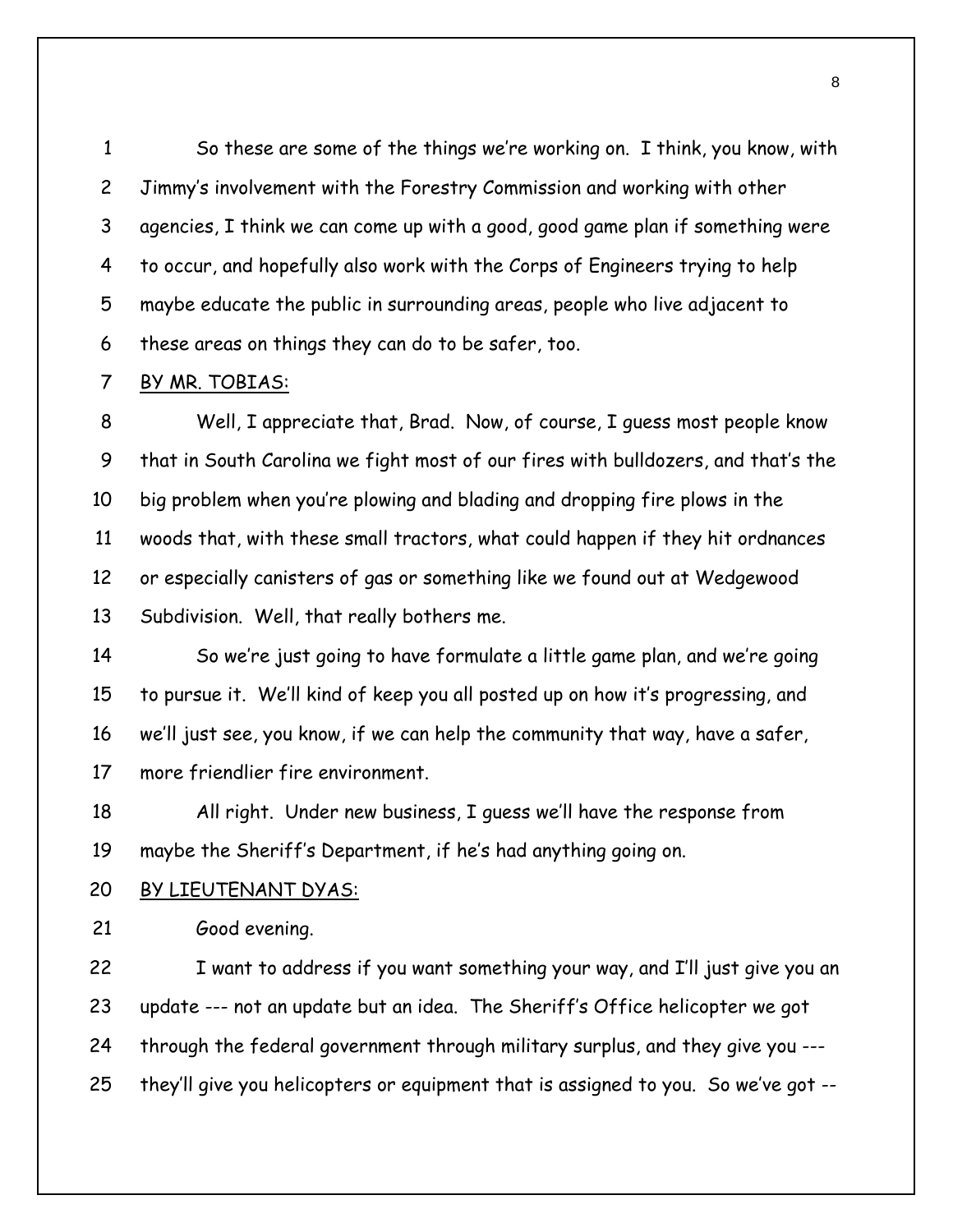- we actually ended up getting three of them. Two of them are --- two of them are functional. The other one is used for parts. 1 2

3 4 So that might be something --- that is one avenue you might want to be aware of, and if you want to, Tom Harlow is the one that is over our helicopters.

5 BY MR. FARMER:

6 Tom Harlow?

#### 7 BY LIEUTENANT DYAS:

- 8 Tom Harlow, and he can probably get you in the right direction. He is
- 9 former military, and that avenue won't cost as much.
- 10 Now the bucket itself, I can't help you with that.

# 11 BY MR. FARMER:

12 We can work on that.

# 13 BY LIEUTENANT RENNA:

14 They can handle that part.

# 15 BY LIEUTENANT DYAS:

16 Yeah, you can handle that part.

#### 17 (OFF-THE-RECORD DISCUSSION)

# 18 BY LIEUTENANT DYAS:

19 20 All right. As far as responding out in this area, Rick and myself were just talking about it. We haven't had any real responses out there in a while. I'm

- 21 kind of surprised.
- 22 Actually, countywide we really haven't had that many responses from ---
- 23 from December up into January.
- 24 We haven't been that busy at all.
- 25 BY MR. TOBIAS: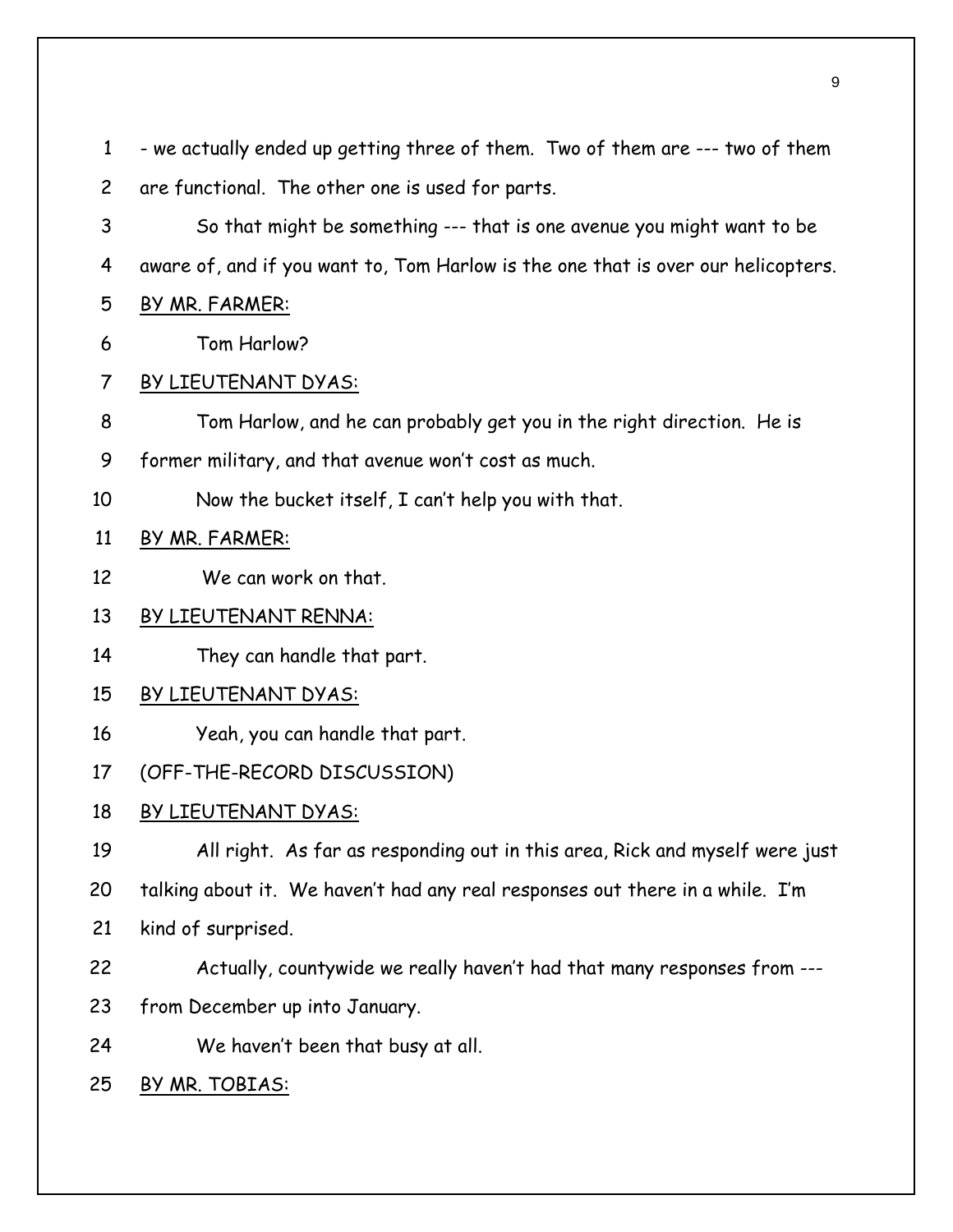Well, let me ask you this: In the fire plan that we're trying to promote here, one of the things we're going to ask is that our responders may notify you all that we have a fire. 1 2 3 4 BY LIEUTENANT DYAS: 5 That's right. That's fine. 6 BY MR. TOBIAS: 7 Does that protocol work with you all? 8 BY LIEUTENANT DYAS: 9 10 I live right down the road from here, so I can get here pretty quick. In fact, I can be here in a matter of about 10 minutes, 10 or 15 minutes. 11 BY MR. TOBIAS: 12 13 14 15 Because if we can use these horse trails, say if we had lightning strikes, and we can use these horse trails and not put heavy equipment in there, we might have to, at some point, tie them in together and maybe have a metal detector go down through a little swath to make sure there's nothing in there. 16 BY LIEUTENANT DYAS: 17 18 19 We --- we've got --- we've got some Schonstedts. As a matter of fact, we picked them from someone we had with Zapata and all that, so we --- we've got some other equipment that we can use on all that. 20 BY MR. TOBIAS: 21 Oh, good, so --- 22 BY LIEUTENANT DYAS: 23 So that's not a problem. 24 BY MR. TOBIAS: 25 So maybe this thing might come together pretty good then.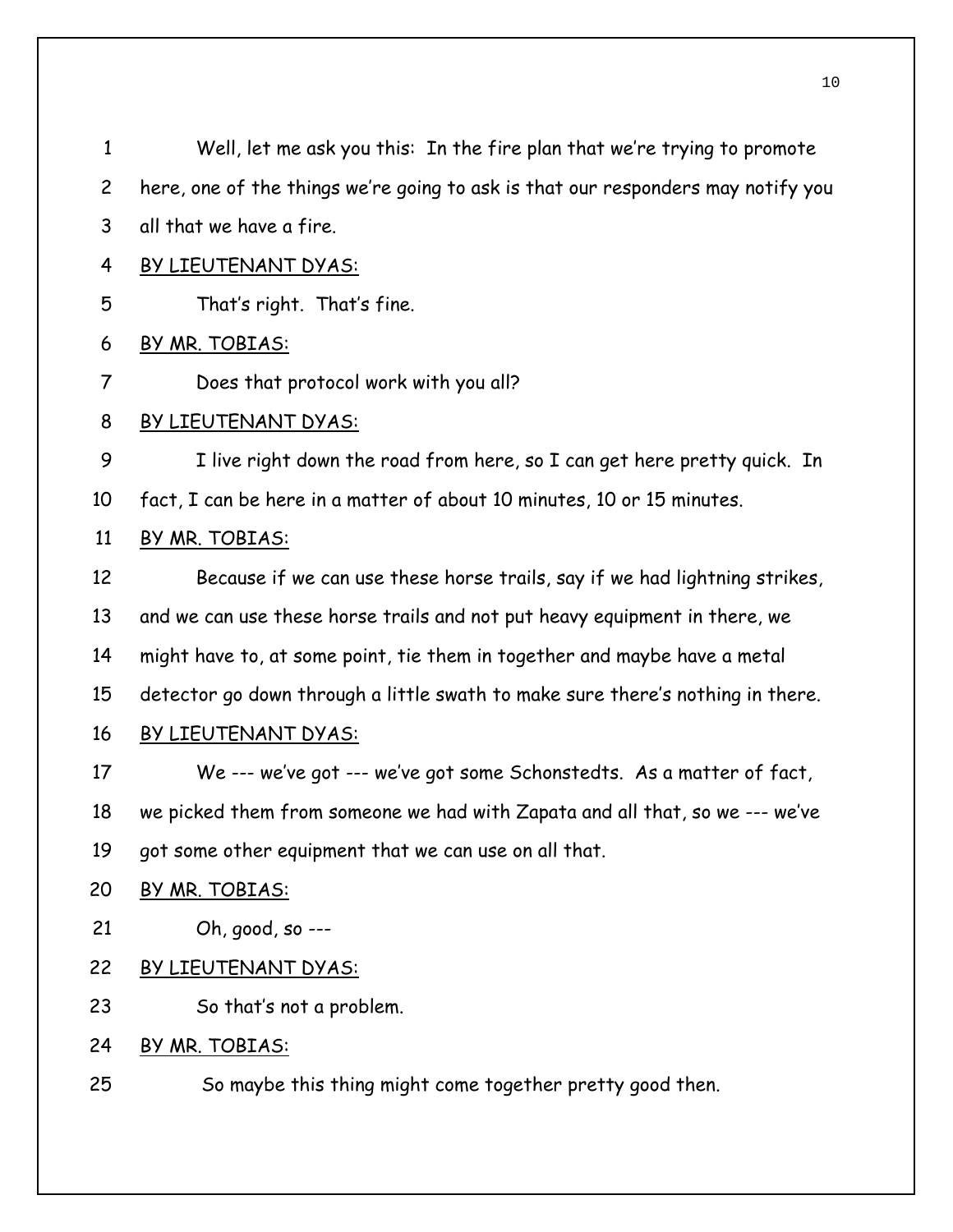1 BY LIEUTENANT DYAS:

- 2 Yes.
- 3 BY MR. TOBIAS:
- 4 All right.
- 5 BY LIEUTENANT DYAS:
- 6 So all you've got to do is give a call, and we'll come running.
- 7 BY MR. TOBIAS:
- 8 Okay. Well, we appreciate that.
- 9 10 All right. I guess now we're going to ask the Corps if they have any project updates.
- 11 BY MR. MCKINLEY:
- 12 13 14 15 16 17 We've got our contractor Zapata Engineering in the area, and he started some brush clearing, and I believe they're working the area at Operable Ordnance Area 11, which is the area behind the school, and I believe the plan is to go ahead and hit the next operable unit, the area around the golf course, and the project manager with Zapata Engineering, Jeff Schwalm is here, and he can go into the details of the activities underway.
- 18 BY MR. SCHWALM:

19 20 21 22 23 24 25 Yeah, we got the notice to proceed on the  $30<sup>th</sup>$  of January to get in the field work, and we're in the process right now, as Mr. McKinley said, of we're brush clearing the area around what we call OU11C, and that's on Cedar Springs Road or Drive up near the golf course; and then we're going to start our geophysical investigation probably sometime next week, which is just a magnetometer type search of the ground, and we're going to determine if there's any ordnance type like items in the ground that need to be investigated,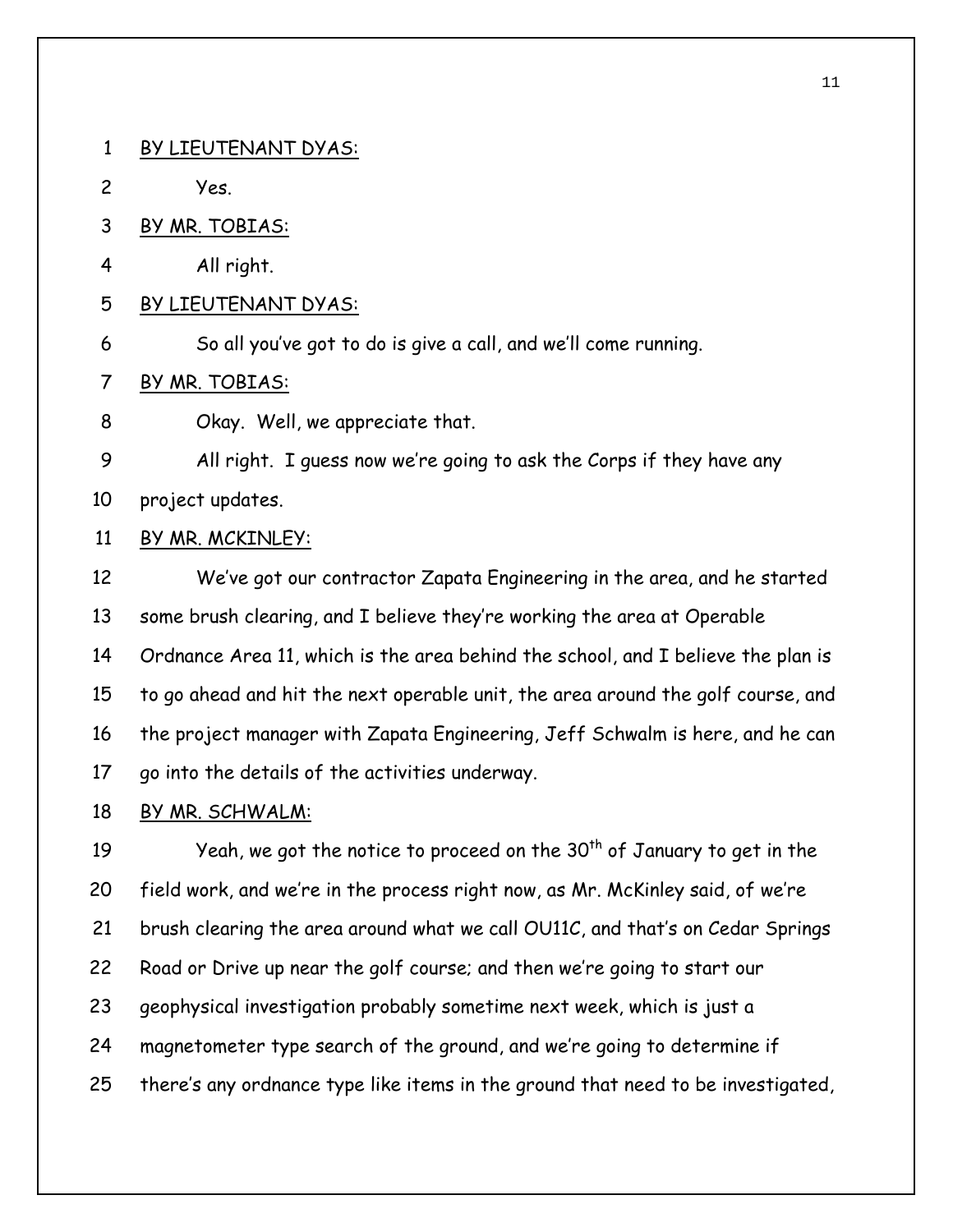| $\mathbf{1}$   | and we'll provide any information to the Corps for --- for their approval, and |
|----------------|--------------------------------------------------------------------------------|
| $\overline{c}$ | then some --- at some point in the future, some later investigation of those   |
| 3              | anomalies that we see in the ground, and that would be both on the golf course |
| 4              | and 11C both.                                                                  |
| 5              | That's where we're at. We expect the field work to be completed some,          |
| 6              | somewhere along the end of February, maybe as late as the first week in March. |
| 7              | BY MR. MCKINLEY:                                                               |
| 8              | So that's pretty much the ongoing activities. If anybody has got any           |
| 9              | questions, Jeff or I can, can answer questions.                                |
| 10             | BY MS. PIKE:                                                                   |
| 11             | Are the surveyors on Wedgewood now?                                            |
| 12             | BY MR. SCHWALM:                                                                |
| 13             | The survey?                                                                    |
| 14             | BY MS. PIKE:                                                                   |
| 15             | Surveyors.                                                                     |
| 16             | <u>BY MR. SCHWALM:</u>                                                         |
| 17             | Correct, yes, they were.                                                       |
| 18             | BY MS. PIKE:                                                                   |
| 19             | They were on Wedgewood?                                                        |
| 20             | <u>BY MR. SCHWALM:</u>                                                         |
| 21             | Yes.                                                                           |
| 22             | BY MS. PIKE:                                                                   |
| 23             | They would have been at my house and I saw them when I had went to             |
| 24             | work.                                                                          |
| 25             | <u>BY MR. SCHWALM:</u>                                                         |
|                |                                                                                |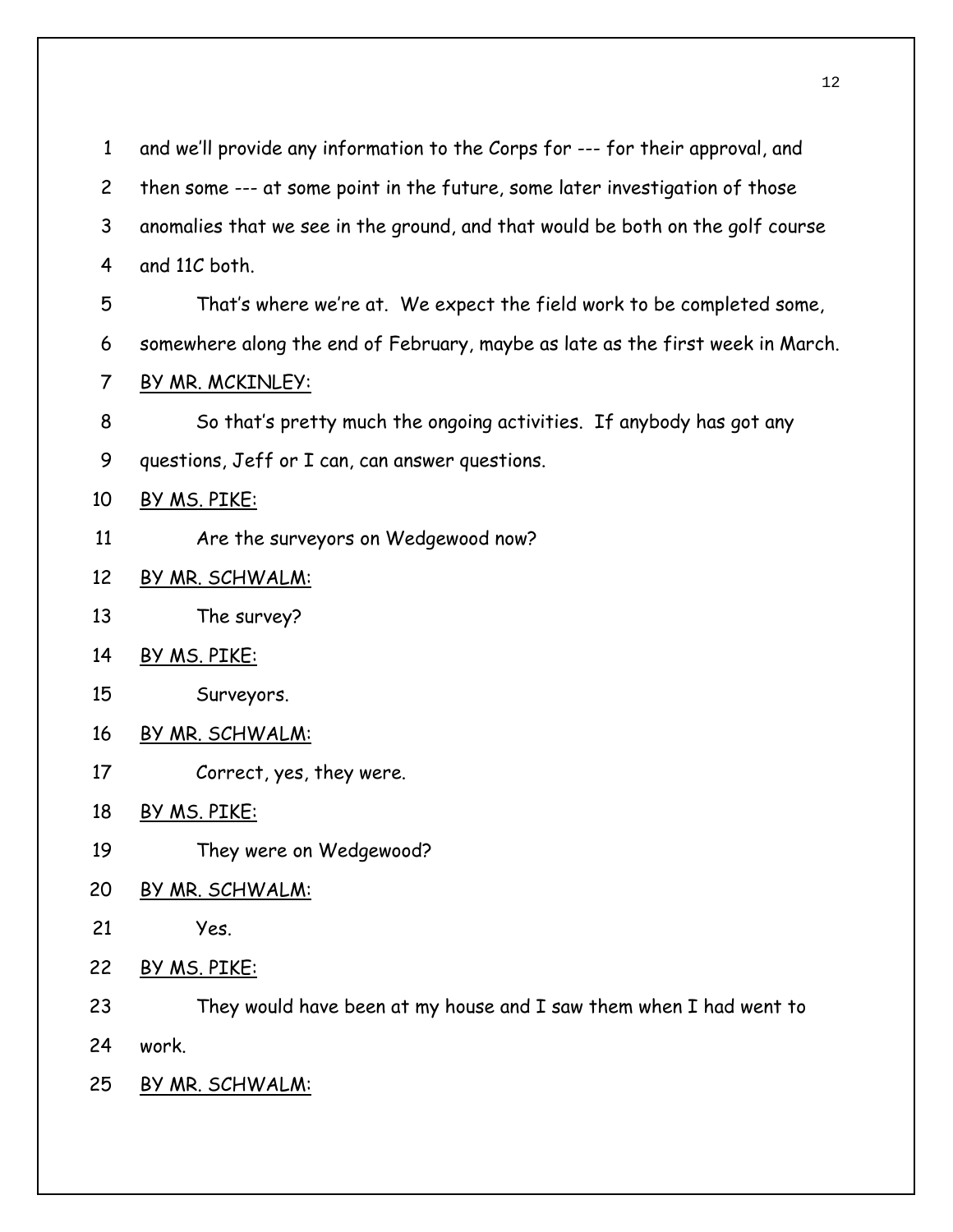| 1              | All right.                                                                         |
|----------------|------------------------------------------------------------------------------------|
| $\overline{c}$ | <u>BY MS. PIKE:</u>                                                                |
| 3              | I just wondered.                                                                   |
| $\overline{4}$ | BY MR. SCHWALM:                                                                    |
| 5              | All right. They were at --- they --- they should have been on the golf             |
| 6              | course property itself in Wedgewood.                                               |
| 7              | <u>BY MS. PIKE:</u>                                                                |
| 8              | Yeah, but I live right on it.                                                      |
| 9              | <u>BY MR. SCHWALM:</u>                                                             |
| 10             | I understand.                                                                      |
| 11             | BY MR. HAYES:                                                                      |
| 12             | How much are both these projects cost?                                             |
| 13             | BY MR. SCHWALM:                                                                    |
| 14             | In area ---                                                                        |
| 15             | BY MR. MCKINLEY:                                                                   |
| 16             | I think the contract amount was a \$174,000.                                       |
| 17             | BY MR. MARLER:                                                                     |
| 18             | Is there anything that goes intrusive at all this year?                            |
| 19             | BY MR. MCKINLEY:                                                                   |
| 20             | Depending upon what we find, the plan is to hit the area behind the                |
| 21             | school, Operable Ordnance Unit 11, depending upon what we find and the             |
| 22             | funding stream; and then also, the same criteria, we'll go and hit the area by the |
| 23             | golf course. We won't do that until at least next January at the golf course       |
| 24             | area, but the area behind the school we want to hit as soon as we can.             |
| 25             | BY MR. HAYES:                                                                      |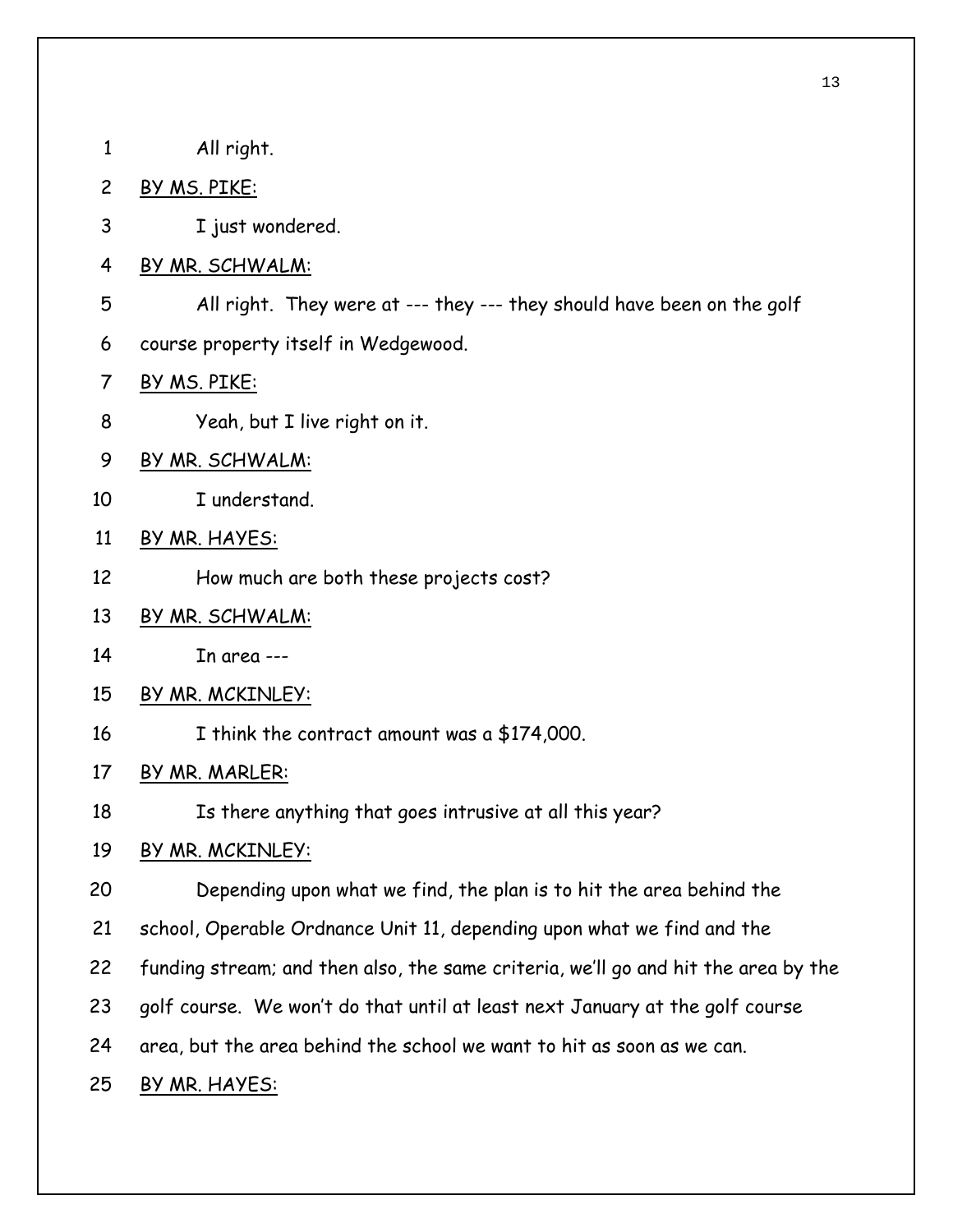| $\mathbf{1}$   | Are both areas about the same size?                                                |
|----------------|------------------------------------------------------------------------------------|
| $\overline{c}$ | BY MR. MCKINLEY:                                                                   |
| 3              | I think the area at the golf course is bigger. Jeff, is it?                        |
| 4              | BY MR. SCHWALM:                                                                    |
| 5              | It's $a$ --- it's a little bit bigger than the area at 11C. The golf ---           |
| 6              | BY MR. HAYES:                                                                      |
| 7              | Is 11C where they've got the Bobcat clearing at the ---                            |
| 8              | <u>BY MR. SCHWALM:</u>                                                             |
| 9              | That's correct. That's correct, and it kind of the area straddles both             |
| 10             | sides of the road, so we're clearing --- we're clearing on both sides of the road, |
| 11             | and we'll be surveying. I think there's three residences involved within that      |
| 12             | property.                                                                          |
| 13             | BY MR. HAYES:                                                                      |
| 14             | Is that private property or state?                                                 |
| 15             | <u>BY MR. SCHWALM:</u>                                                             |
| 16             | It's all private property, and we have rights of entry. The Corps has              |
| 17             | secured rights of entry from all the landowners.                                   |
| 18             | BY MR. MCKINLEY:                                                                   |
| 19             | And we want to thank the landowners, too, for supplying those rights of            |
| 20             | entry. Sometimes that's somewhat difficult, but it wasn't difficult at all here,   |
| 21             | so thanks to the landowners.                                                       |
| 22             | Okay.                                                                              |
| 23             | BY MR. TOBIAS:                                                                     |
| 24             | All right. Is that it for the questions on the Corps?                              |
| 25             | Go ahead, sir.                                                                     |
|                |                                                                                    |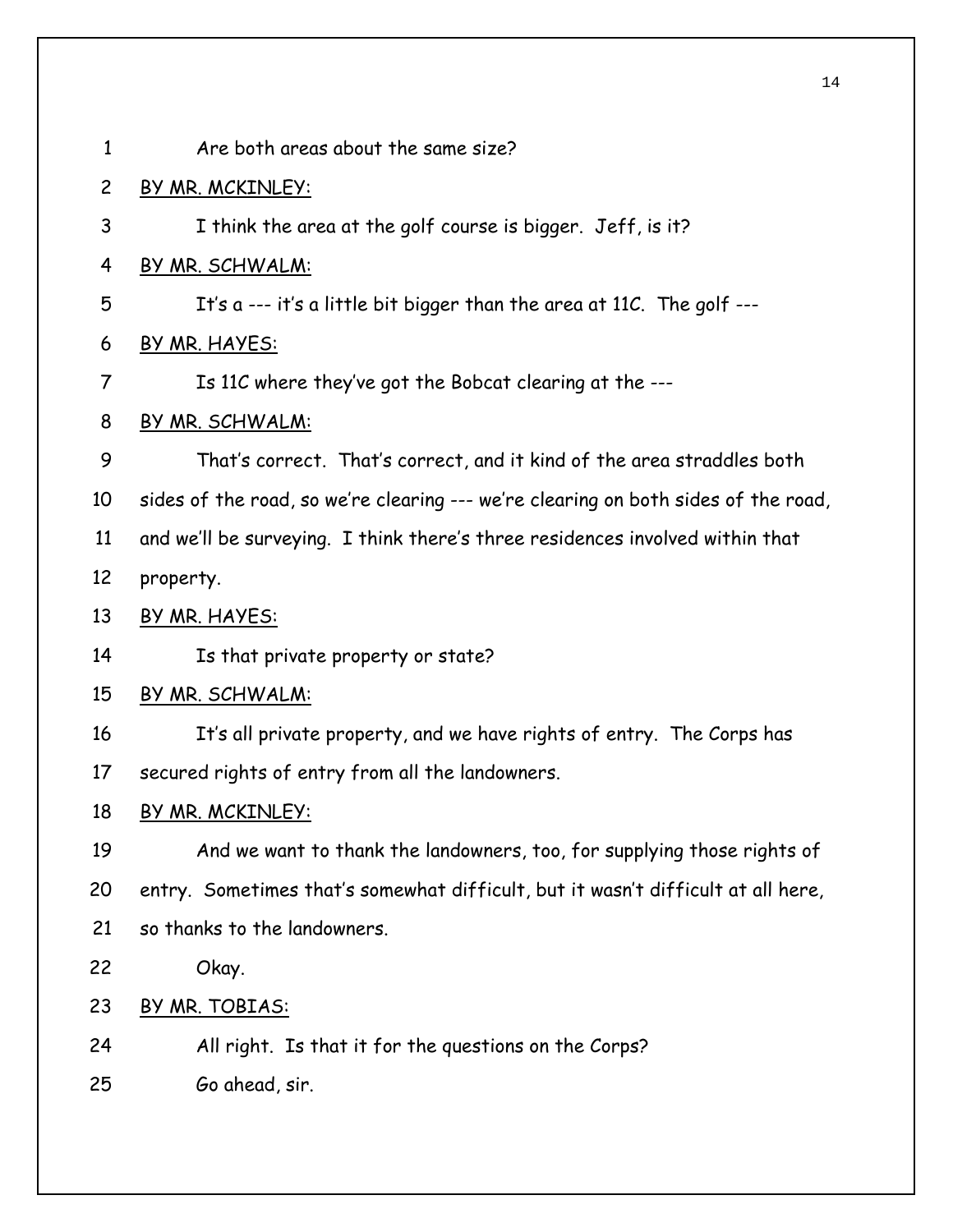### 1 BY MR. OSBORNE:

2 Harold Osborne, 295 Southgate Road.

3 4 I didn't make the last meeting because of illness, but the week --- the meeting before I brought up to the point of all the Camp Croft stuff that had

- 5 been missing from Atlanta at the ---
- 6 BY MS. CANTOR-MCKINNEY:
- 7 Archives.
- 8 BY MR. ZIMMERMAN:
- 9 Archives.
- 10 BY MR. OSBORNE:
- 11 Archives. I have not heard anything except I did get a call from Atlanta
- 12 stating they had certain boxes of this and boxes of that, but they couldn't tell
- 13 me anything about all the stuff that was missing.
- 14 Now what we did we ever find out on it?
- 15 BY MR. MCKINLEY:
- 16 Right. We had a briefing at the last RAB meeting, and it's in the Minutes.
- 17 Our Public Affairs officer actually contacted the folks there and talked to
- 18 several people, and we got a report from --- from her.
- 19 BY MS. CANTOR-MCKINNEY:
- 20 I can get you --- I can get you a copy of that.
- 21 BY MR. OSBORNE:
- 22 Okay.
- 23 BY MR. MCKINLEY:
- 24 And this ---
- 25 BY MS. CANTOR-MCKINNEY: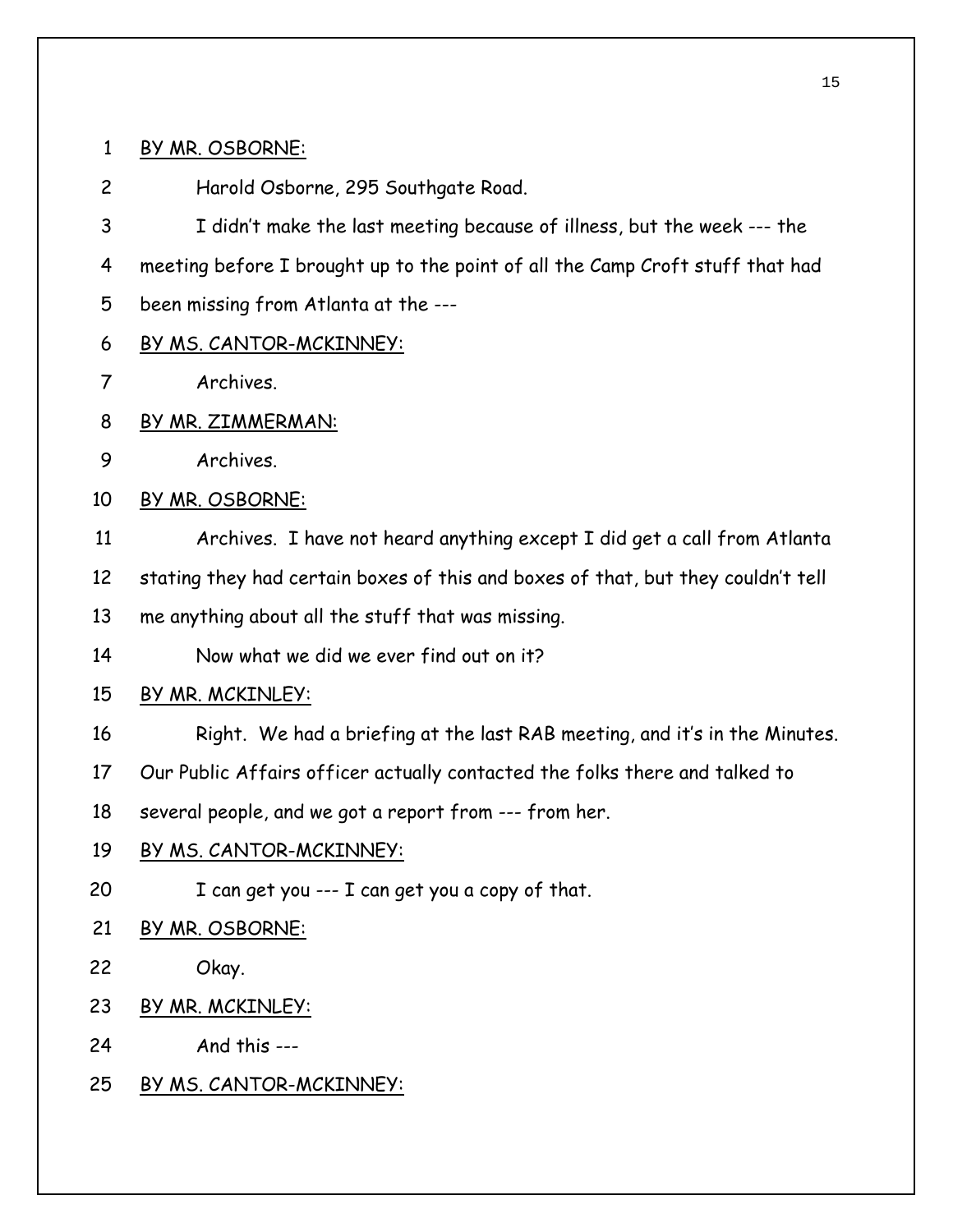- 1 I'll get you a copy.
- 2 BY MR. MCKINLEY:
- 3 The Minutes should be posted on that Camp Croft website, also.
- 4 BY MR. TOBIAS:
- 5 Anymore questions?
- 6 BY MR. BOUGHMAN:
- 7 Jimmy, just one question.
- 8 BY MR. TOBIAS:
- 9 Okay.
- 10 BY MR. BOUGHMAN:
- 11 Up on this fire plan.
- 12 BY MR. TOBIAS:
- 13 Uh-huh (affirmative response).
- 14 BY MR. BOUGHMAN:

15 16 17 18 Is this for the entire Camp Croft boundary that this is proposed for or are there some areas that have already been cleared or is considered less hazardous that maybe this plan wouldn't apply to as the vision for the entire old Camp Croft boundary?

- 
- 19 BY MR. TOBIAS:

20 21 22 Well, see, we, as an agency, probably don't know what's been cleared and what's not been cleared. It's going to be maybe an education process to find out areas that we can put heavy equipment on.

23 24 25 I know it seemed like they cleaned up a good bit of stuff around the playground area around the lake, but --- and some on Henningston Road, but personally I wouldn't know without maybe a bomb squad coming and advising us.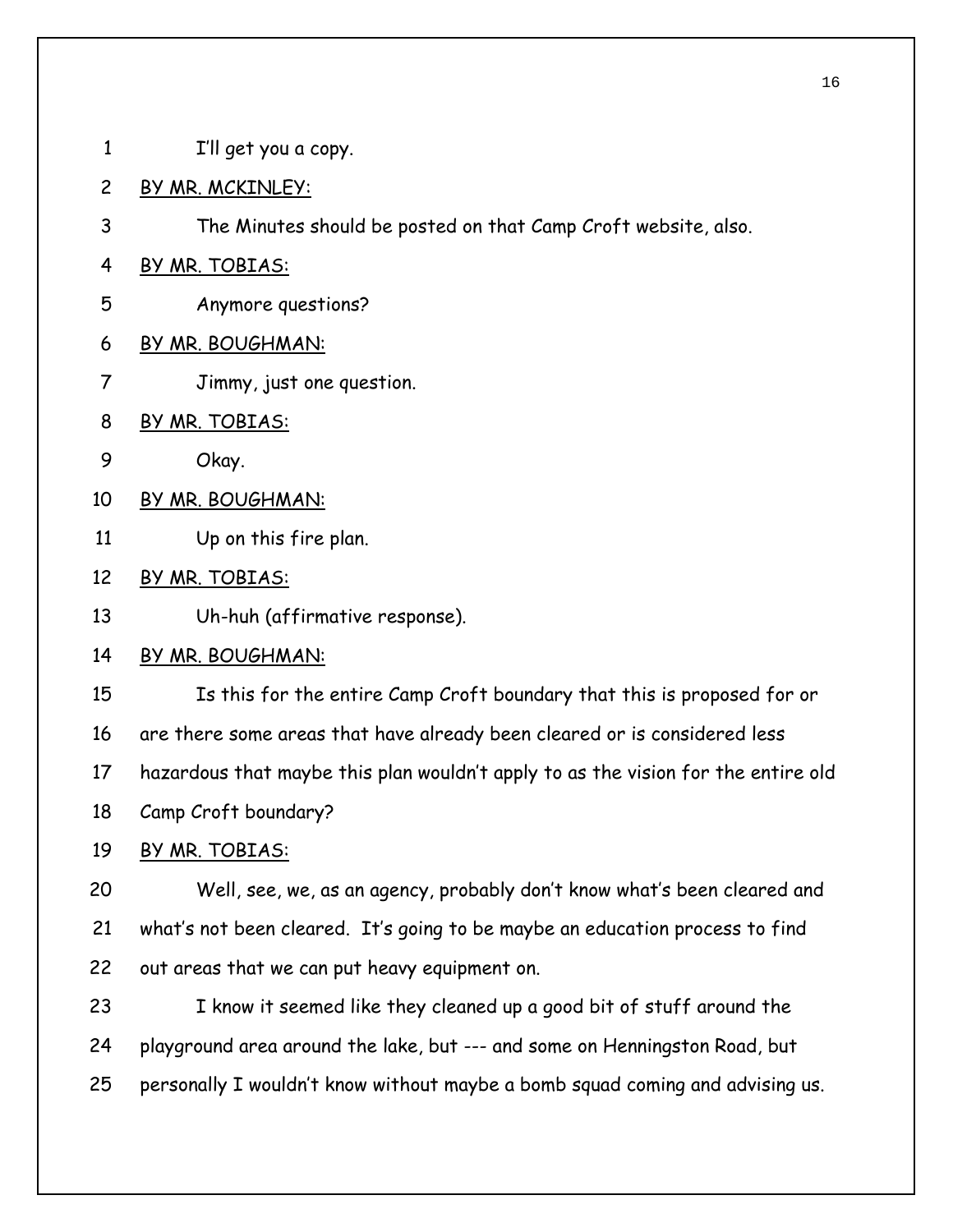That's why I kind of like put them in the scenario as initial responders, so if we do have an issue with a fire in the woods, we could call them, and they probably could post us up on what they know. I think they're more educated than myself or --- or Brad would be on the ordnance removal. 1 2 3 4 5 BY MR. BOUGHMAN: 6 And no night suppression if it's just in the woods? 7 BY MR. TOBIAS: 8 Yeah, we're going to let it burn. 9 BY MR. BOUGHMAN: 10 Okay. 11 BY MR. TOBIAS: 12 13 We're not going to put dozers in there in the night. Now if homes are threatened, we're going to --- 14 BY MR. BOUGHMAN: 15 Sure. 16 BY MR. TOBIAS: 17 18 --- put fire trucks on there, maybe use foam, if we have to. It depends on the fire severity, winds, humidity, but we're going to protect the homes. 19 BY MR. BOUGHMAN: 20 Sure. 21 BY MR. TOBIAS: 22 23 24 I'm not saying that, but I think we're going to let the fire burn just like the one that happened last year where the man robbed the store and drove the car down into the park. We let it burn until daylight, and we got clearance from

25 the State Parks that there was minimal ordnance contamination, and then we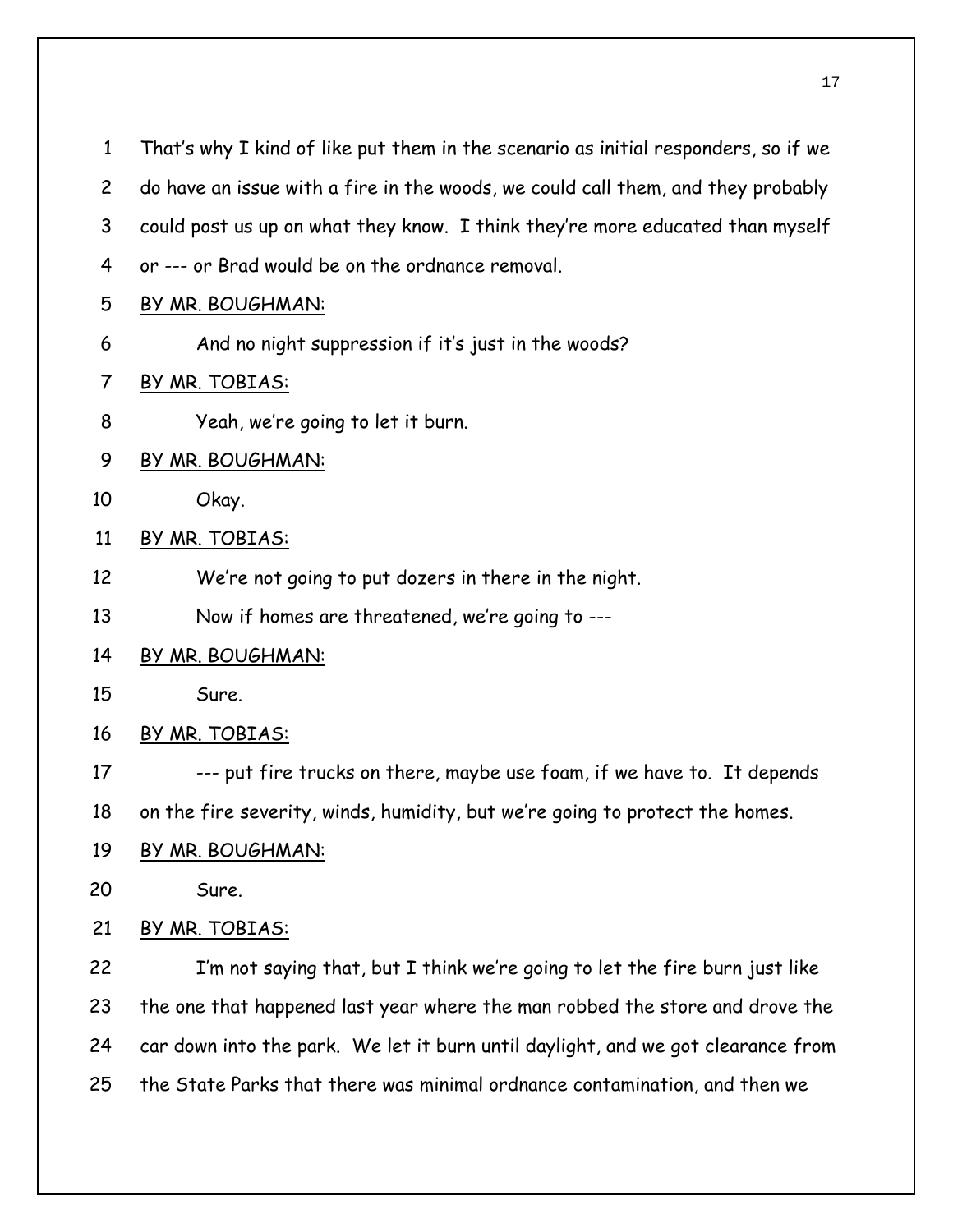put the dozers in there. If we had known this, we could have raked a little line 1

and backfired it all out and been gone, and we'll --- that's what we want to do, 2

- minimum heavy equipment. 3
- 4 BY MR. BOUGHMAN:
- 5 Okay.
- 6 BY MR. MARLER:

7 8 Well, at this time would it be advisable for the Park to do control burns in these areas to lessen the intensity of a wildfire or is it too late?

9 BY MR. TOBIAS:

10 11 12 13 I personally feel like that we should be doing some kind of hazard reduction on the park on low fire days and good dispersion, smoke dispersion days, that we could be burning some inside these horse trails and down these creeks and --- and that would be very, very wise in my eyes.

14 15 16 17 At one time the Park had approached the Forestry Commission about doing some hazard reduction, and if --- if we can kind of coordinate with the Corps and do a little burning before they go out there and do their surveys, they could do a more thorough survey easier.

- 18 So that might be ---
- 19 BY MR. MARLER:
- 20 That would ---
- 21 BY MR. TOBIAS:
- 22 --- something.
- 23 BY MR. MARLER:

24 --- require coordination between the Parks and the Forestry.

25 BY MR. TOBIAS: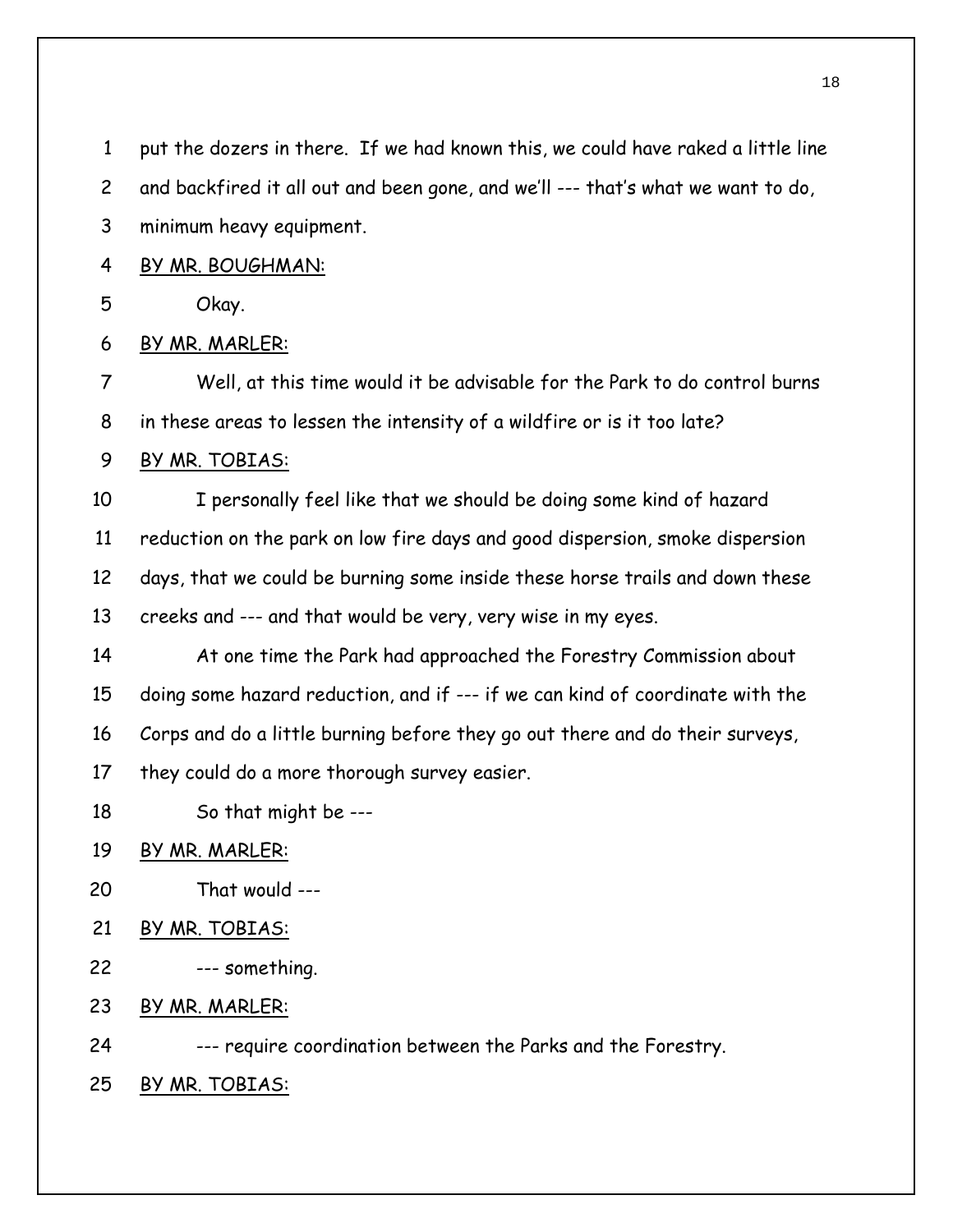1 We're on good terms. We can coordinate.

2 BY MR. CRISSINGER:

3 4 Jimmy, if you're on the let-it-burn philosophy, then who will make the determination as to when you deviate from that policy?

5 BY MR. TOBIAS:

6 The let-it-burn-at-night policy?

7 BY MR. CRISSINGER:

8 9 If there's a situation where you have to bring the fire trucks or the foam.

10 BY MR. TOBIAS:

11 12 13 14 15 16 Well, what we'll do is implement the Incident Command System, and I don't know if many people or if the board is familiar with Incident Command System. That's something the Forestry Service developed. They used it very effectively at 911 cleaning up the World Trade Center. There were a lot of agencies that thought they had jurisdiction, and there was in-fighting. "Well, I'm in charge of this," or "I'm in charge of that."

17 18 19 20 The Incident Command System brings the first responder, he's in charge. When another agency comes up, he goes directly to that Incident Commander and says, "I'm here with the Forestry Commission," and then it's kind of a unified command.

21 22 23 24 25 So whoever's area of knowledge or responsibility is, say, these homes, the fire chief is in charge. Then if it's woodlands and 300 feet off of paved road, the Forestry Commission would have the influence, and we'll not just bring in just those two agencies. We'll bring in the bomb squad. If they're the ones that know more, then they're in charge at certain points; and it works really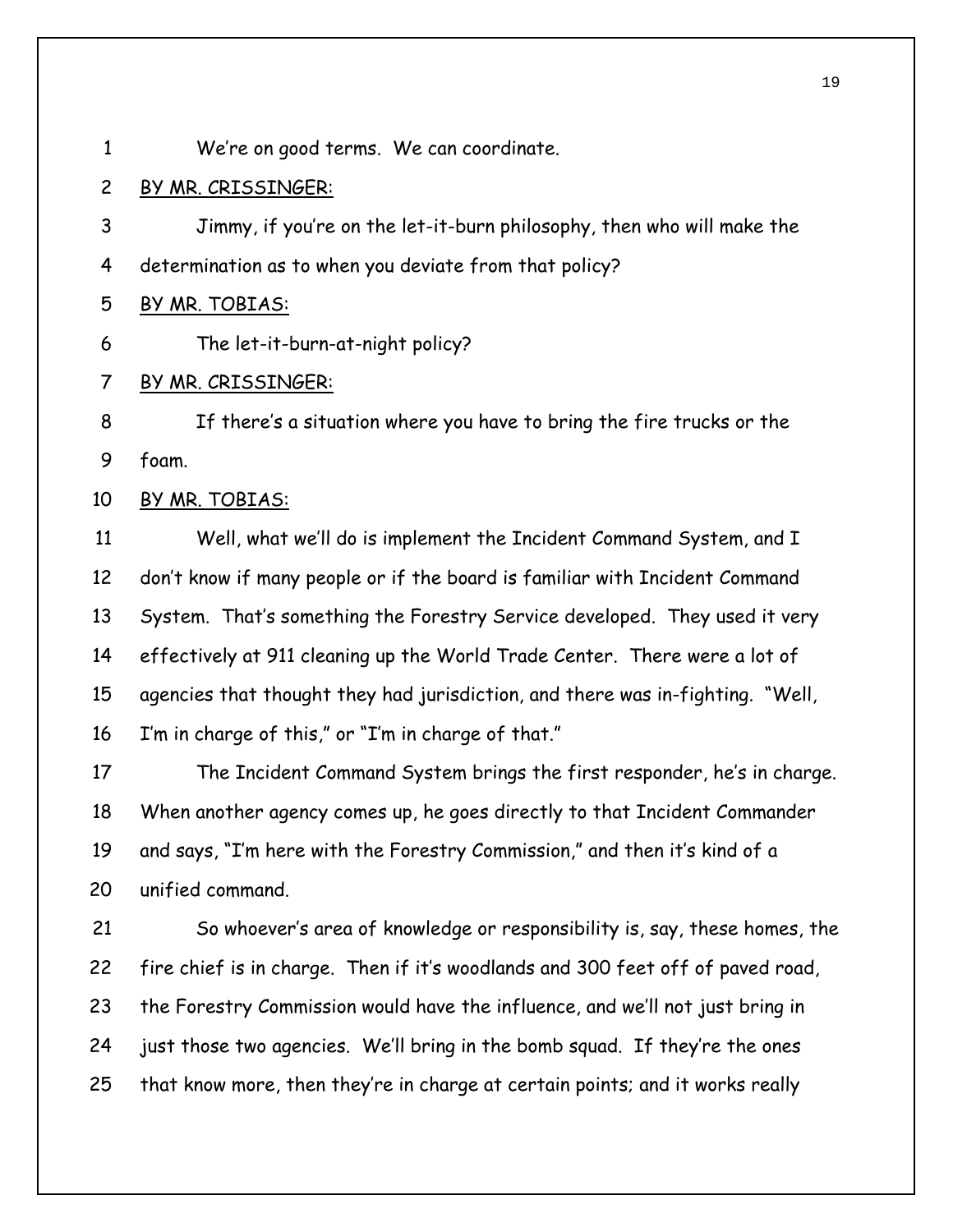| $\mathbf{1}$   | cohesive. You can build --- build it up very simply, and it's very effective, and |
|----------------|-----------------------------------------------------------------------------------|
| $\overline{c}$ | we do Incident Command training with SLED. The fire departments we've             |
| 3              | trained in Incident --- Incident Command Systems, and we want to make sure        |
| 4              | we implement it. That's very important.                                           |
| 5              | Robin.                                                                            |
| 6              | BY MR. ZIMMERMAN:                                                                 |
| 7              | Question on the let-it-burn-at-night policy.                                      |
| 8              | BY MR. TOBIAS:                                                                    |
| 9              | Uh-huh (affirmative response).                                                    |
| 10             | BY MR. ZIMMERMAN:                                                                 |
| 11             | Suppose that ordnance started going off at night, and God forbid that             |
| 12             | happening, but, I mean, what if that did happen?                                  |
| 13             | BY MR. TOBIAS:                                                                    |
| 14             | Well, it probably might could, yeah.                                              |
| 15             | BY MR. ZIMMERMAN:                                                                 |
| 16             | I mean what if it did?                                                            |
| 17             | You know, in 1963 when that boy threw out the cigarette in that Kelsey            |
| 18             | Creek, a lot of them went off.                                                    |
| 19             | BY MR. TOBIAS:                                                                    |
| 20             | Yeah, it burned the woods.                                                        |
| 21             | BY MR. ZIMMERMAN:                                                                 |
| 22             | For about six days there it went off.                                             |
| 23             | BY MR. HAYES:                                                                     |
| 24             | We was in houses.                                                                 |
| 25             | BY MR. TOBIAS:                                                                    |
|                |                                                                                   |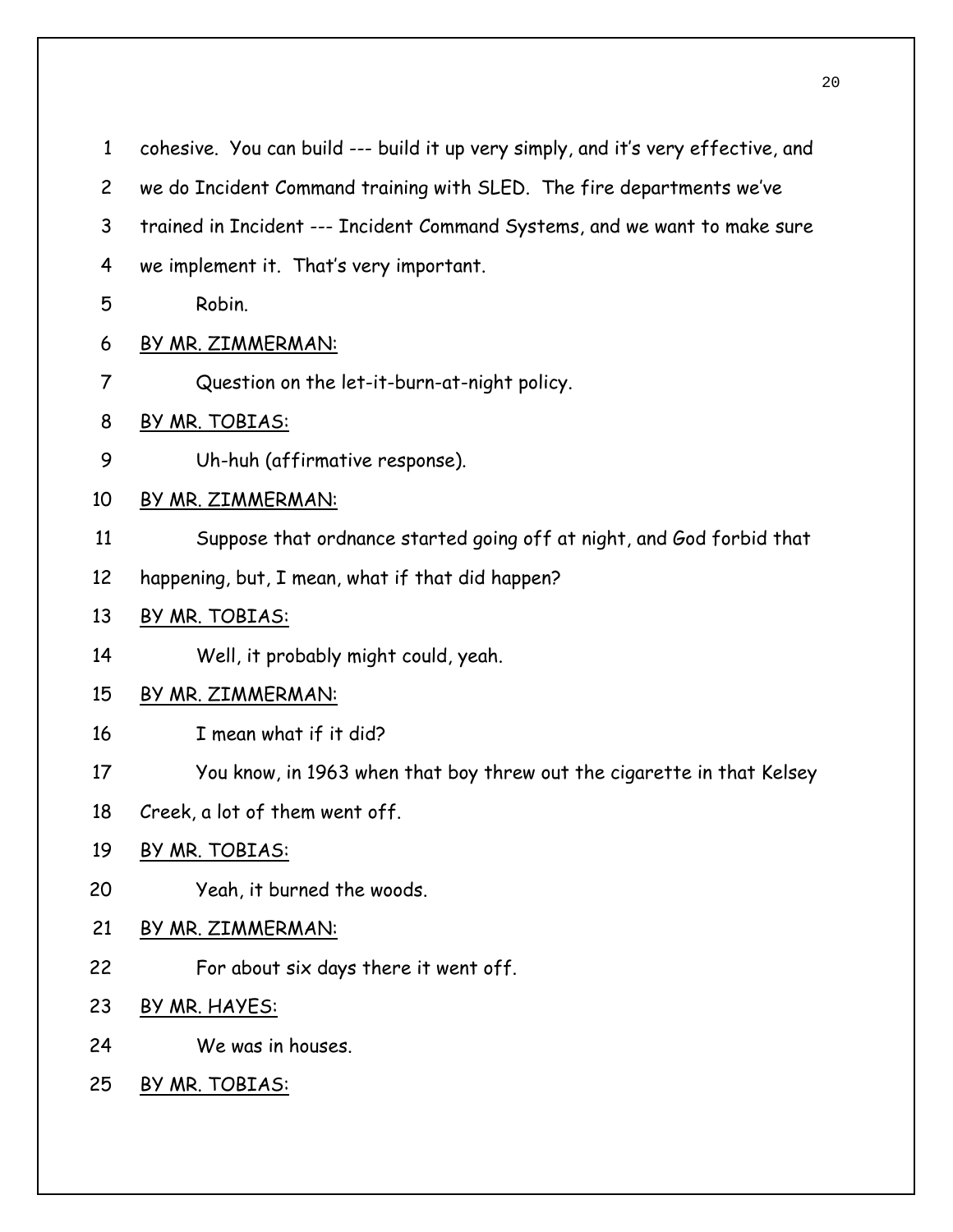- 1 Yeah. Well, we lived in the neighborhood, too, then.
- 2 BY MR. ZIMMERMAN:
- 3 Yeah, I remember.
- 4 BY MR. TOBIAS:
- 5 I remember.
- 6 BY MR. ZIMMERMAN:
- 7 Yeah.
- 8 BY MR. TOBIAS:
- 9 We all remember that fire. It was a big fire.
- 10 BY MR. ZIMMERMAN:
- 11 Yeah.
- 12 BY MR. TOBIAS:

13 And it was an uncontrollable fire, and what we try to do is trying to have

- 14 a game plan, because sooner or later they're going to have the big fire on the
- 15 park.
- 16 BY MR. ZIMMERMAN:
- 17 Yeah.

18 BY MR. TOBIAS:

19 20 21 And adjacent houses, and everybody is going to be effected, and we need to have a good game plan, and I think the RAB is really kind of helped bring it to a head.

It's something we probably should have had a long time ago, but ---

- 23 BY MR. ZIMMERMAN:
- 24 Right.

22

25 BY MR. TOBIAS: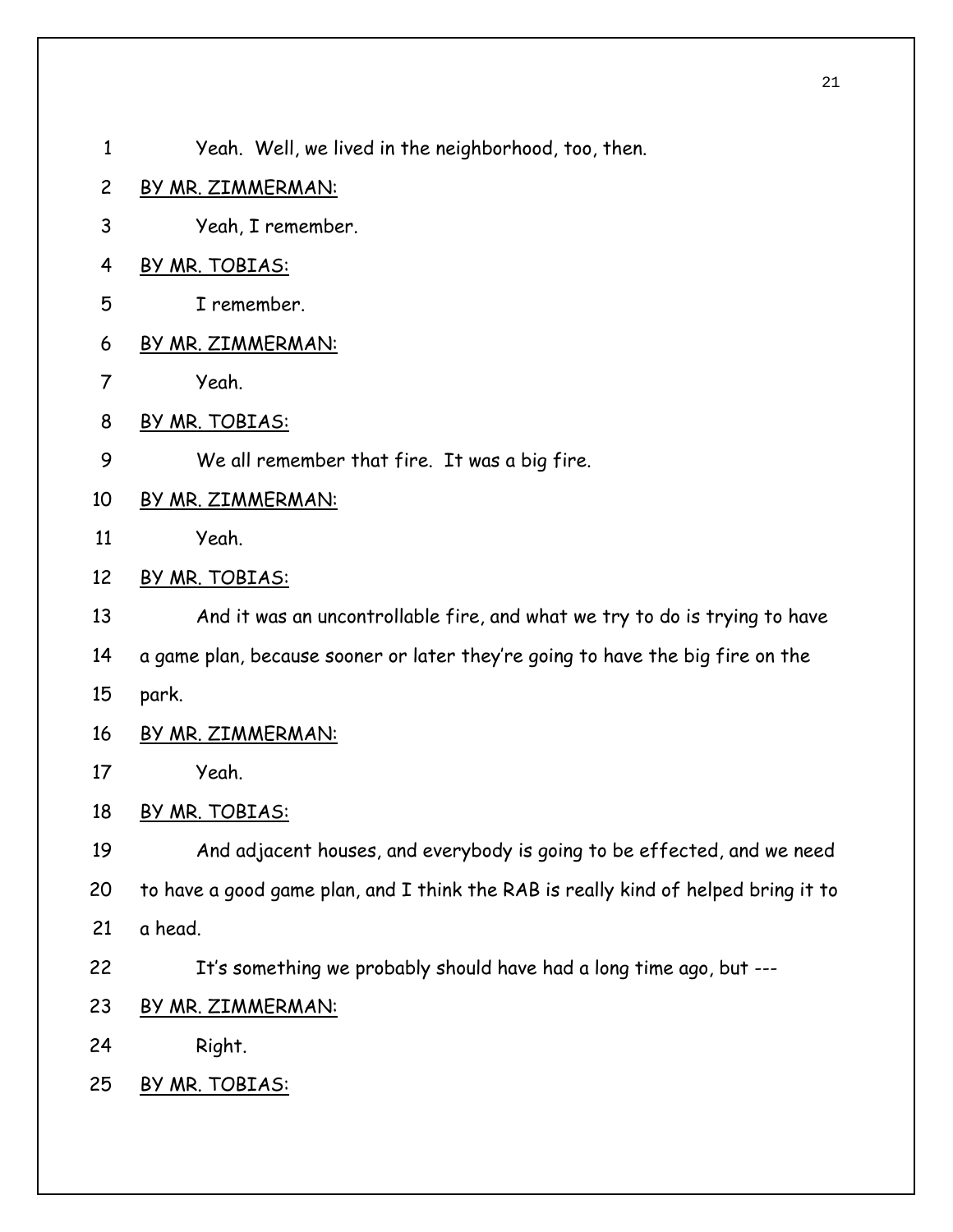| $\mathbf{1}$   | --- we're trying --- we're trying now and appreciate everybody's concern in     |
|----------------|---------------------------------------------------------------------------------|
| $\overline{c}$ | the community over fire responses.                                              |
| 3              | BY MR. ZIMMERMAN:                                                               |
| 4              | Uh-huh (affirmative response). I just wondered, I mean.                         |
| 5              | <u>BY MR. TOBIAS:</u>                                                           |
| 6              | Well, we're going to --- you know, if there are bombs going off, that's why     |
| 7              | we'd really like to have that helicopter.                                       |
| 8              | Yes, sir.                                                                       |
| 9              | BY MR. COOPER:                                                                  |
| 10             | I have a question. The --- I have a problem with four wheelers in the           |
| 11             | park, and guys are short handed, you know, and I --- and I live on the six tee, |
| 12             | that's the corner of Wedgewood and ---                                          |
| 13             | BY MR. TOBIAS:                                                                  |
| 14             | Uh-huh (affirmative response).                                                  |
| 15             | BY MR. COOPER:                                                                  |
| 16             | --- Croft, and I mean it's not on a regular basis, but quite often, I mean      |
| 17             | you can --- I mean that's a --- that's a motorized fire hazard right there.     |
| 18             | BY MR. TOBIAS:                                                                  |
| 19             | That's right.                                                                   |
| 20             | BY MR. COOPER:                                                                  |
| 21             | It --- and, again, like I say, most of the time I call the park. You know,      |
| 22             | they're understaffed and so they can't respond. Am I better off calling the     |
| 23             | county?                                                                         |
| 24             | BY MR. TOBIAS:                                                                  |
| 25             | Yeah.                                                                           |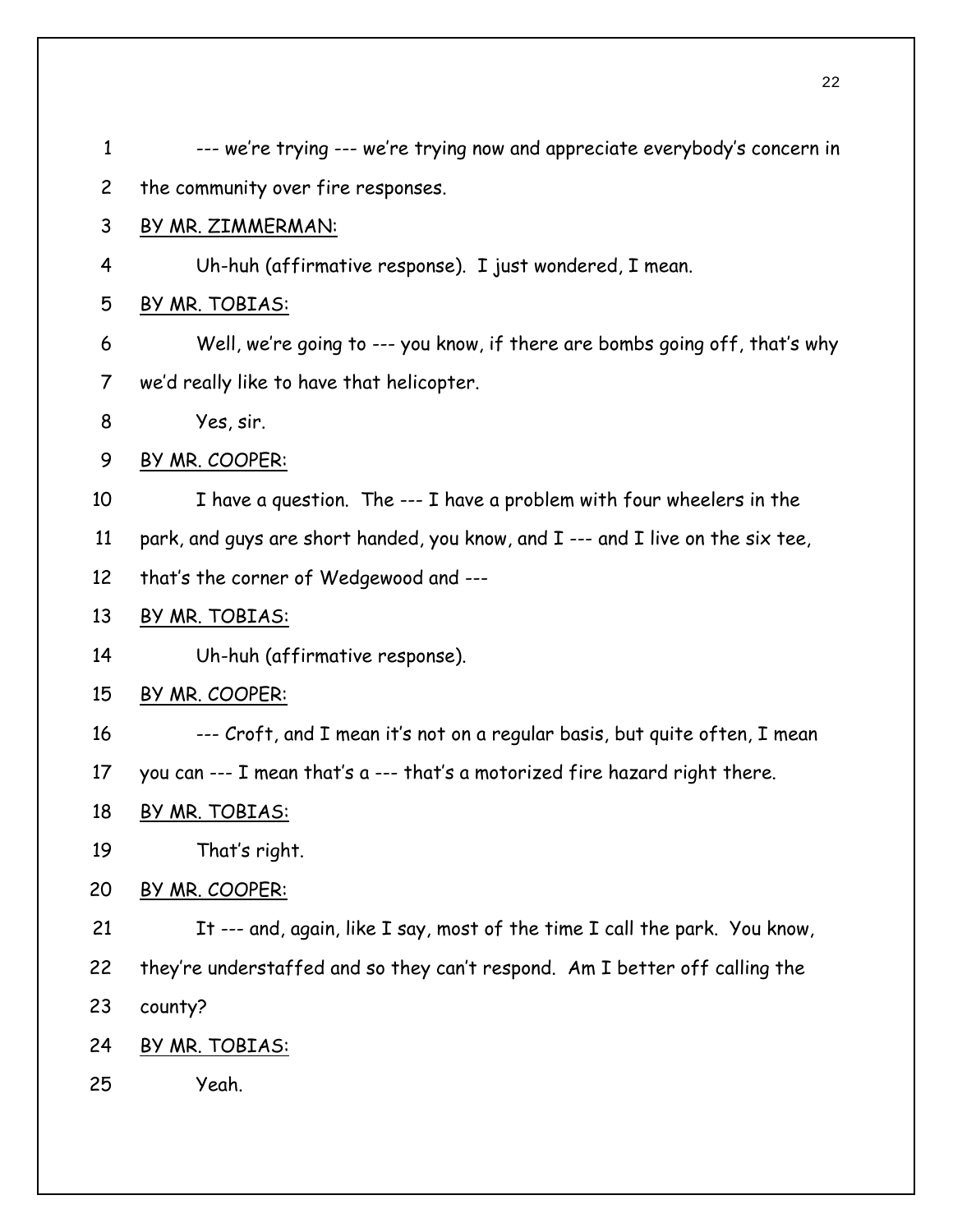1 BY MR. COOPER:

2 Okay. Because I mean that's, you know, it goes on ---

3 BY MR. TOBIAS:

4 They're trespassing.

- 5 BY MR. COOPER:
- 6 Yeah.
- 7 BY MR. TOBIAS:
- 8 Or the DNR man will probably respond quicker.
- 9 BY MR. COOPER:
- 10 Okay.
- 11 BY MR. TOBIAS:

12 13 14 15 16 And we're going to bring probably them in to --- DNR is part of the initial responses, too, but, yeah, that's a real fire hazard, the four wheelers, and the kudzu and the dripping fuels that they run through on a way into the deep woods, it's just a big mess. We've got a big mess out there with fuels, and we'd like to do fuels mitigation, but we've got to do it safely.

17 Yes, sir.

18 BY MR. OSBORNE:

19 One other question.

20 Harold Osborne, 295 Southgate Road.

21 22 23 24 Okay. I was asking, this is going to --- and the Corps of Engineers, the State, the Park Department, the county, you name it, what are you doing about the old landfill down there at Camp Croft where the methane gas is still seeping out right now?

25 What's going to happen on it, and when are you going to put a stop to it?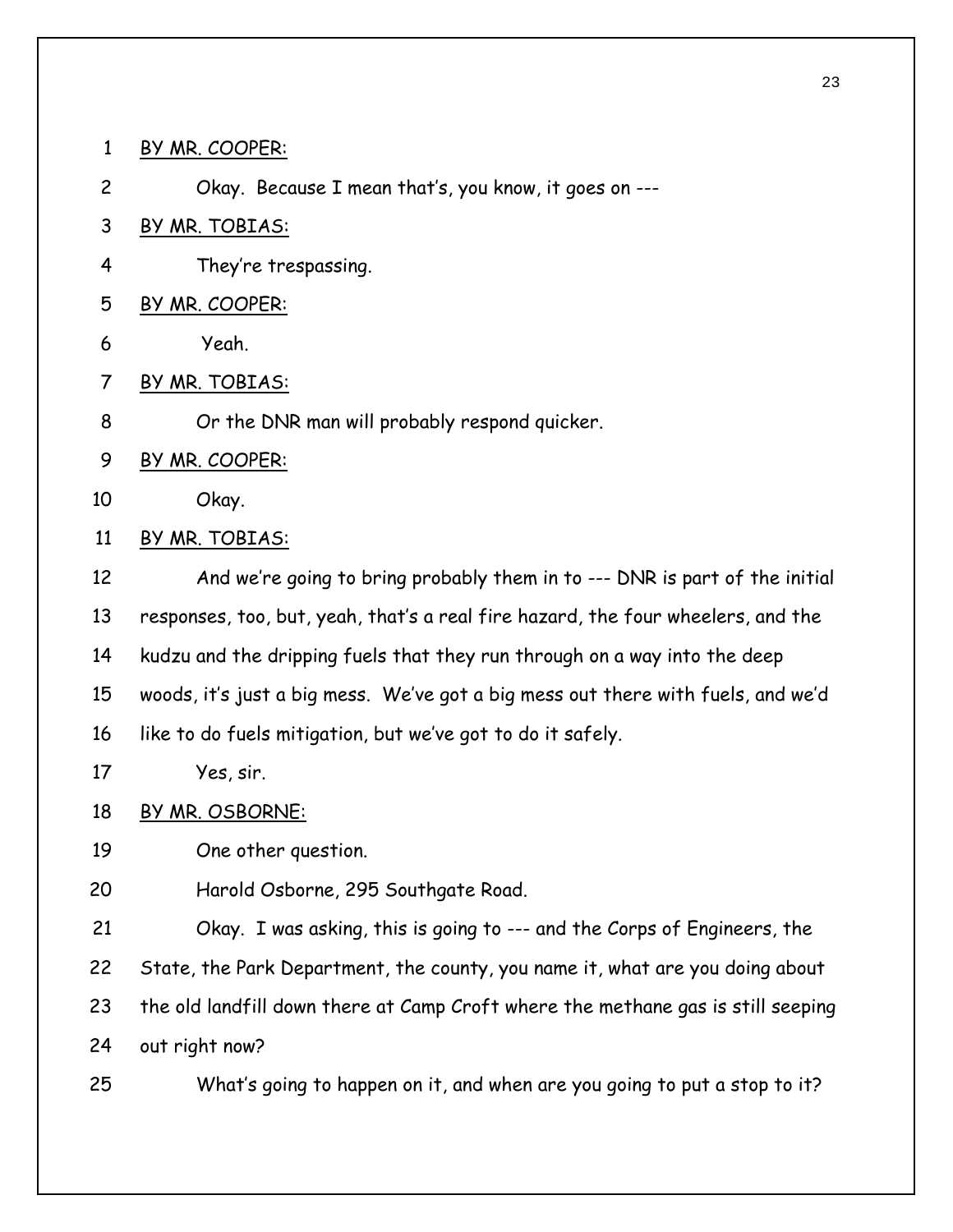And from what I understand, they're still bringing stuff in there and dumping it. 1 2 3 BY MR. TOBIAS: 4 Well, --- 5 BY MR. OSBORNE: 6 Under --- 7 BY MR. TOBIAS: 8 9 10 --- I can't answer everything about that. I do know that they're monitoring, they've got wells that monitor. I fly over it periodically. 11 BY MR. OSBORNE: 12 Uh-huh (affirmative response). 13 BY MR. TOBIAS: 14 I haven't seen anybody dumping anything. 15 BY MR. OSBORNE: 16 It's done in the middle of the night. 17 BY MR. TOBIAS: 18 Well, you can still see some kind of --- 19 BY UNIDENTIFIED GENTLEMAN: 20 Something left. 21 BY MR. TOBIAS: 22 23 24 --- trash or soil moved. I'm not saying it's not. I'm saying I haven't noticed it, but that probably will be a question we might need to --- you may need to put toward DHEC. 25 BY MR. OSBORNE: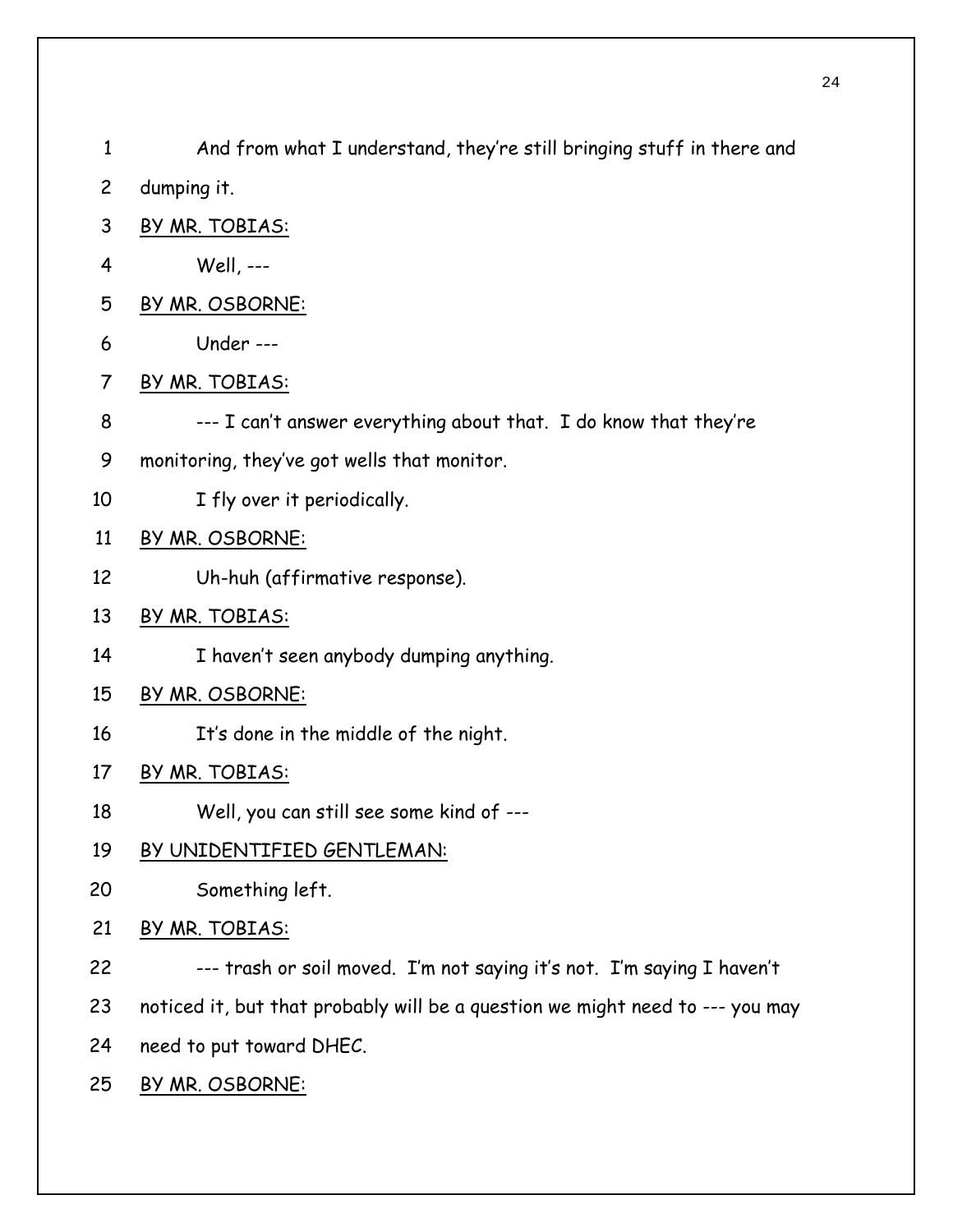Because that methane gas could be a lot of problems coming up and just blowing in certain areas, you know. 1 2

#### 3 BY MR. TOBIAS:

4 Well, the State Park man had his hand up. He might have an answer. 5 BY MR. MOON:

6 7 8 9 We're --- we're working on some stuff right now with DHEC. They're coming and doing some ground work, test wells and going to be putting them in. So, obviously, they have found some, something that has let them know that there may be some contaminants in that.

10 11 12 13 14 15 16 17 18 19 20 21 22 23 24 25 DHEC is the one that's taking care of that, and, of course, that's working back through the county and what not, but I've heard stories about folks dumping trash down there. I was just down there two days ago now, and I had --- I can't --- I can't find any evidence that tells me there's --- there's -- there's new trash there. I mean, obviously, it has been dumped in there in the past at some point, but --- but as far as fresh trash been dumped in the past month per se, I can't find anything like that; but as far as the --- the landfill itself and test wells and monitoring those methane gas and all, I know that's being done, and I know they're going --- they're talking about coming out and doing some --- some test wells for water quality; and also, as you come into the --- into the landfill on the west road where the cemetery road cuts off to the right or to the left there, from that point back from there back to the power line stand on the left, they're looking at doing a 100 and 150 foot clear cut in there, and I'm looking into that because I don't understand it right now exactly why they want to do that, but, again, obviously, they've done some tests and found that there's some --- there's a reason to go in there.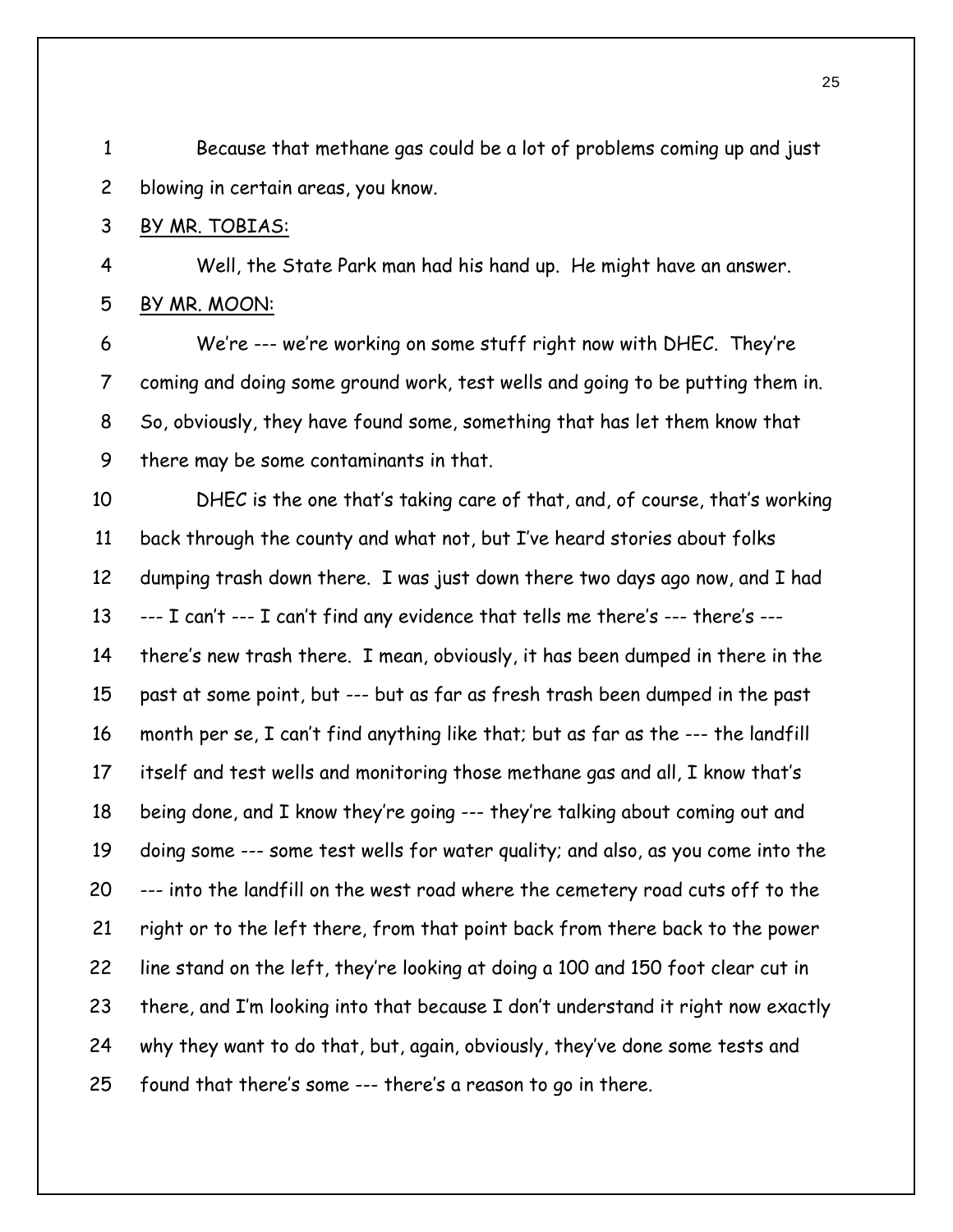They want to go in there and clear cut it and clay cap it. It doesn't make a lot of sense to me, but, I mean, like I said, I walked down in that whole span of trees down through there, and it was --- there was nothing that says --- I mean, obviously, there's --- there's been trash dumped there at some time and doesn't --- it isn't showing up, and it's probably --- and most of that whole area is predominantly the little pine span, but it's probably 20 years old. I don't know. I just don't understand the justifying cutting it down and capping it over with clay, and the thought process was putting grass over the top of it. 1 2 3 4 5 6 7 8

9 10 11 So that's stuff we'll be looking into, and I may have some more, be a little bit more further along in the next meeting we have. So I can --- I'll definitely make a note of that and ---

#### 12 BY MR. TOBIAS:

13 Okay.

14 BY MR. MOON:

15 And try to get better answers as far as the reason and why.

16 17 18 19 Obviously, I know they're going to do that, but I don't know exactly what they found. Usually when they do that, they usually email us and know what they're fixing to do and that kind of thing, so, but getting back to --- I was glad, too, that the Park Service does have a burn team.

20 21 22 We have done or have started doing prescribed burns around the state in the sand hills region of the state, and I know that it's something that has been talked about with Croft.

23 24 25 I think the biggest thing with Croft is the vast amount of property and how big it is and trying to do prescribed burns, break it down to where the State Park Service can handle that whole.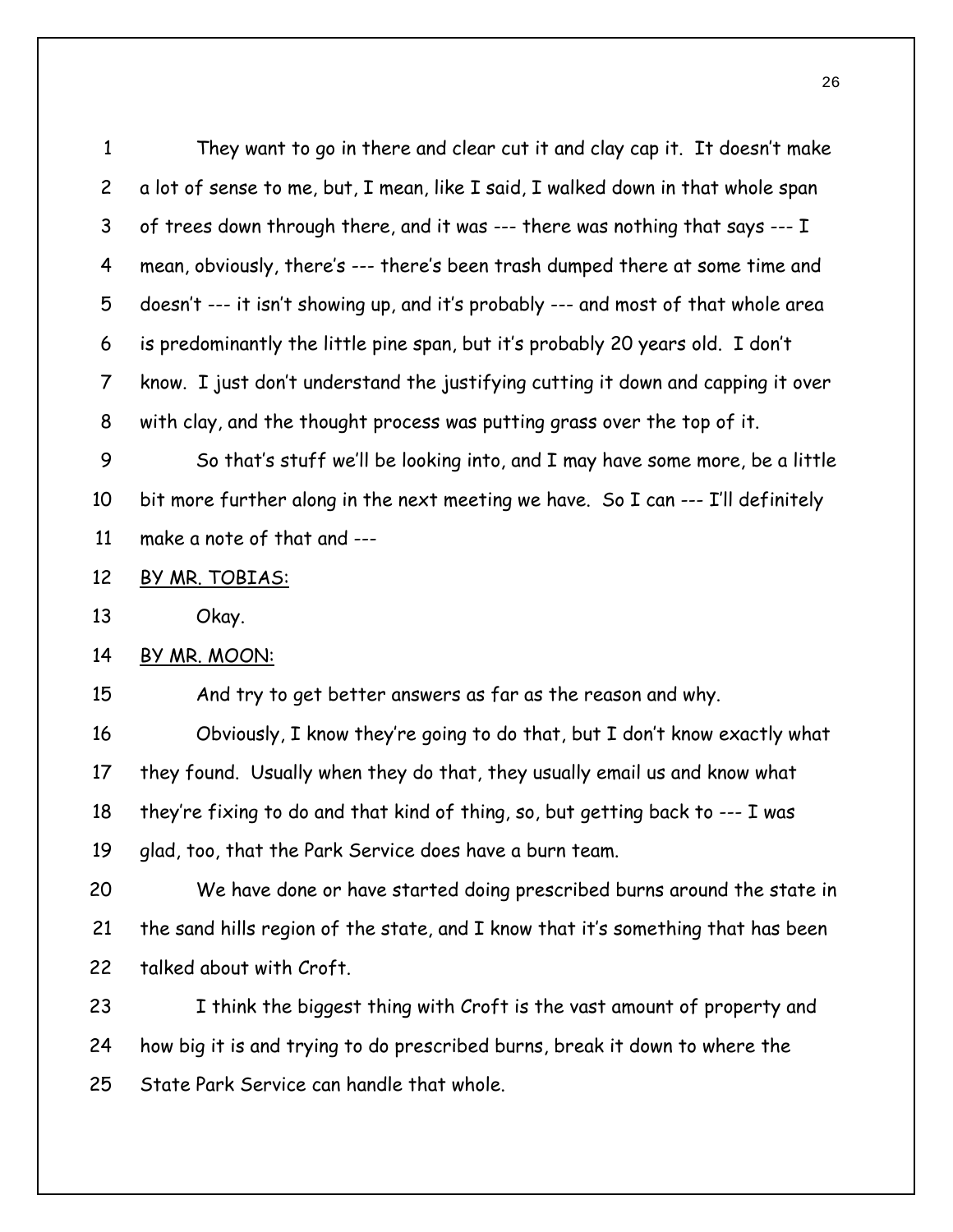I did talk to Valerie Carter, and I don't know if you've had the chance to speak with her or not and heard what they've got, but it is in the --- in the works to start doing prescribed burns at Croft. I will say that it isn't something that it looks that they'll do --- it looks to be going to happen quickly in the next couple of years per se, but it is something that's definitely there. 1 2 3 4 5

6 7 8 9 They've got a priority sector, but I think this may can --- could possibly change the priorities and reset some parameters, if you will, so that may be something worth looking into as to how we speed that process up and see what we can do on the Park Service side with you guys.

10 BY MR. TOBIAS:

11 Go ahead, Brad.

12 BY MR. FARMER:

13 One thing I want to add about prescribed burning.

14 15 16 17 He is exactly right. There's prescribed burning, we --- we put a lot of planning into it nowadays. It used to be years ago, you could burn off a field. You could burn off some woods. You wouldn't have to worry about much of anything because there wasn't that many people around.

18 19 As you all well know, here in Spartanburg we've got the definition of urban sprawl. You've got a lot of people moving in and a lot of development.

20 21 22 23 24 25 So the fire is one thing we have to be careful of, and the next thing we've really got to be careful of is smoke. When doing a prescribed burning on a park, we really would have to take some, some serious initiative to alert the surrounding communities and make sure they're aware of what we're going to do. We don't want to smoke in some people with asthma problems or any kind of respiratory issues.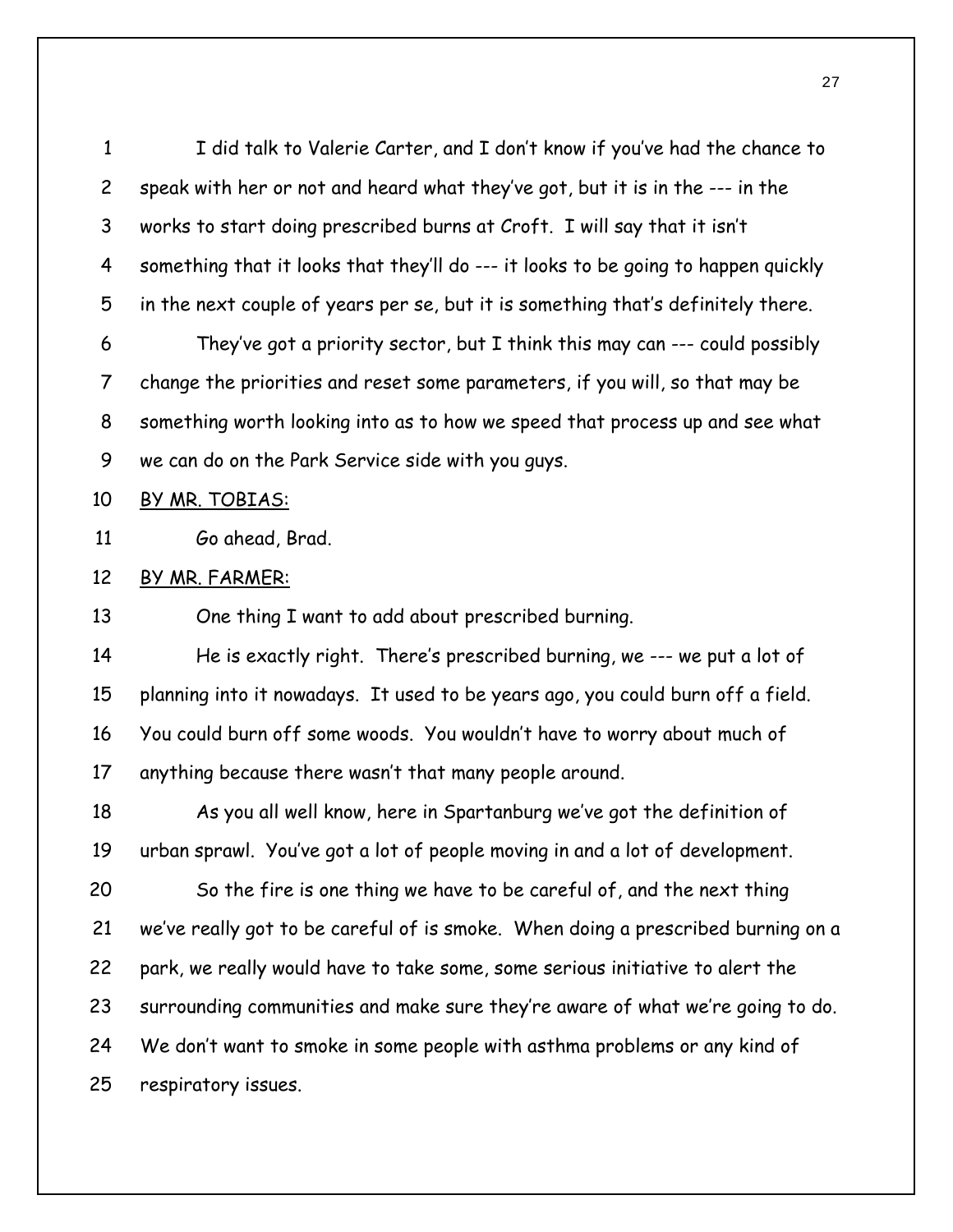We've also got to look out for roads. Roads are something we've got to be very careful of, and we've got to work other agencies and make sure we're planning, because if these roads are going to be smoked in at night, we have some sort of plan in place to either close that off or warn people who are driving at night to slow down and drive carefully, so it's --- it is a very in depth process. 1 2 3 4 5 6

7 8 9 10 11 12 I think it's something I know for years the Forestry Commission and Parks have really wanted to take on. It is an excellent tool. It's something that South Carolina we preach a lot we need to bring back in. One thing we try to preach to people, deal with a little bit of smoke now versus dealing with it on a wildfire, because you're going to have a lot more smoke in a wildfire and there's going to be a lot --- the direction is not going to be in other people's favor.

13 14 15 16 So we try to encourage people, too, and educate them on that process, because that is something very critical. In South Carolina, we --- that is a tool that we have --- that we can't use a lot because of those issues. So we're trying to educate the public.

17 BY MR. MOON:

18 19 20 A lot of things are coming into pass. Prescribed burn is great. It's a great tool, and it --- of course, it can offset the problems we've got, when and --- or how we can do them and that kind of thing.

21 22 23 24 25 Like this year here, we cancelled all prescribed burns due to the droughts. A lot of those things play a big role in our ability to --- the ability to do it and actually be successful with what we're trying to accomplish versus getting out, and, you know, causing more trouble than we would have had we not have done it at all. I also, too, with the --- I think the biggest thing is probably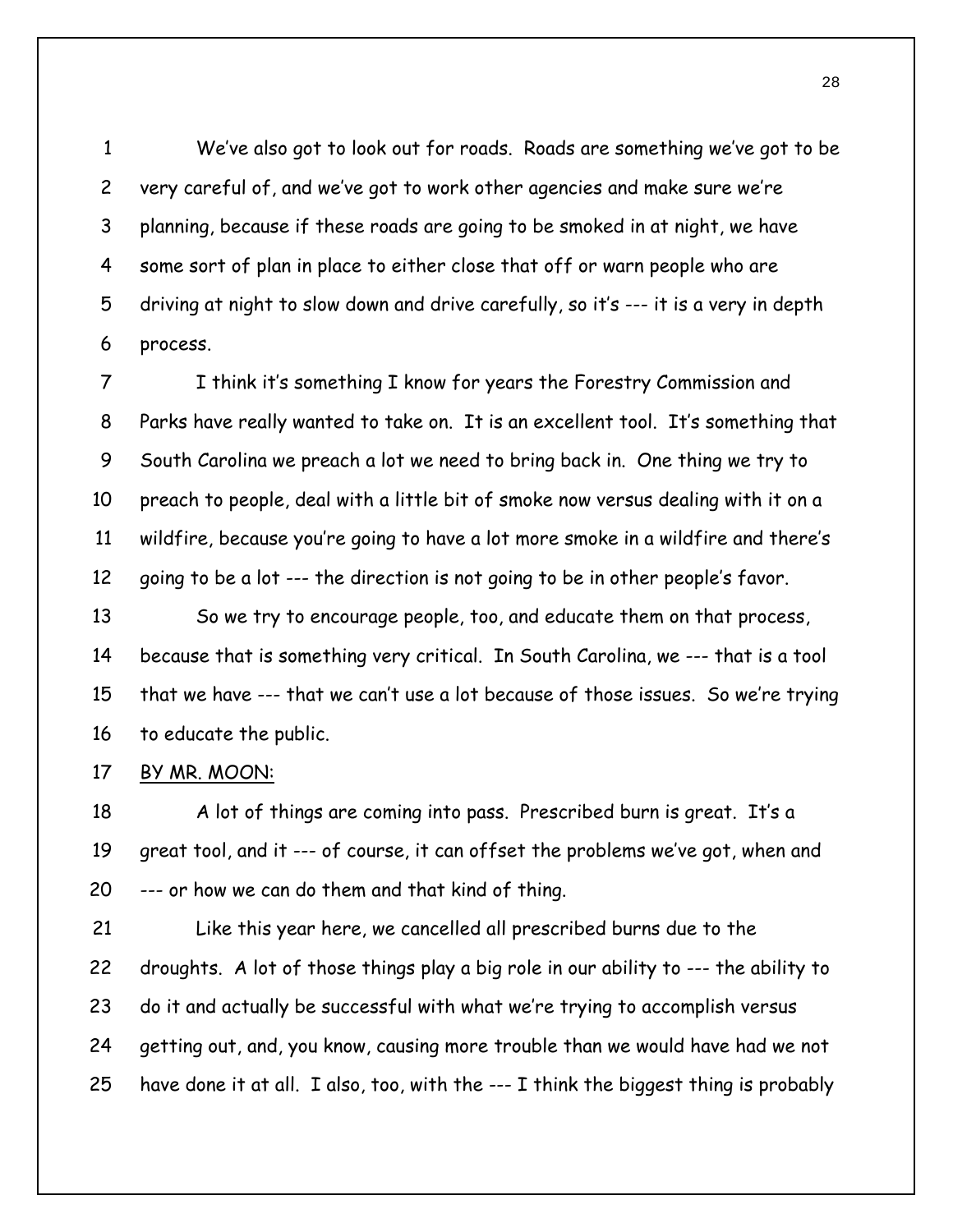the --- the smoke factor and having to tell people that you're going to --- Brad was speaking about it. It reminded me back of like the --- those fires that they did out in Florida when they --- and I-95 crash and killed several people from the smoke deal. 1 2 3 4

5 6 7 8 So there's a lot of things that come with prescribed burns that have to be thought out and processed, and it's --- it's a --- you know, when you look at 7,000-some-odd acres of Camp Croft alone is a huge area, it has to be broken down into tracts where you may do 60 acres at a time, 50 acres at a time.

9 10 11 12 So it would be a when --- when and --- when they do them is, you know, it will still be broken out and it's not like one of those things that you just go in and burn and get it all done. You're finished. You wash your hands and you're finished with it.

13 14 15 It will be a time consuming process with that much --- that much property, but it is in the works. It is something that's there the Park Service is looking into already.

- 16 BY MR. RAMANTANIN:
- 17 While we're on the subject, and I may be the only person ---
- 18 BY MR. TOBIAS:
- 19 Your name?
- 20 BY MR. RAMANTANIN:
- 21 --- in the room that doesn't know the situation, but ---
- 22 BY COURT REPORTER:
- 23 I need your name.
- 24 BY MR. RAMANTANIN:
- 25 Oh, Constantine Ramantanin.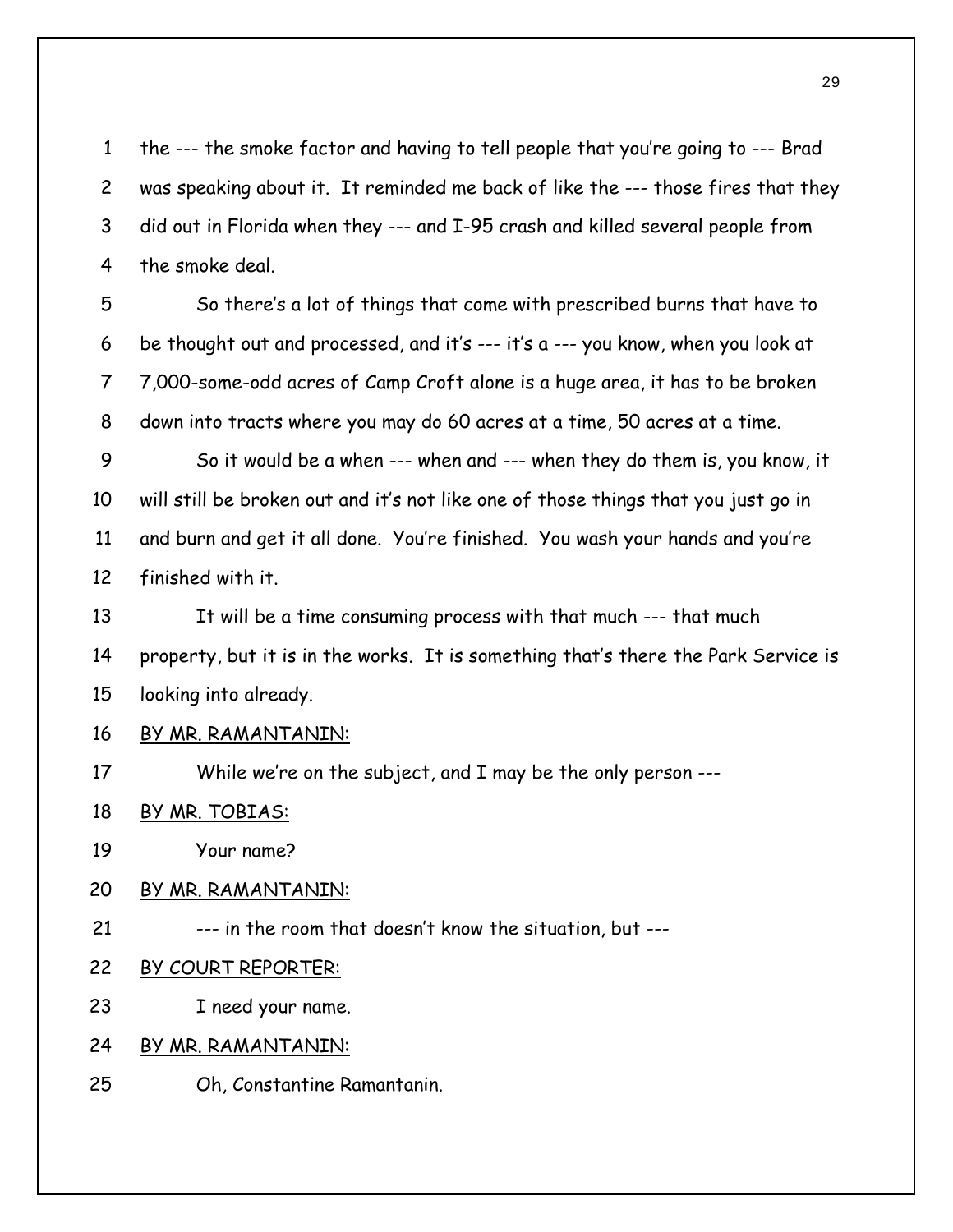| $\mathbf{1}$   | And what's the story, because, obviously, you've got road issues and ---        |
|----------------|---------------------------------------------------------------------------------|
| $\overline{c}$ | and you've got issues of getting from --- getting fire or safety workers from   |
| 3              | one place to another.                                                           |
| 4              | What is the situation with Dairy Ridge Road and the bridge being down?          |
| 5              | Is that just down forever?                                                      |
| 6              | BY MR. TOBIAS:                                                                  |
| $\overline{7}$ | Well, I did talk to Representative Littlejohn this week. He's                   |
| 8              | appropriated money to put in a new bridge.                                      |
| 9              | BY MR. RAMANTANIN:                                                              |
| 10             | Okay.                                                                           |
| 11             | BY MR. TOBIAS:                                                                  |
| 12             | They're going to open up the bridge. They're going to put a walking trail       |
| 13             | adjacent to it or on it where you can ride your bike or whatever, but they have |
| 14             | plans to repave the road and put the bridge in. Money is appropriated.          |
| 15             | <u>BY MR. RAMANTANIN:</u>                                                       |
| 16             | Okay.                                                                           |
| 17             | Good.                                                                           |
| 18             | BY MR. TOBIAS:                                                                  |
| 19             | That's what Representative Littlejohn said, so I think we --- we've             |
| 20             | whooped this fire thing up enough that we probably need to move on to the ---   |
| 21             | BY MR. HAYES:                                                                   |
| 22             | Jimmy, can I ask one more question?                                             |
| 23             | <u>BY MR. TOBIAS:</u>                                                           |
| 24             | Yes, sir.                                                                       |
| 25             | BY MR. HAYES:                                                                   |
|                |                                                                                 |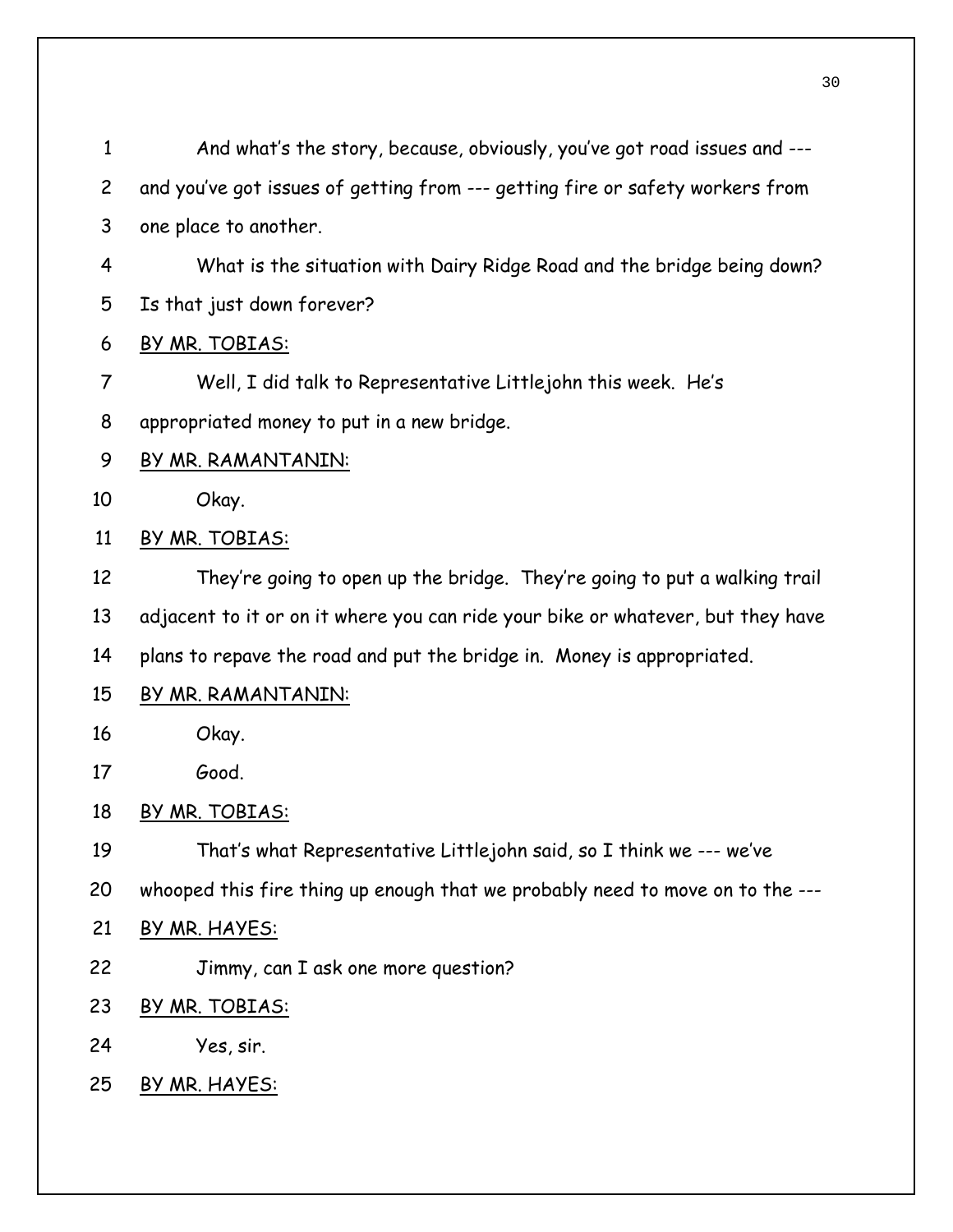| $\mathbf{1}$   | They brought up the Kelsey Creek fire, and that was instigated by the oil        |
|----------------|----------------------------------------------------------------------------------|
| $\overline{c}$ | tank farm was leaking.                                                           |
| 3              | BY MR. TOBIAS:                                                                   |
| 4              | Right.                                                                           |
| 5              | BY MR. HAYES:                                                                    |
| 6              | And does anybody monitor those creeks now for leaks?                             |
| $\overline{7}$ | BY MR. TOBIAS:                                                                   |
| 8              | They're --- all I know is that DHEC is monitoring water all around Camp          |
| 9              | Croft. They've asked permission on several of my properties to use some wells    |
| 10             | to test water, and I've seen them drilling different locations. So, undoubtedly, |
| 11             | I think that's more of a concern with the gas companies than the ordnance, but   |
| 12             | they are $--$                                                                    |
| 13             | BY MR. HAYES:                                                                    |
| 14             | Yeah.                                                                            |
| 15             | BY MR. TOBIAS:                                                                   |
| 16             | There's something going on in the water table, yeah. DHEC is --- DHEC is         |
| 17             | on it.                                                                           |
| 18             | BY MR. HAYES:                                                                    |
| 19             | Okay. Thank you.                                                                 |
| 20             | BY MR. TOBIAS:                                                                   |
| 21             | So I guess we're going to go to the election of the co-chair.                    |
| 22             | BY MS. CANTOR-MCKINNEY:                                                          |
| 23             | Correct.                                                                         |
| 24             | As we discussed at our last meeting, the community co-chair serves a             |
| 25             | term of one year. The board serves a term of two.                                |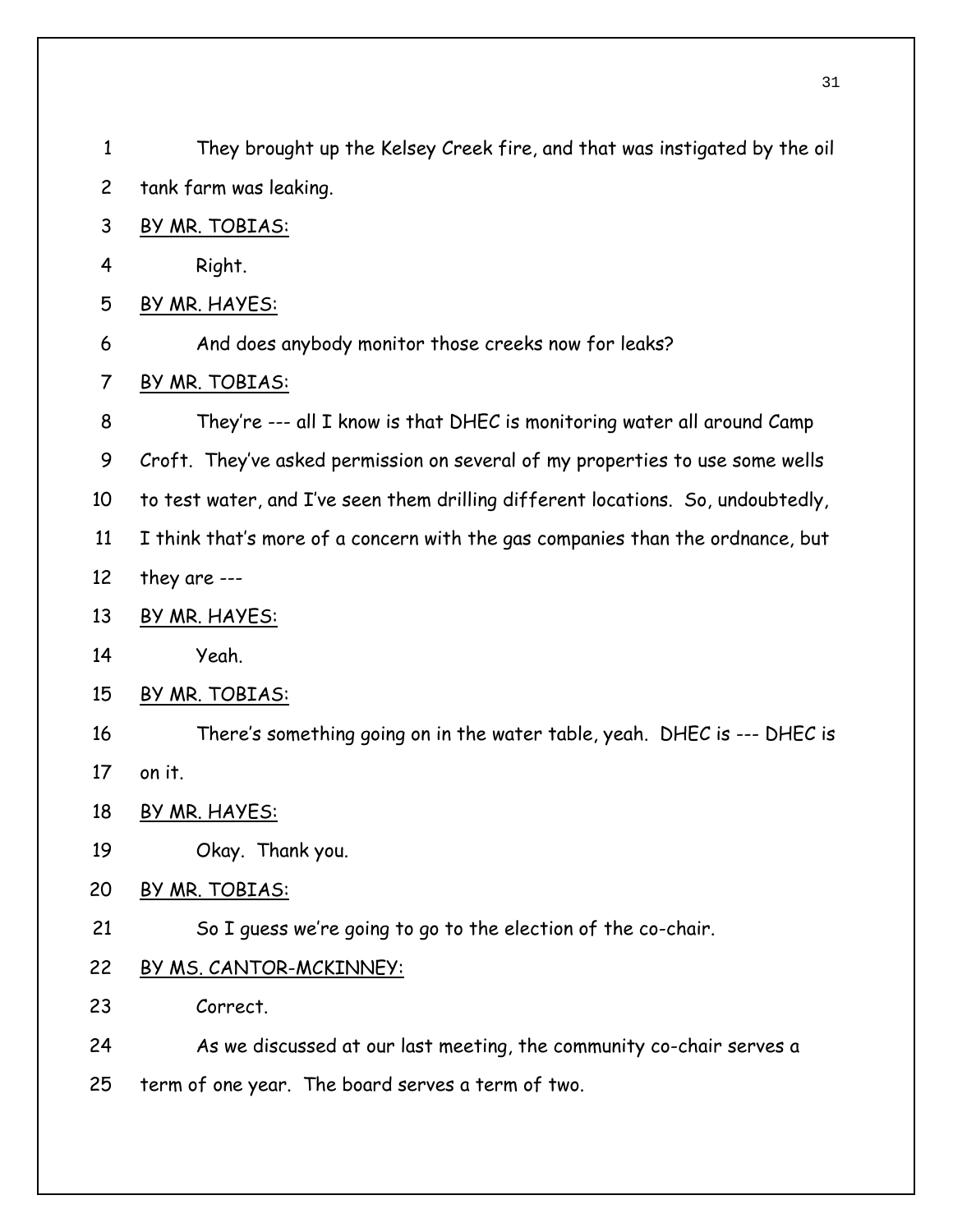So we are at that one year point, and tonight is the night for our election of the community co-chair. 1 2

3 4 5 We have opportunity for self nomination, then nominations from the board and accept or decline those nominations, and then nominations from the floor, and then we'll vote on the community co-chair.

- 6 So with that, any self nominations? Would anybody like to be considered
- 7 for the community co-chair for the upcoming year?
- 8 BY MR. GIBSON:

9 I've got a question. I'm not going to self nominate this one.

- 10 BY MS. CANTOR-MCKINNEY:
- 11 Okay.
- 12 BY MR. GIBSON:
- 13 Can Jimmy do it another year ---
- 14 BY MS. CANTOR-MCKINNEY:
- 15 Yes.
- 16 BY MR. GIBSON:
- 17 --- if so elected?
- 18 BY MS. CANTOR-MCKINNEY:
- 19 Yes.
- 20 BY MR. GIBSON:
- 21 Okay.
- 22 BY MS. CANTOR-MCKINNEY:
- 23 So any self nominations?
- 24 (NO RESPONSE)
- 25 BY MS. CANTOR-MCKINNEY: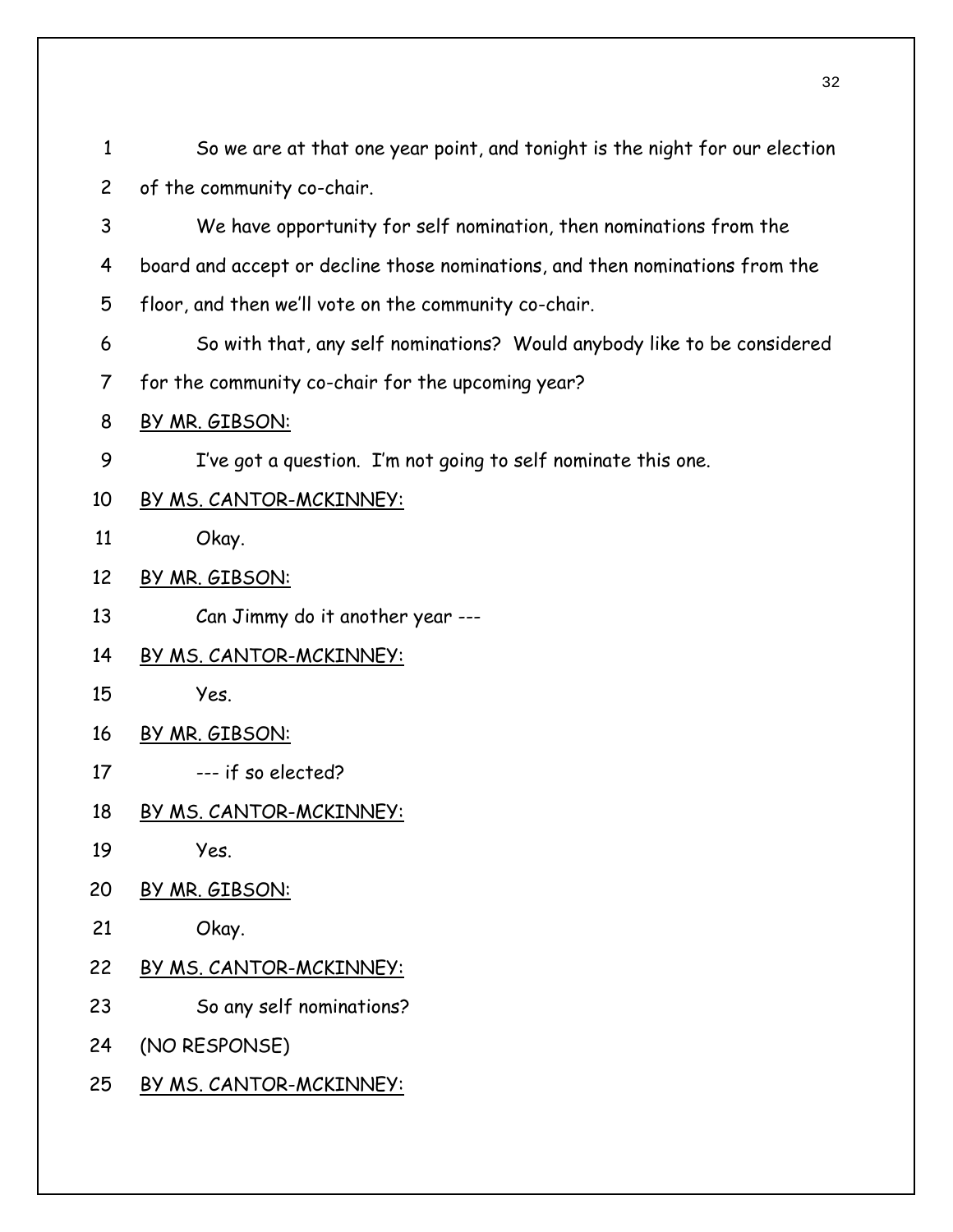1 Nominations from the board? 2 BY MR. HAYES: 3 Nominate Jimmy. 4 BY MR. LITTLEJOHN: 5 Second. 6 BY MR. GIBSON: 7 Third. 8 BY MS. CANTOR-MCKINNEY: 9 Do you accept the nomination? 10 BY MR. TOBIAS: 11 12 Well, I'll accept it, but if they want to be another person on there, they're welcome to nominate him. 13 BY MS. CANTOR-MCKINNEY: 14 Any other nominations from the board? 15 BY MR. CRISSINGER: 16 Move nomination closed. 17 BY MR. GIBSON: 18 Second. 19 BY MS. CANTOR-MCKINNEY: 20 Okay. 21 BY MR. TOBIAS: 22 Well, thank you. 23 BY MS. CANTOR-MCKINNEY: 24 25 All in favor? (ALL ON BOARD INDICATE IN FAVOR)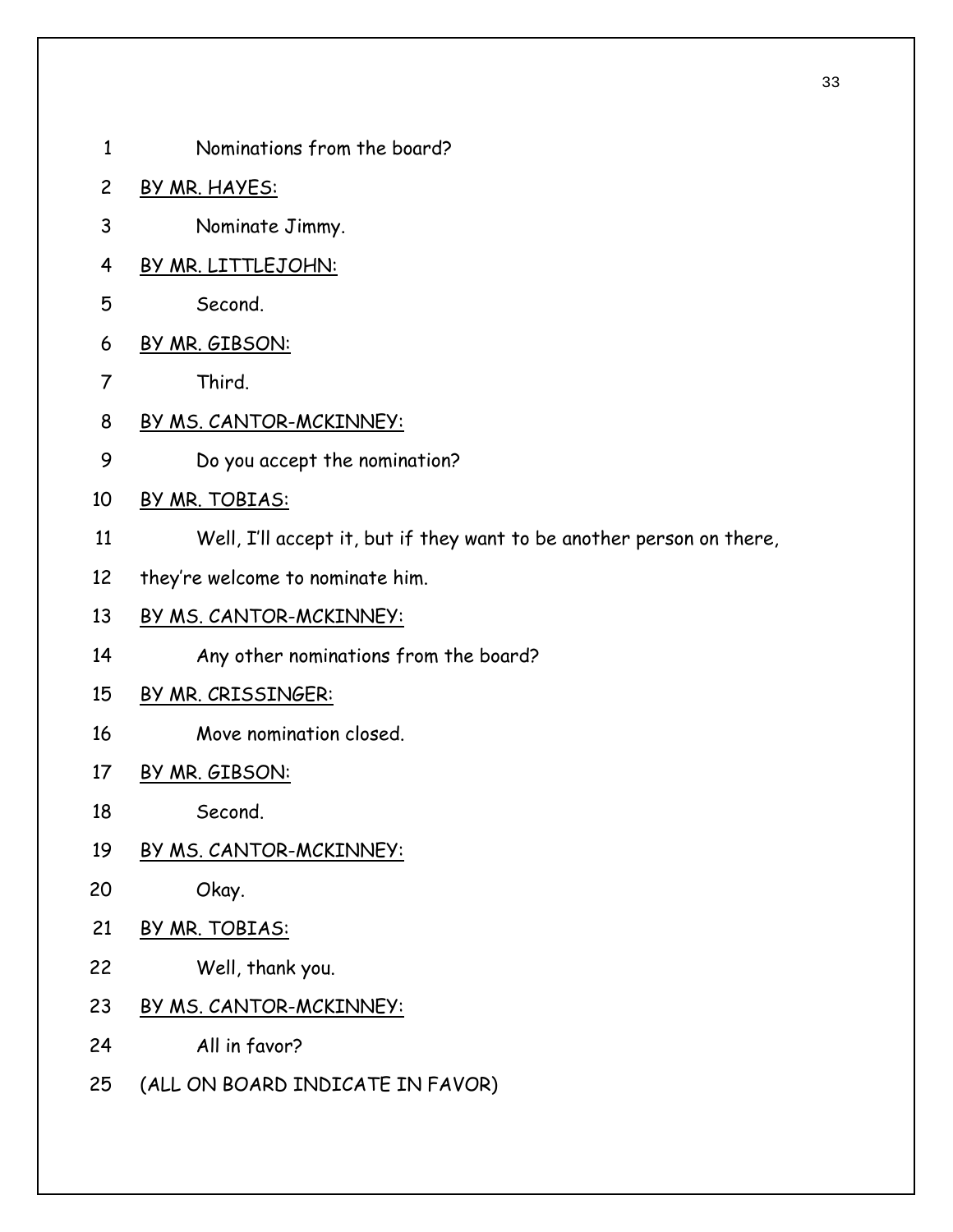1 BY MR. TOBIAS: 2 I've kind of enjoyed it. 3 BY MS. CANTOR-MCKINNEY: 4 Welcome. 5 BY MR. COOPER: 6 7 It's like the homeowner's association. Once you've got custody, you're stuck with it. I know. 8 BY MS. CANTOR-MCKINNEY: 9 All right. 10 BY MR. TOBIAS: 11 12 All right. So we've got that. Do we have any new business topics? 13 BY MS. CANTOR-MCKINNEY: 14 15 16 17 18 19 I'd like to open it to the board. If there are any topics to be briefly discussed this evening, they're to be added to our next meeting, which will be held in May or June; and then once the board brings up any new agenda items, then we'll open it to the floor for any items for our next meeting. Any topics of concern? (NO RESPONSE) 20 BY MS. CANTOR-MCKINNEY: 21 22 From our audience, any agenda items you'd like discussed, other than follow up to some of the questions that were raised this evening? 23 BY MR. ZIMMERMAN: 24 25 Just one, Suzy, not to --- didn't mean to disappoint you if I did or anything.

34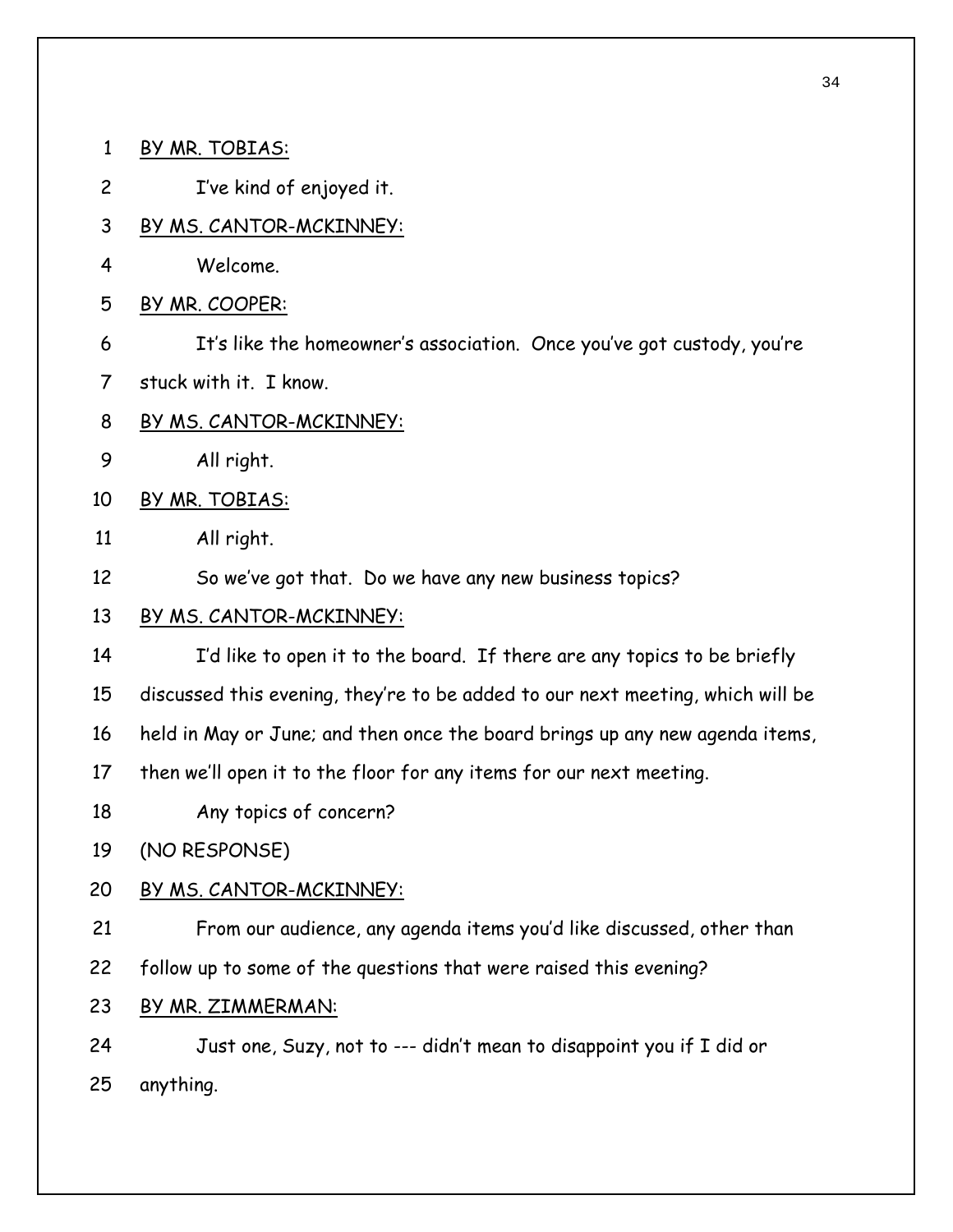Cowford Bridge Road and that area and the old maneuver area one, will there be at any time a concerted area --- I mean a concerted effort to go over that four or five feet deep magnetometers, ground penetrating radar or whatever? 1 2 3 4 5 6 7 8 Because, you know, they built a slew of houses, mostly doublewide trailers down there, and that's --- that's a keg of dynamite. I'm telling you it is. I don't care if anybody doesn't believe me or not. I know. I spent a lot of time studying that, and, you know, there's ordnance there. 9 BY MS. CANTOR-MCKINNEY: 10 11 Let me ask, first of all, Rick or Lieutenant Dyas. Has there been responses or any --- 12 BY LIEUTENANT RENNA: 13 That --- that I responded --- 14 BY MS. CANTOR-MCKINNEY: 15 --- items --- 16 BY LIEUTENANT RENNA: 17 18 19 20 21 22 --- twice out in that area. Both times it was for an anti-tank 2.36 inch rockets near the power lines that evidently the power company may have dug up when they cleared that area, but we have not responded out there, and that was several years ago. We have not responded out there since then, but, of course, there's been a lot of housing going up down in that area, and we haven't had one call.

23 BY MS. CANTOR-MCKINNEY:

24 Okay.

25 BY LIEUTENANT DYAS: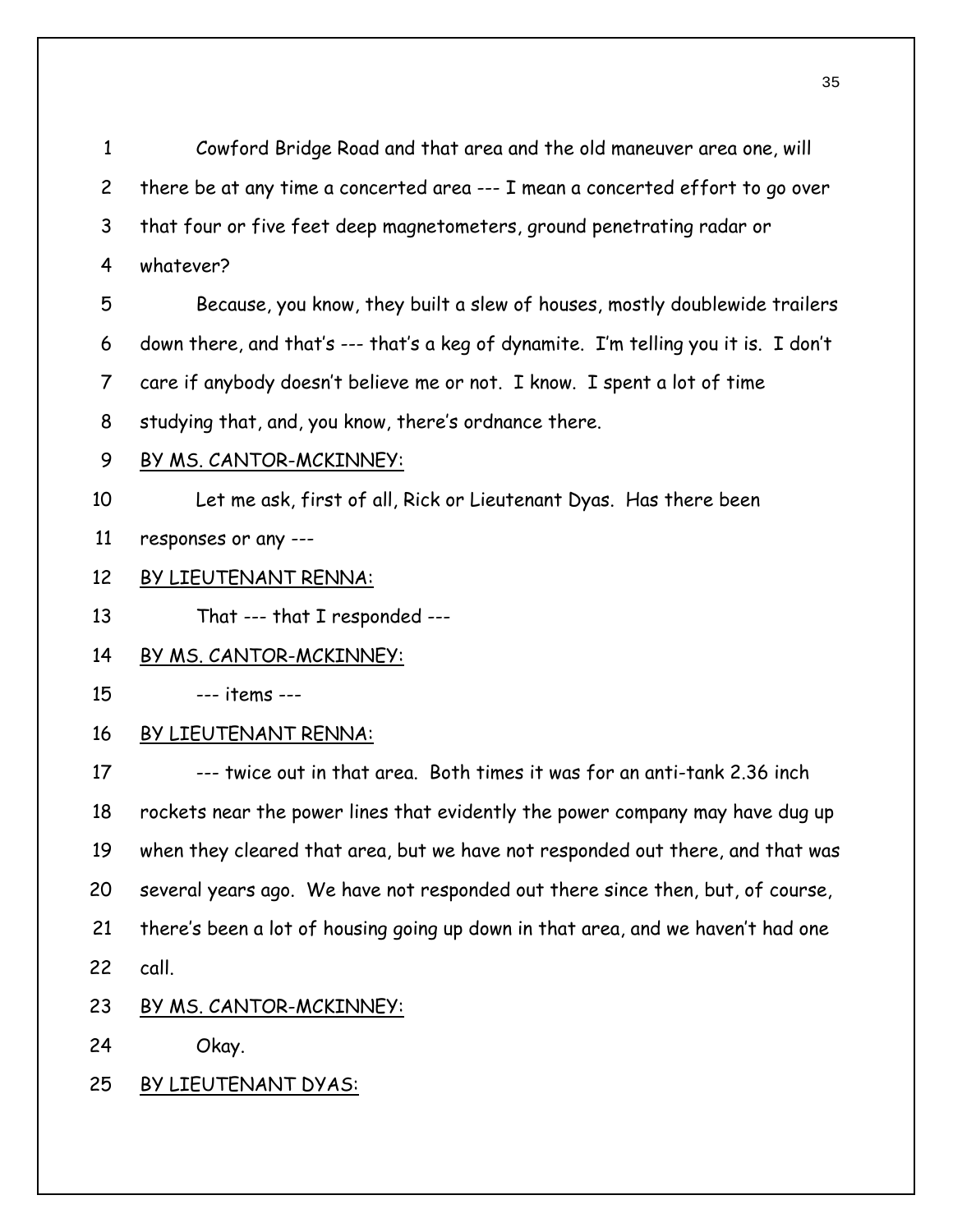| $\mathbf{1}$   | Also, they widened the road and then paved the road down there.                  |
|----------------|----------------------------------------------------------------------------------|
| $\overline{c}$ | They're doing a lot of digging on the sides and all that, and I never received a |
| 3              | call down in that area.                                                          |
| 4              | BY MS. CANTOR-MCKINNEY:                                                          |
| 5              | So I believe that would be information that the Corps would need to              |
| 6              | consider if there would be any ---                                               |
| $\overline{7}$ | BY MR. ZIMMERMAN:                                                                |
| 8              | Well, that's true most of the firing went on ---                                 |
| 9              | <u>BY MS. CANTOR-MCKINNEY:</u>                                                   |
| 10             | --- follow up with ---                                                           |
| 11             | BY MR. ZIMMERMAN:                                                                |
| 12             | --- down there. It didn't go --- I'm not trying to be, you know, whatever        |
| 13             | the word I'm looking for. I don't know what.                                     |
| 14             | You know, most of the firing went over Cowford Bridge Road into that             |
| 15             | woodland area down there. That's where they did the battalion and two            |
| 16             | battalion company, nighttime training, night attack training and that sort of    |
| 17             | thing. There were vast quantities of ammunition fire down in there, and I don't  |
| 18             | think --- well, I just don't think there's ever been any concerted effort to get |
| 19             | down in there and to go.                                                         |
| 20             | After so many years, you've got different plants are grown, trees grown,         |
| 21             | roots are grown, ground settlement and settlement of earth; but now the thing    |
| 22             | about it is, here again, this is not trying to being militant. That's the word I |
| 23             | was looking for. A lot of people who find this stuff do not report it. They      |
| 24             | throw it away, just might not throw away, just simply put it back where they     |
|                |                                                                                  |

25 found it. I mean that's the sad part about this thing; but I mean I do know for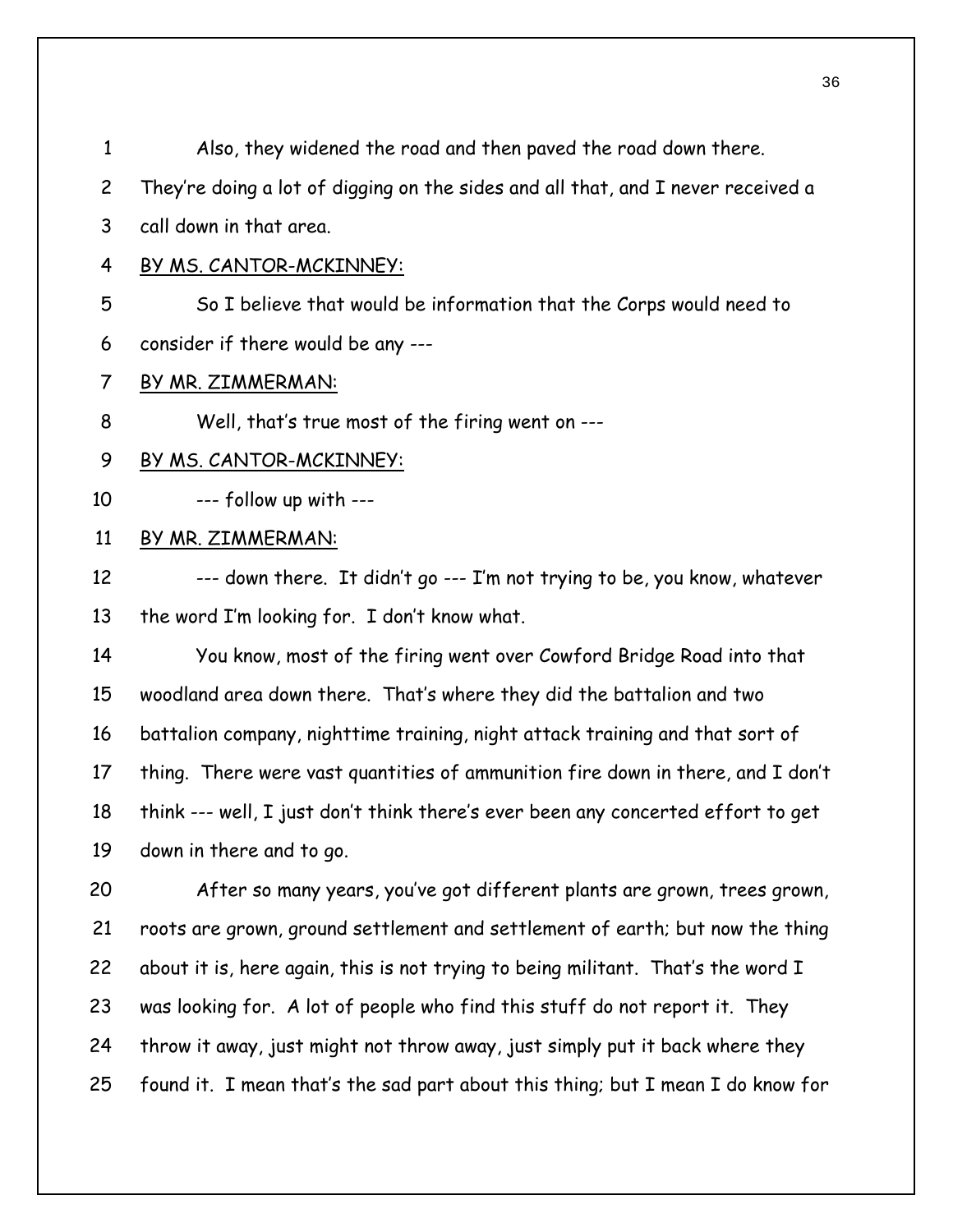a fact that that area down there is full of stuff if you get in the right place, 1

- and they are getting closer and closer and building these houses to getting to 2
- where I'm talking about, between the Fairforest Creek, what's known as 3
- Roselynn Road, drive up to where that very last house is on Cowford Bridge 4
- Road, that was a heavy impact area. 5
- 6 BY MR. MCKINLEY:
- 7 8 If you can get with me after the meeting, we'll look at some maps and see if it's identified as an operable unit or not.
- 9 BY MR. ZIMMERMAN:

10 Okay.

- 11 BY MR. MCKINLEY:
- 12 And then we can --- we can tag it to keep an eye on it.
- 13 BY MR. MARLER:
- 14 Isn't a lot of that area been denied access? The landowners wouldn't give
- 15 you all access to some of the large tracts down there?
- 16 BY MR. MCKINLEY:
- 17 I'm not familiar ---
- 18 BY MS. CANTOR-MCKINNEY:
- 19 We're not sure.
- 20 BY MR. MCKINLEY:
- 21 --- with the area. I'll have to look at it on a map.
- 22 BY MR. MARLER:
- 23 Well, the other question I had, the database on areas that have not been
- 24 cleaned and that have been cleaned, is that any way coordinated with the
- 25 county's mapping system on lots or tax?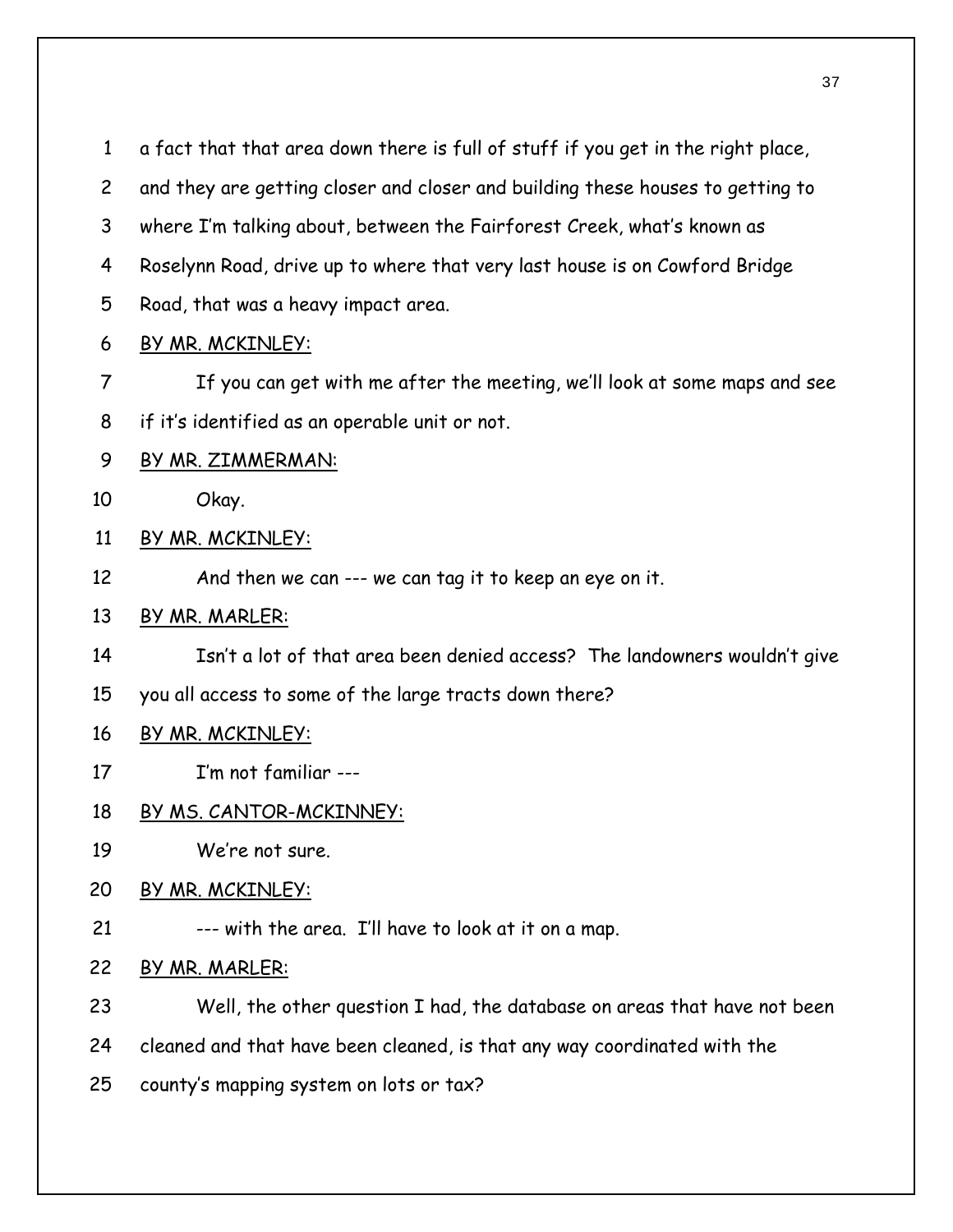#### 1 BY MR. MCKINLEY:

2 Right.

3 4 5 6 7 8 9 I'm not familiar with the system that the county uses, but all of the information, all the reports, all the cleanup reports that have ever been produced are available to the public, and I think most of them, I'm certain most of them are on this Camp Croft website for the different agencies to, you know, be able to access. So that --- that's public information that's easily available to everybody. Now I don't know how that interacts with the --- with the deed system. 10 BY MR. MARLER: 11 12 13 Well, if I wanted to buy a lot, tax map blah, blah, blah, without going to a map and then switching over to your numbers, there's no coordination between the two, are there, I mean that you know of? 14 BY MR. MCKINLEY: 15 16 I'm not --- I'm not aware of any. Like I said, if you access this website, you can pull up a map, and it will

17 18 show you which areas the Corps has cleaned. You would have to go ahead and correlate that with the parcel map at the, you know, real estate office.

#### 19 BY MR. MARLER:

20 21 22 Well, what bothers me is that if someone does not give you access, he dies and the family then sells it, they don't tell the new owner that it has been cleaned or anything, and all of a sudden he finds all this ---

23 BY MR. MCKINLEY:

24 Right.

25 BY MR. MARLER: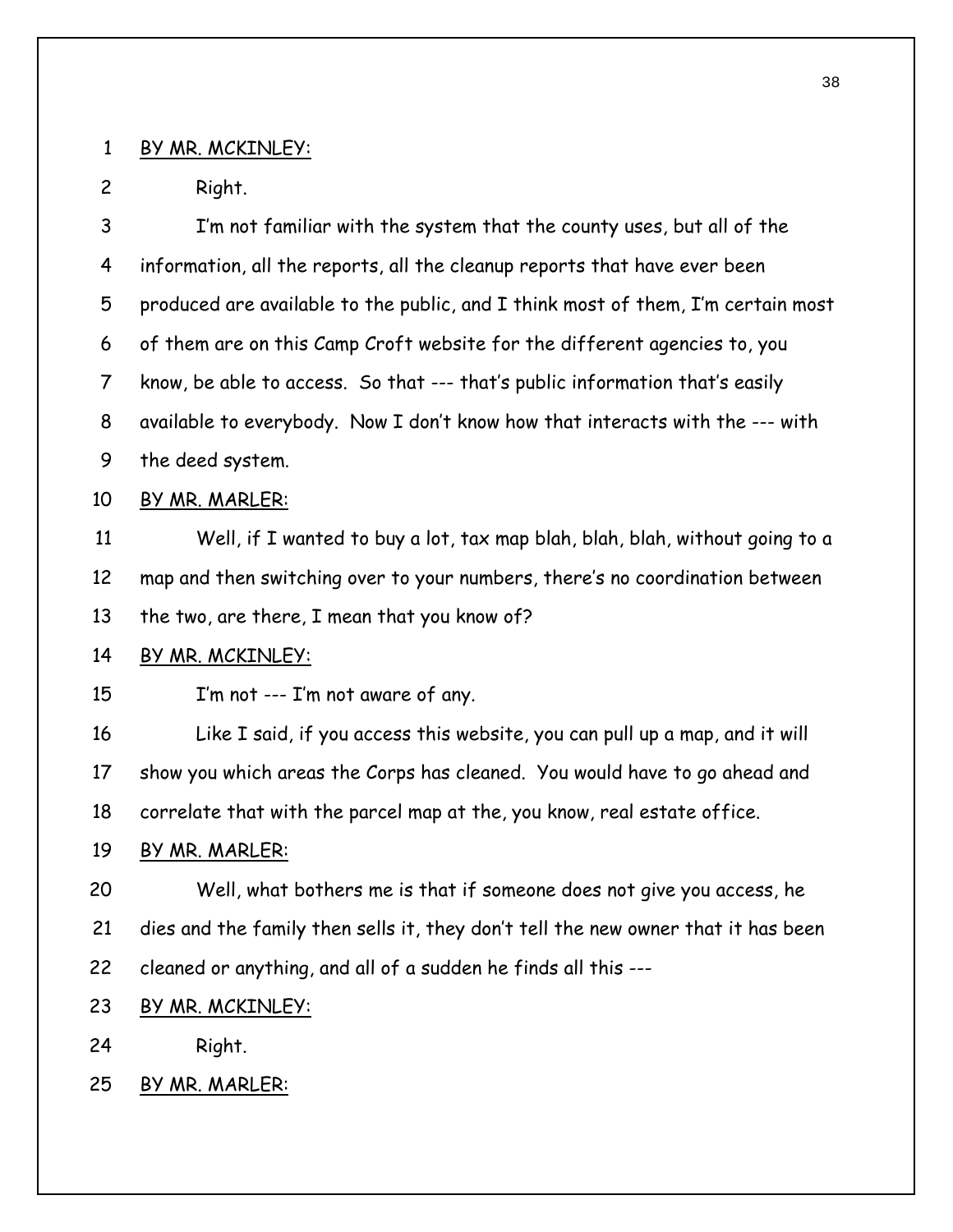| $\mathbf{1}$   | --- junk in the land. He --- you know, I'm just looking for a way of the        |
|----------------|---------------------------------------------------------------------------------|
| $\overline{2}$ | future seeing what's cleaned and what's not without doing a tremendous amount   |
| 3              | of research. You know, that the ---                                             |
| 4              | BY MR. MCKINLEY:                                                                |
| 5              | I understand.                                                                   |
| 6              | BY MR. MARLER:                                                                  |
| 7              | --- average person ---                                                          |
| 8              | <u>BY MR. MCKINLEY:</u>                                                         |
| 9              | I understand.                                                                   |
| 10             | BY MR. HAYES:                                                                   |
| 11             | Well, that was kind of brought up at the last meeting, wasn't it, where         |
| 12             | somebody had said they had bought some property, and then they found all kind   |
| 13             | of stuff over on Whitestone Road, but the previous landowner had denied         |
| 14             | access.                                                                         |
| 15             | BY MR. MARLER:                                                                  |
| 16             | Uh-huh (affirmative response).                                                  |
| 17             | BY MR. MCKINLEY:                                                                |
| 18             | I do know that Horry County has a system. Now I don't know whether it's         |
| 19             | been implemented fully or not, that there's a notation that they put on the --- |
| 20             | on the deeds when property is transferred as to whether the area has been       |
| 21             | cleared or not, but that's in Horry County.                                     |
| 22             | BY MR. OSBORNE:                                                                 |
| 23             | It brings back the interesting deal when that was going up for sale and all     |
| 24             | the very first time quite a few years ago, and I was told to keep my mouth shut |
| 25             | or else I was going to be dead if I made a big effort on all that stuff that's  |
|                |                                                                                 |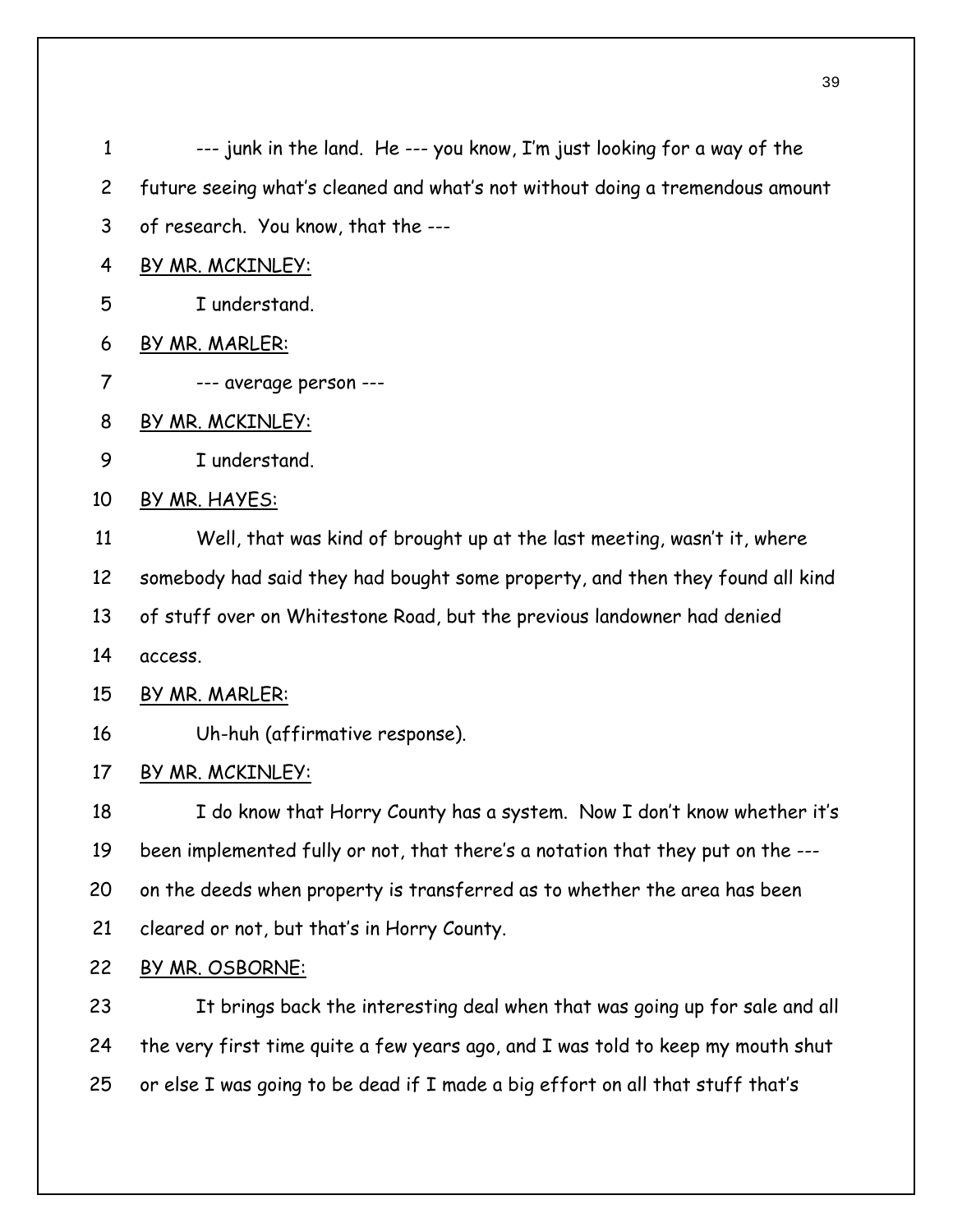- down there, so I didn't say anything, and I'm serious. I was. I was threatened 1
- that I would die if I opened my mouth. 2
- 3 BY MR. HAYES:
- 4 Which area is that?
- 5 BY MR. OSBORNE:
- 6 Huh?
- 7 BY MR. HAYES:
- 8 Which area is that?
- 9 BY MR. OSBORNE:
- 10 Down there on Cowford Bridge Road. Plus there's another section, too.
- 11 The same real estate outfit was doing some of the other stuff, but, like I said,
- 12 I got a telephone call and said, "If you want to live, shut up." So I shut up; and
- 13 I'm serious. That's the honest truth.
- 14 BY MR. HAYES:
- 15 The real estate company selling for the timber company?
- 16 BY MR. OSBORNE:
- 17 I don't know who you're talking about.
- 18 BY MR. MARLER:
- 19 20 21 Well, an area that has not been cleared, the land value is nil. I mean if it is contaminated and never been let you all allowed access to it, then I buy it for \$10,000 an acre, and then it's not worth \$100 an acre because it's got all this
- 22 contamination on it, see, and now we're talking 10, 15 years from now.
- 23 BY MR. COOPER:
- 24 25 I'm sure that some people are aware of this. I mean I'm not an attorney, but I can definitely tell you, having purchased some contaminated property in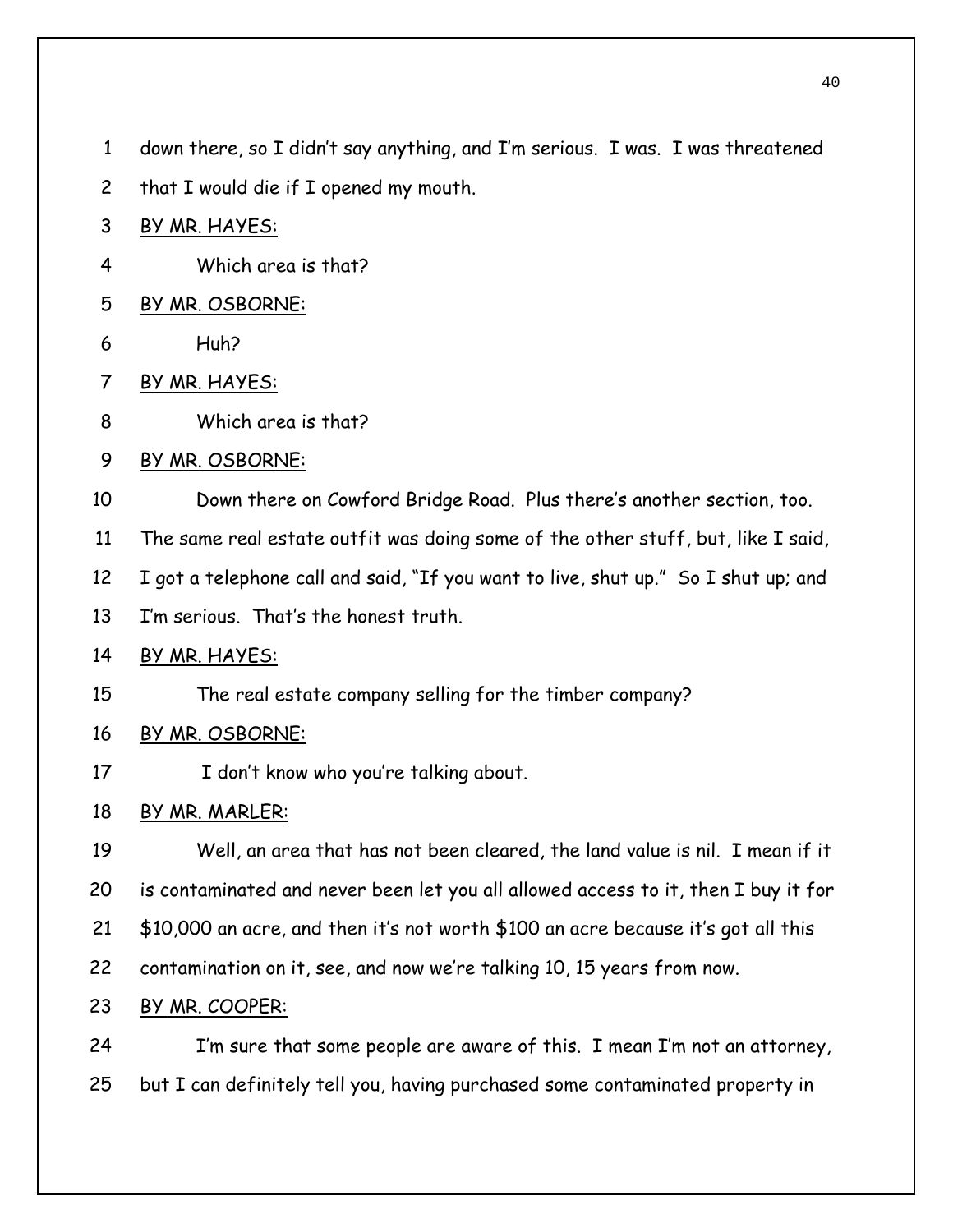| $\mathbf{1}$   | the past, you do not want to sell someone contaminated property because you         |
|----------------|-------------------------------------------------------------------------------------|
| $\overline{c}$ | will get nailed to the wall, whether it be --- it doesn't matter what it is. If you |
| 3              | knowingly have any prior knowledge and you sell something to someone of such a      |
| 4              | nature, you'll pay dearly for it.                                                   |
| 5              | BY MR. MARLER:                                                                      |
| 6              | Well, that's true, too, but they can always plead innocent. "Well, they             |
| 7              | never checked it. I didn't know what was on it."                                    |
| 8              | But then again, I agree with you.                                                   |
| 9              | BY MR. COOPER:                                                                      |
| 10             | There's a thing called responsibility, too, that --- that comes with it. You        |
| 11             | know, if you live next to a storage tank, and, you know, common sense says 88       |
| 12             | percent chance or higher that you're going to have contamination. You know, so      |
| 13             | you can't always play dumb.                                                         |
| 14             | BY MR. TOBIAS:                                                                      |
| 15             | Ma'am?                                                                              |
| 16             | BY MS. PIKE:                                                                        |
| 17             | Is Wedgewood considered safe now? Are we through with Wedgewood?                    |
| 18             | BY MS. CANTOR-MCKINNEY:                                                             |
| 19             | Wedgewood ---                                                                       |
| 20             | BY MR. TOBIAS:                                                                      |
| 21             | Do we have ---                                                                      |
| 22             | <u>BY MS. PIKE:</u>                                                                 |
| 23             | And if so, did we ever get a letter?                                                |
| 24             | BY MS. CANTOR-MCKINNEY:                                                             |
| 25             | Yes.                                                                                |
|                |                                                                                     |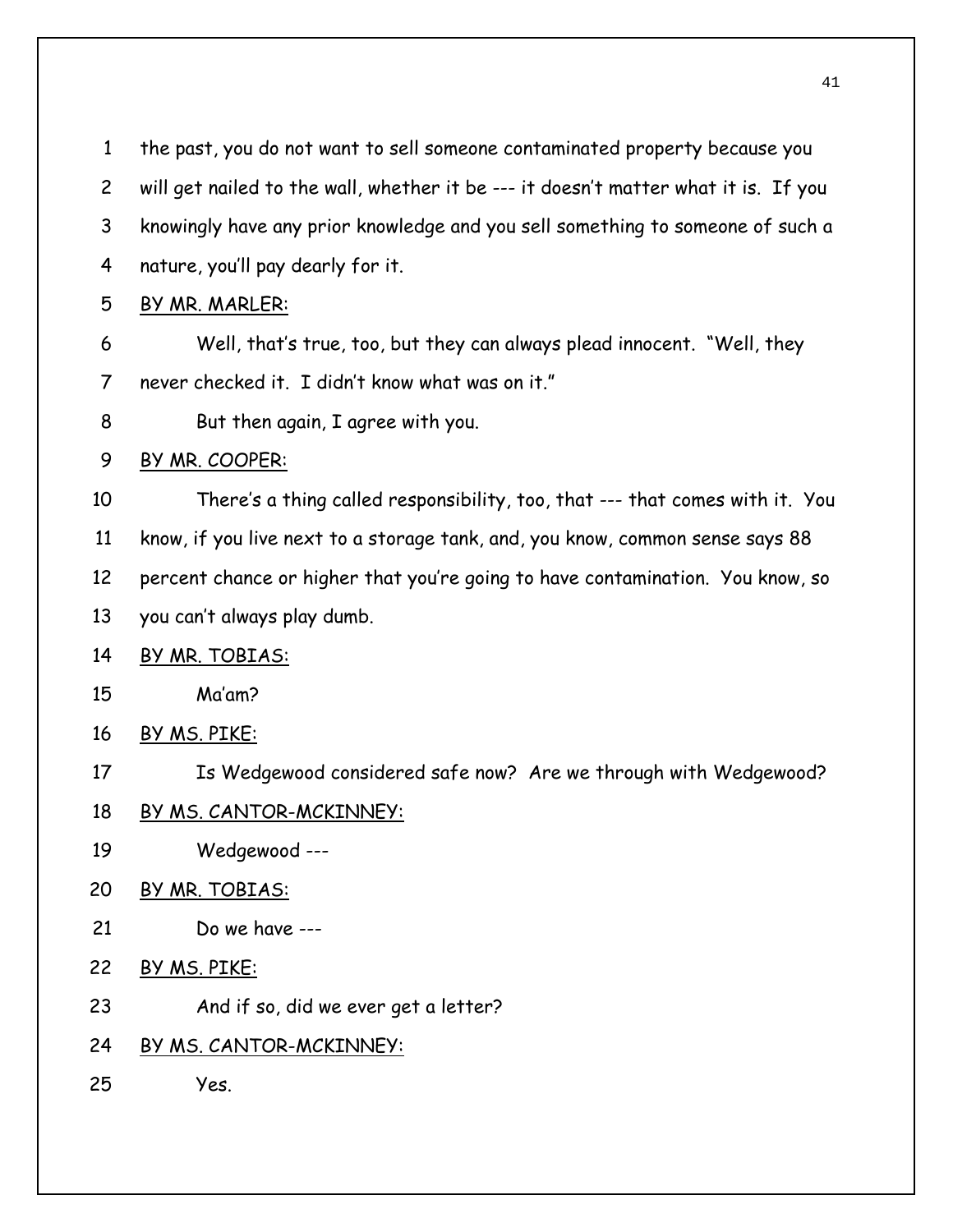1 BY MS. PIKE:

2 Saying that our land has been cleared. They've been on my property

3 three times, and I still haven't had a letter ---

4 BY MS. CANTOR-MCKINNEY:

5 I think the letters went out.

6 BY MS. PIKE:

7 --- of being cleared. I don't know whether I'm safe or not.

# 8 BY MS. CANTOR-MCKINNEY:

9 The --- from what I recall, at the end of the clearance that was

10 conducted by UXB, I do not recall the date, a few years ago, those clearance

11 letters were issued, and we can check to --- to make sure you were on the list;

12 and if you don't have a copy of that, I can follow up. We've got those records.

13 If there's still work on the buffer area, if you own some of that buffer area,

14 perhaps that letter hasn't been issued.

15 BY MS. PIKE:

16 And where is that buffer area? I don't know whether it is or not.

- 17 BY MR. SLATER:
- 18 Along the fairways where the ---
- 19 BY MS. PIKE:
- 20 I live ---
- 21 BY MR. SLATER:
- 22 As seen down at the bottom there.
- 23 BY MR. SCHWALM:
- 24 I believe all the ---
- 25 BY MS. PIKE: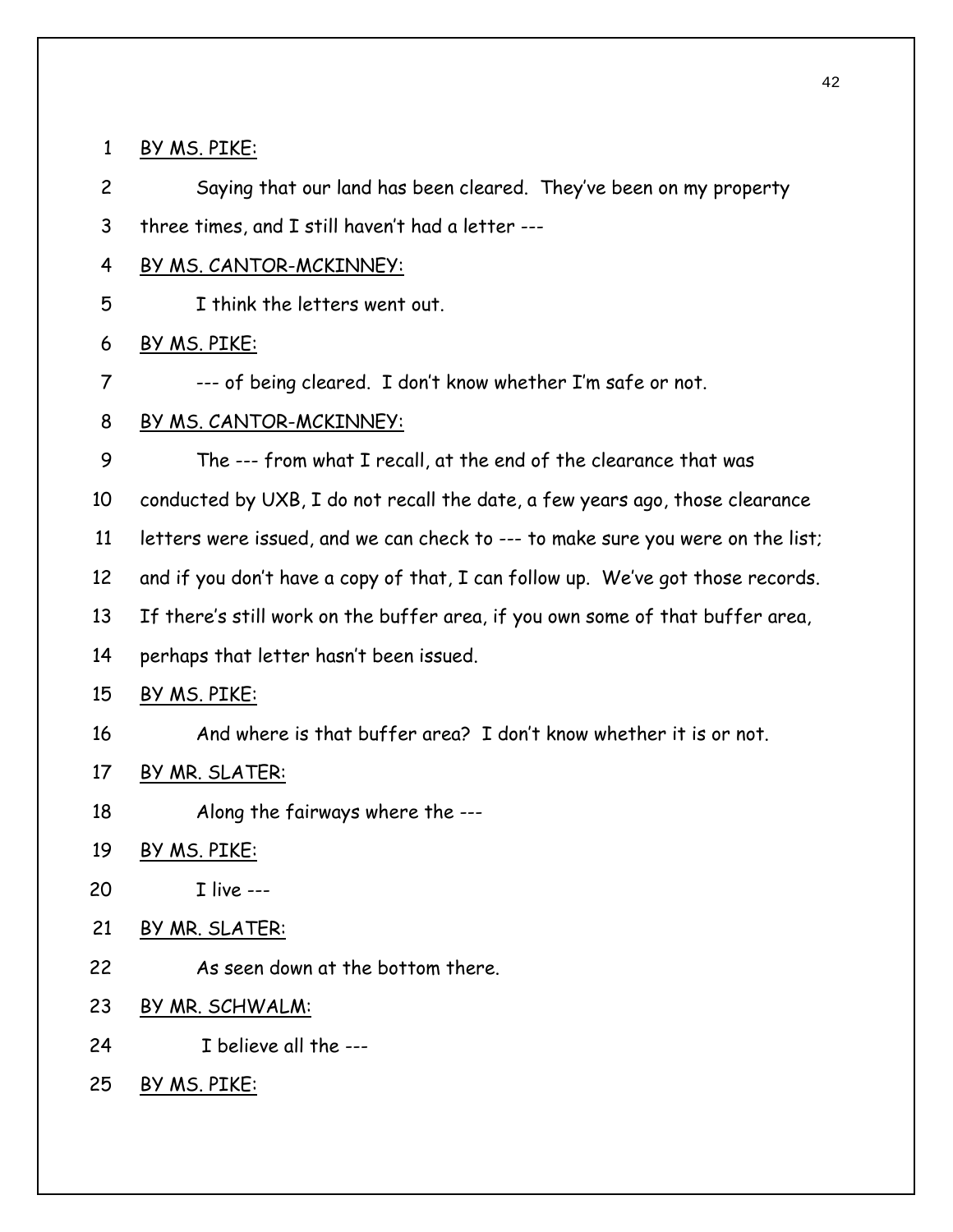| $\mathbf{1}$   | I live on the fairway. I have my lot ---                              |
|----------------|-----------------------------------------------------------------------|
| $\overline{c}$ | <u>BY MR. SCHWALM:</u>                                                |
| 3              | Right, I believe all the buffer areas ---                             |
| 4              | BY MS. PIKE:                                                          |
| 5              | --- goes right through the golf course.                               |
| 6              | <u>BY MR. SCHWALM:</u>                                                |
| $\overline{7}$ | --- are on the way to the golf course.                                |
| 8              | <u>BY MS. PIKE:</u>                                                   |
| 9              | I'm eight and seven and six.                                          |
| 10             | BY MR. SCHWALM:                                                       |
| 11             | Right, all ---                                                        |
| 12             | BY MR. SLATER:                                                        |
| 13             | Yeah, the buffer runs along on it.                                    |
| 14             | BY MR. SCHWALM:                                                       |
| 15             | Right, all the buffer areas, I believe, are owned by the golf course. |
| 16             | BY MS. PIKE:                                                          |
| 17             | Yes, and I go right through the golf course.                          |
| 18             | <u>BY MS. CANTOR-MCKINNEY:</u>                                        |
| 19             | So she ---                                                            |
| 20             | <u>BY MR. SCHWALM:</u>                                                |
| 21             | I understand.                                                         |
| 22             | BY MS. PIKE:                                                          |
| 23             | My lot.                                                               |
| 24             | BY MR. SCHWALM:                                                       |
| 25             | I understand.                                                         |
|                |                                                                       |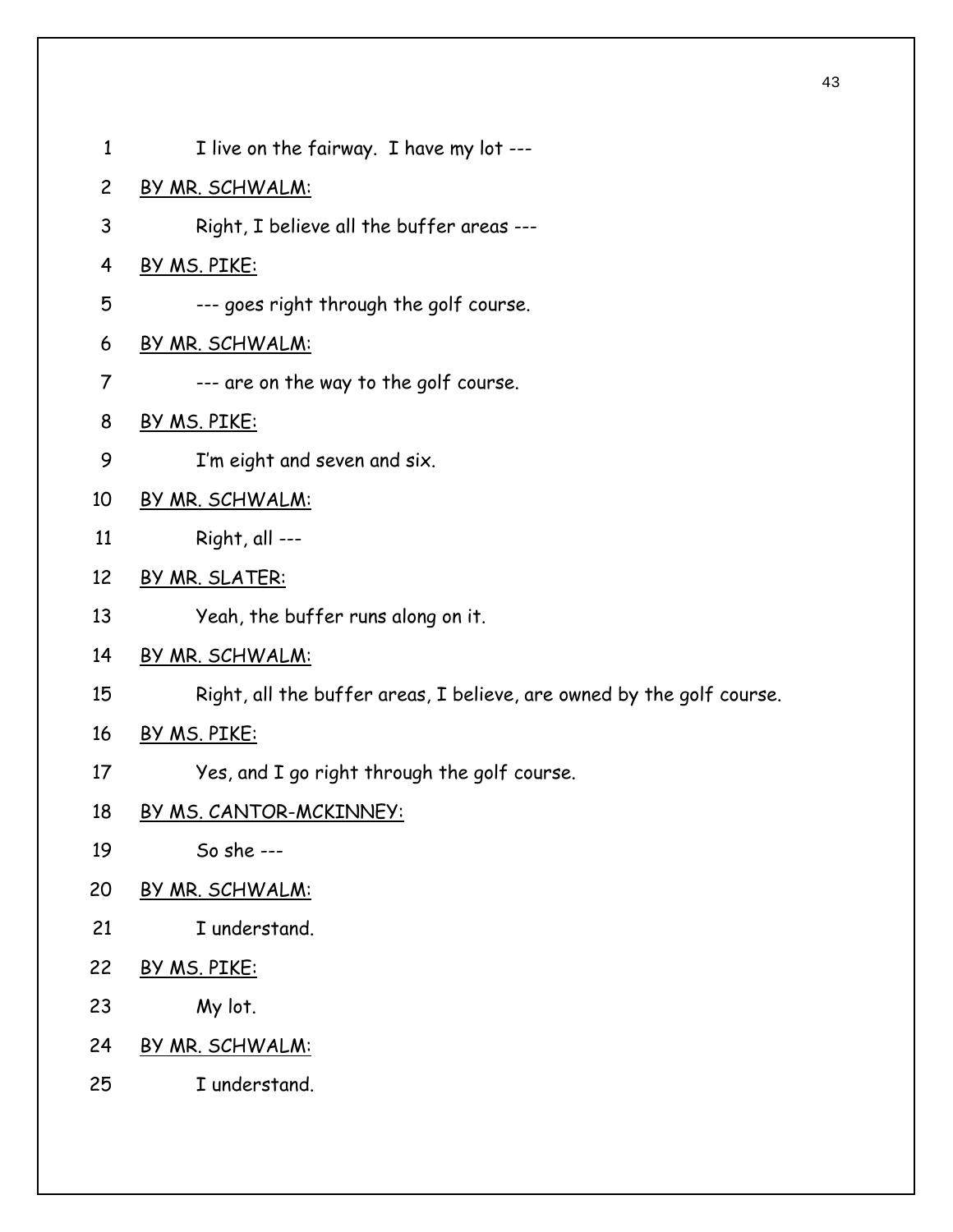1 BY MS. CANTOR-MCKINNEY: 2 Right. 3 BY MS. PIKE: 4 Right up to it. 5 BY MS. CANTOR-MCKINNEY: 6 I will check the records for those letters of clearance. 7 BY MS. PIKE: 8 9 10 I got letters saying what they found on my property, but they didn't say whether they cleared it. It just tells me what they found, how much it weighed and different things. 11 BY MS. CANTOR-MCKINNEY: 12 That's the clearance --- 13 BY MS. PIKE: 14 15 To my knowledge, but are we through or will they be coming back to Wedgewood ever again in the next ten years? 16 BY MR. SLATER: 17 I mean the OOU3 main area ---18 BY MR. MCKINLEY: 19 Right. 20 BY MS. CANTOR-MCKINNEY: 21 Is cleared. 22 BY MR. SLATER: 23 It's done. 24 BY MS. CANTOR-MCKINNEY: 25 Right.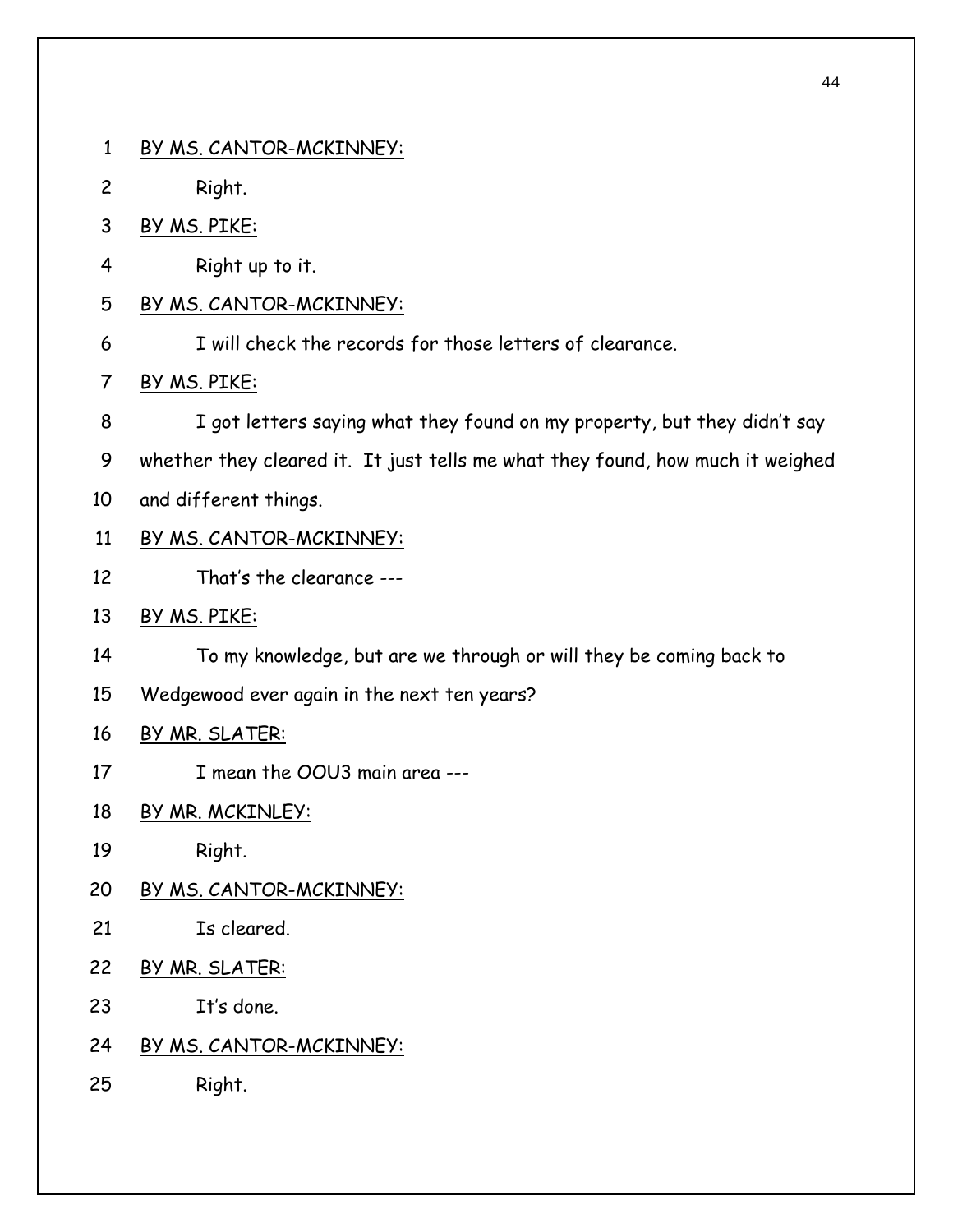1 BY MR. SLATER:

2 3 4 It's considered complete, unless something were to occur to show evidence of new finds. I mean, obviously, if a tree is blown over in a storm and it turns up something, I guess these gentlemen here will probably get a phone

- 5 call, short of finding new evidence that ---
- 6 BY MS. PIKE:
- 7 We're through?
- 8 BY MR. SLATER:
- 9 --- something was missed.
- 10 BY MS. PIKE.:
- 11 We're through?
- 12 BY MR. SLATER:
- 13 I believe so.
- 14 BY MS. CANTOR-MCKINNEY:
- 15 I'll check on that later.
- 16 BY MS. PIKE:
- 17 But at first go around, you found a lot on my property, didn't they, Fred?
- 18 BY MR. HAYES:
- 19 Well, does she get a letter?
- 20 BY MS. CANTOR-MCKINNEY:
- 21 I will check. I believe everyone in the neighborhood has received letters
- 22 of clearance. I will check our files.
- 23 BY MR. HAYES:
- 24 But is that where they're clearing now, where they're working now, is that
- 25 close to her property or ---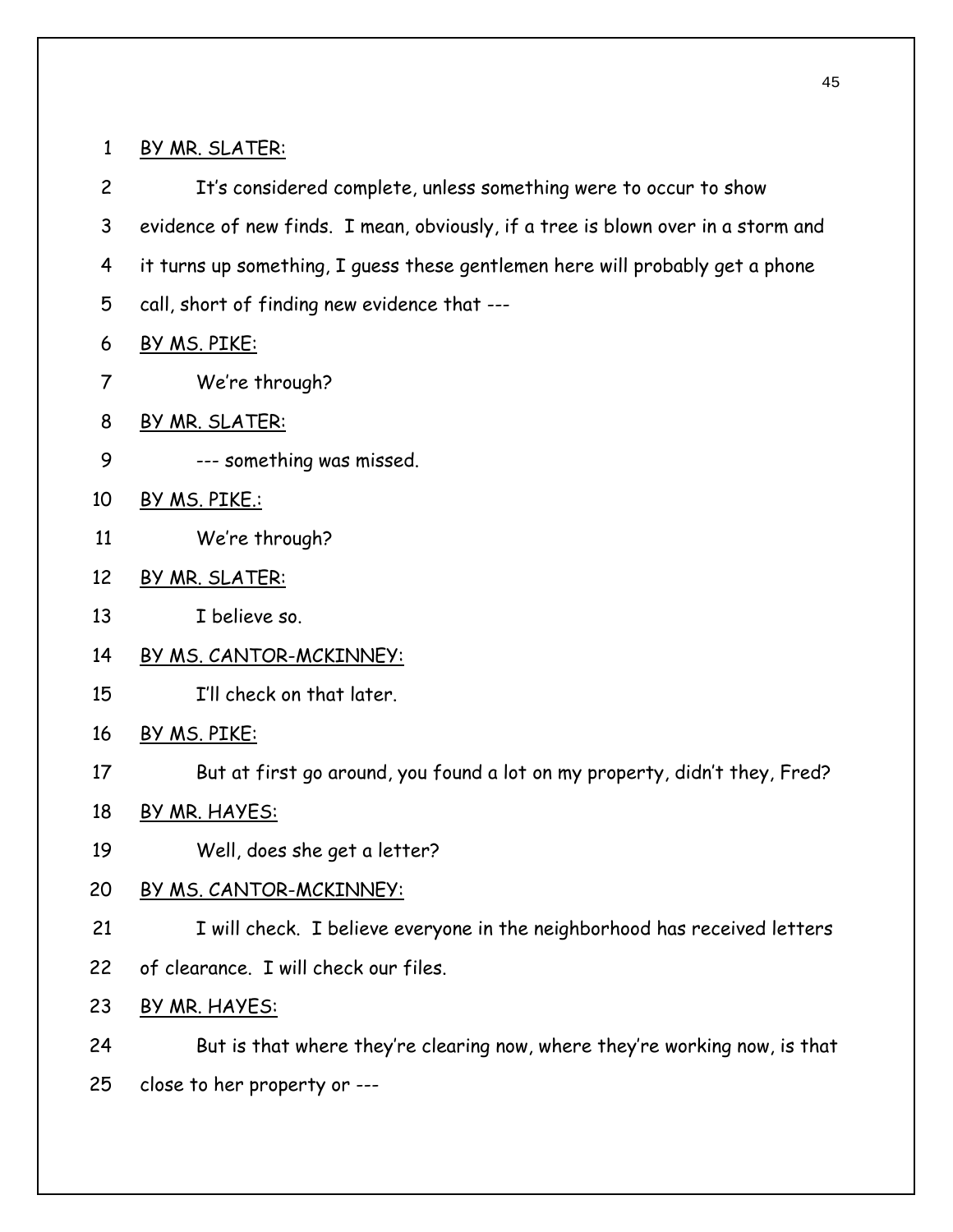- 1 BY MS. PIKE:
- 2 Well, they will be clearing in January '09, my lot goes right up to where
- 3 they'll be clearing. My lot adjoins at that point.
- 4 BY MS. CANTOR-MCKINNEY:
- 5 But it's ---
- 6 BY MS. PIKE:
- 7 I live inside the golf course.
- 8 BY MS. CANTOR-MCKINNEY:
- 9 --- golf course property, though.
- 10 BY MR. HAYES:
- 11 Oh, okay.
- 12 BY MS. PIKE:
- 13 And my house and the lot join with the fairway.
- 14 BY MS. CANTOR-MCKINNEY:
- 15 You're on golf course property.
- 16 BY MR. SCHWALM:
- 17 You're on golf course property, correct.
- 18 BY MR. SLATER:
- 19 But last time they were right down behind your house.
- 20 BY MR. SCHWALM:
- 21 Yeah, we sure were.
- 22 BY MR. SLATER:
- 23 Yeah.
- 24 BY MS. CANTOR-MCKINNEY:
- 25 Anything else for our next meeting?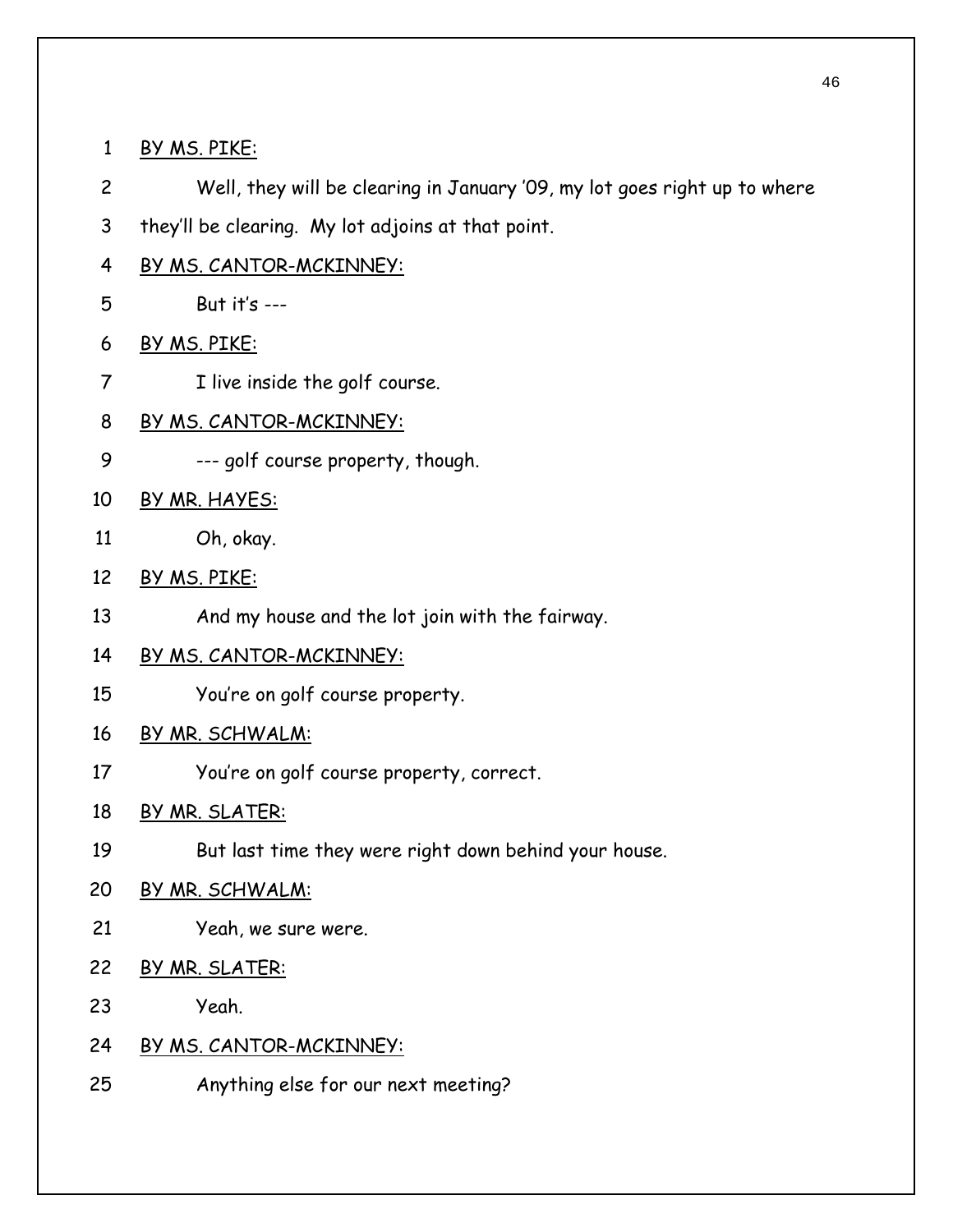- 1 (NO RESPONSE)
- 2 BY MS. CANTOR-MCKINNEY:
- 3 And that will be scheduled for approximately May or June.
- 4 BY MR. TOBIAS:
- 5 Sounds good. You want to go ahead and adjourn?
- 6 BY MS. CANTOR-MCKINNEY:
- 7 Motion to adjourn?
- 8 BY MR. TOBIAS:
- 9 Motion?
- 10 BY MR. HAYES:
- 11 Make a motion to adjourn.
- 12 BY MR. CRISSINGER:
- 13 Second.
- 14 BY MR. GIBSON:
- 15 Second.
- 16 (MEETING CONCLUDED AT 7:25 P.M.)